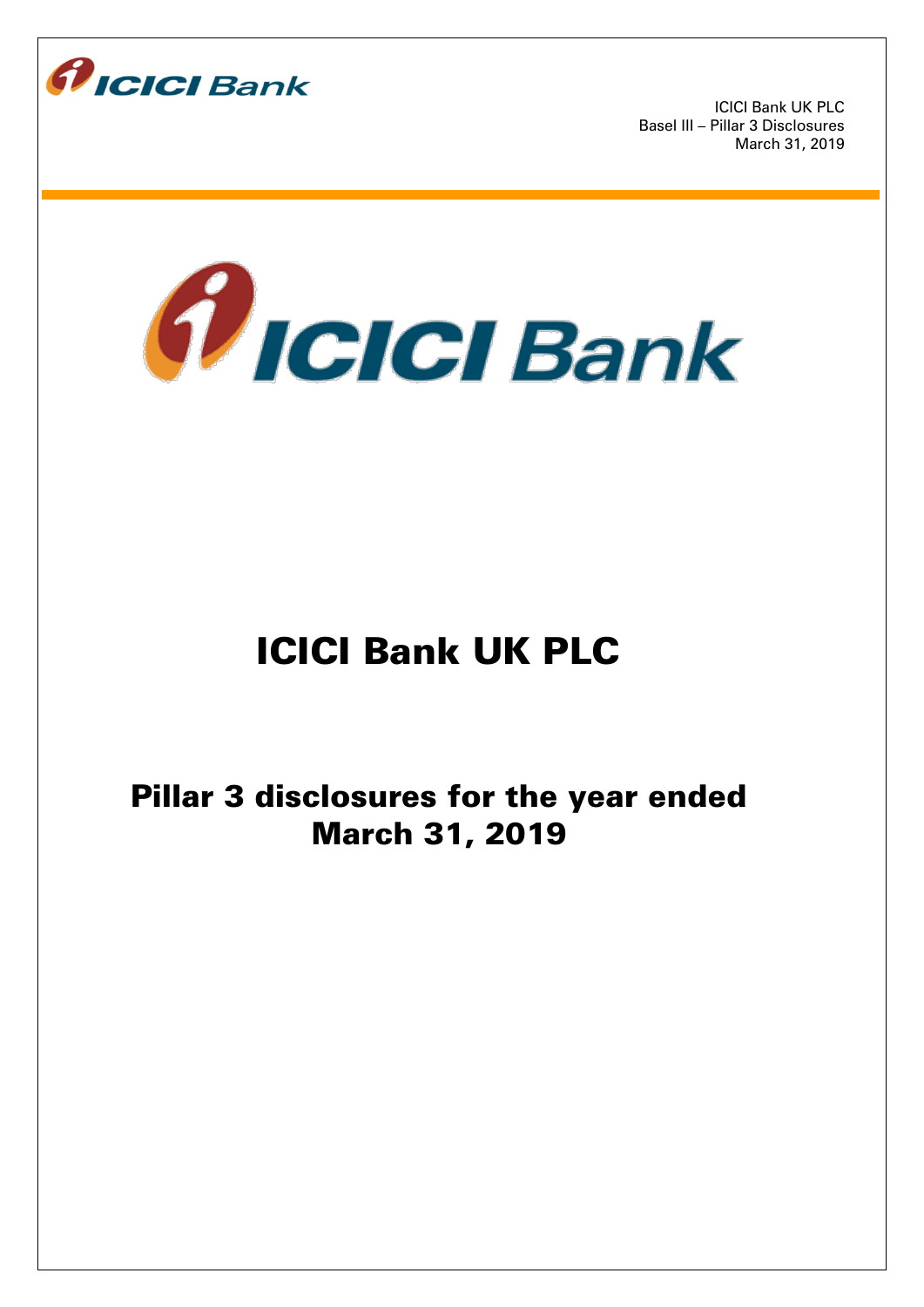

# Table of Contents

| 1                   | <b>Overview</b>                                                                                                     | 3  |
|---------------------|---------------------------------------------------------------------------------------------------------------------|----|
| 2                   | <b>Capital adequacy</b>                                                                                             | 5  |
| 3                   | <b>Capital Resources</b>                                                                                            | 6  |
| 4                   | <b>Minimum Capital Requirement: Pillar 1</b>                                                                        | 7  |
| 5                   | <b>Risk Management and Governance framework</b>                                                                     | 8  |
| 6                   | <b>Credit Risk</b>                                                                                                  | 10 |
| 7                   | <b>Market Risk</b>                                                                                                  | 19 |
| 8                   | <b>Operational and Conduct risk</b>                                                                                 | 21 |
| 9                   | <b>Liquidity risk</b>                                                                                               | 22 |
| 10                  | Leverage ratio                                                                                                      | 23 |
| 11                  | <b>Asset encumbrance</b>                                                                                            | 27 |
| 12                  | Exposures in equities not included in the trading book                                                              | 27 |
| 13                  | <b>Securitisation</b>                                                                                               | 27 |
| 14                  | <b>Remuneration disclosure</b>                                                                                      | 27 |
| <b>Annexure I</b>   | <b>Transitional own funds disclosure template</b>                                                                   | 31 |
| <b>Annexure II</b>  | <b>Main features of the capital instruments</b>                                                                     | 38 |
| <b>Annexure III</b> | Geographical distribution of credit exposures relevant for the<br>calculation of the countercyclical capital buffer | 41 |
| <b>Annexure IV</b>  | <b>Disclosure on Asset encumbrance</b>                                                                              | 44 |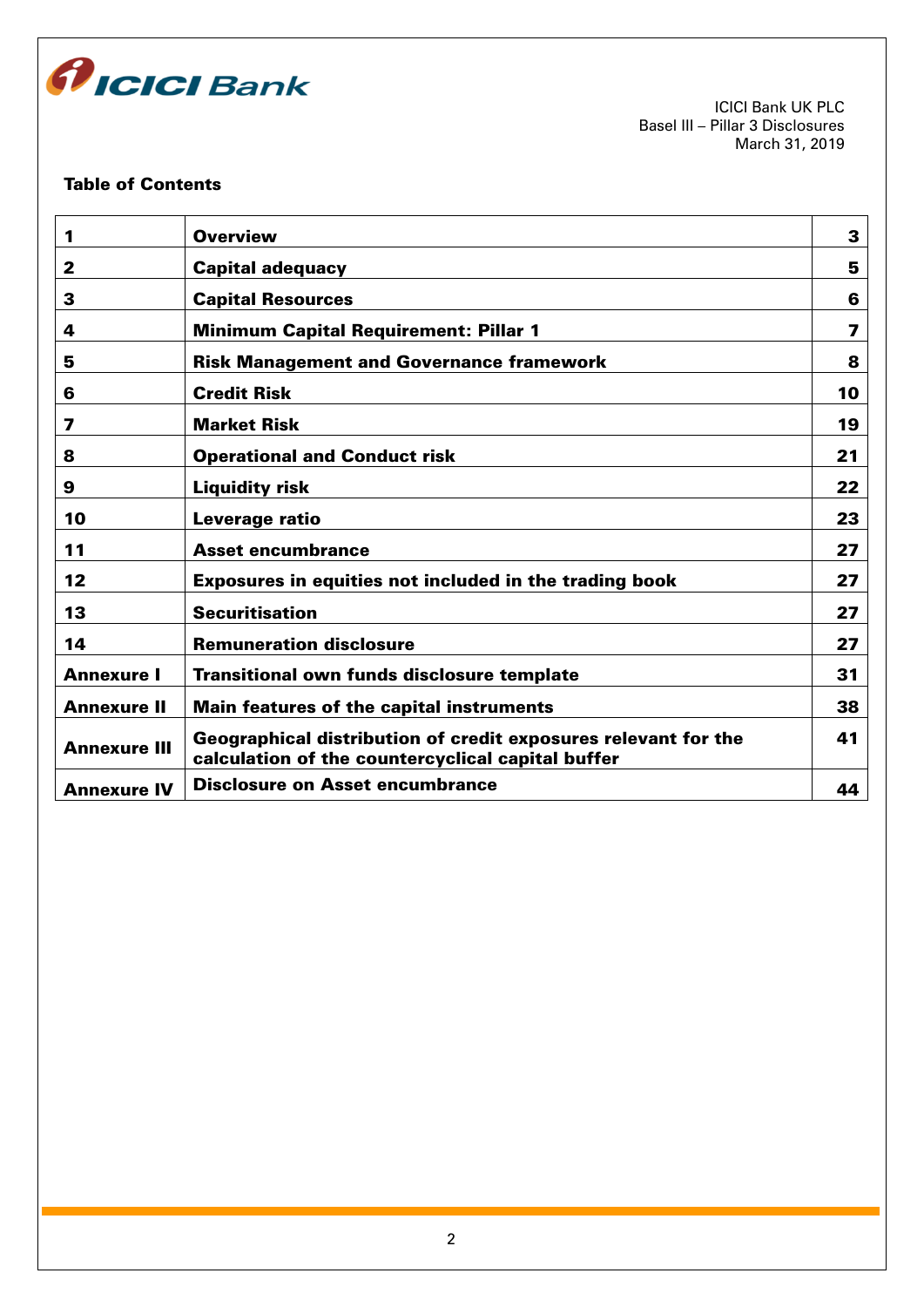

## 1. Overview

ICICI Bank UK PLC Basel III – Pillar 3 Disclosures March 31, 2019

# 1.1 Background

ICICI Bank UK PLC ("the Bank") is authorised by the Prudential Regulation Authority (PRA) and regulated by the Financial Conduct Authority (FCA). The Bank is a wholly owned subsidiary of ICICI Bank Limited, India.

Capital Requirements Regulation (CRR) and Capital Requirements Directive (together referred to as CRD IV) came into force on January 1, 2014 and enforced in the UK by the Prudential Regulatory Authority (PRA), together with implementing rules and guidance by European Banking Authority (EBA). The rules include disclosure requirements known as "Pillar 3" which apply to banks and building societies.

This document details the Pillar 3 disclosure of the Bank and is in addition to the consolidated Basel III – Pillar 3 Disclosures made by ICICI Bank Limited ("the Parent Bank").

## 1.2 Basis of disclosures

The disclosures have been prepared for ICICI Bank UK PLC on an individual basis. There is no subsidiary/joint venture of the Bank that is required to be consolidated for accounting or prudential purposes. The disclosures may differ from similar information in the Annual Report prepared in accordance with UK GAAP; therefore, the information in these disclosures may not be directly comparable with that information. The Pillar 3 Disclosures have been prepared purely for explaining the basis on which the Bank has prepared and disclosed certain capital requirements and information about the management of certain risks and for no other purpose.

In accordance with Article 432 of the CRR, the Bank is permitted to exclude certain disclosures if they contain proprietary or confidential information or are non-material.

## 1.3 Scope of application of Directive requirements

The Pillar 3 disclosures have been prepared for ICICI Bank UK PLC in accordance with the rules laid out in the CRD IV guidelines as adopted by the PRA. These disclosures should be read in conjunction with those made by the Parent Bank as part of their Basel III – Pillar 3 Disclosures. The disclosures provide information on the Bank's exposures, associated risk weights for different categories of assets and approach to calculating the capital requirements for Pillar 1.

## 1.4 Frequency

This disclosure is made on an annual basis on the website of the Bank. The disclosures will be as at the Accounting Reference Date (ARD), i.e. as at March 31st, and will be published along with the publication of the Annual Report.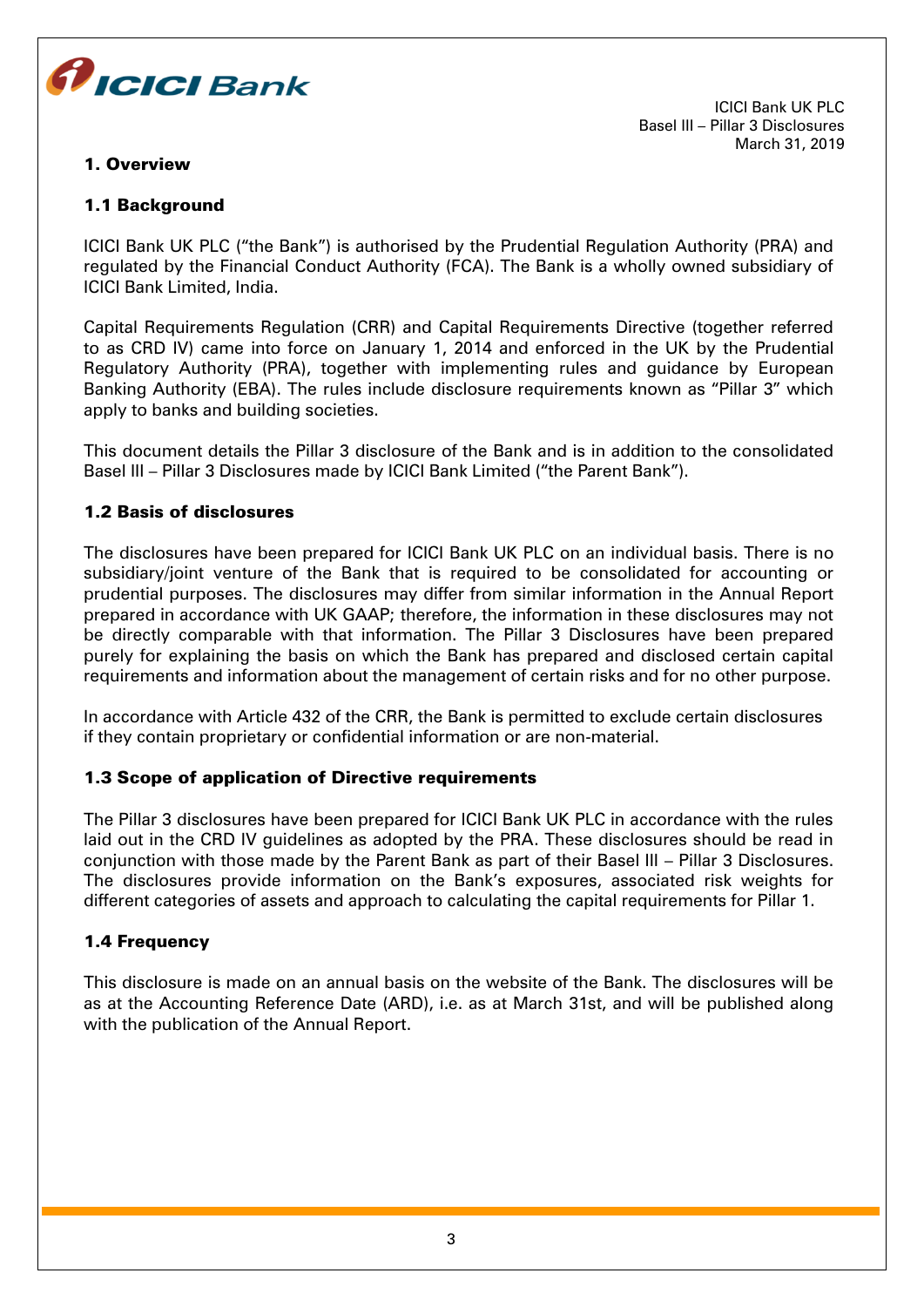

## 1.5 Media and Location

The Annual Report will be published on the Bank's website at [https://www.icicibank.co.uk/personal/about-us.page?](https://www.icicibank.co.uk/personal/about-us.page). The Pillar 3 disclosures will also be<br>published on the Bank's website at https://www.icicibank.co.uk/personal/baselon the Bank's website at [https://www.icicibank.co.uk/personal/basel](https://www.icicibank.co.uk/personal/basel-disclosures.page)[disclosures.page](https://www.icicibank.co.uk/personal/basel-disclosures.page). The Parent Bank's consolidated disclosures for FY2019 are available at [https://www.icicibank.com/regulatory-disclosure.page?.](https://www.icicibank.com/regulatory-disclosure.page?)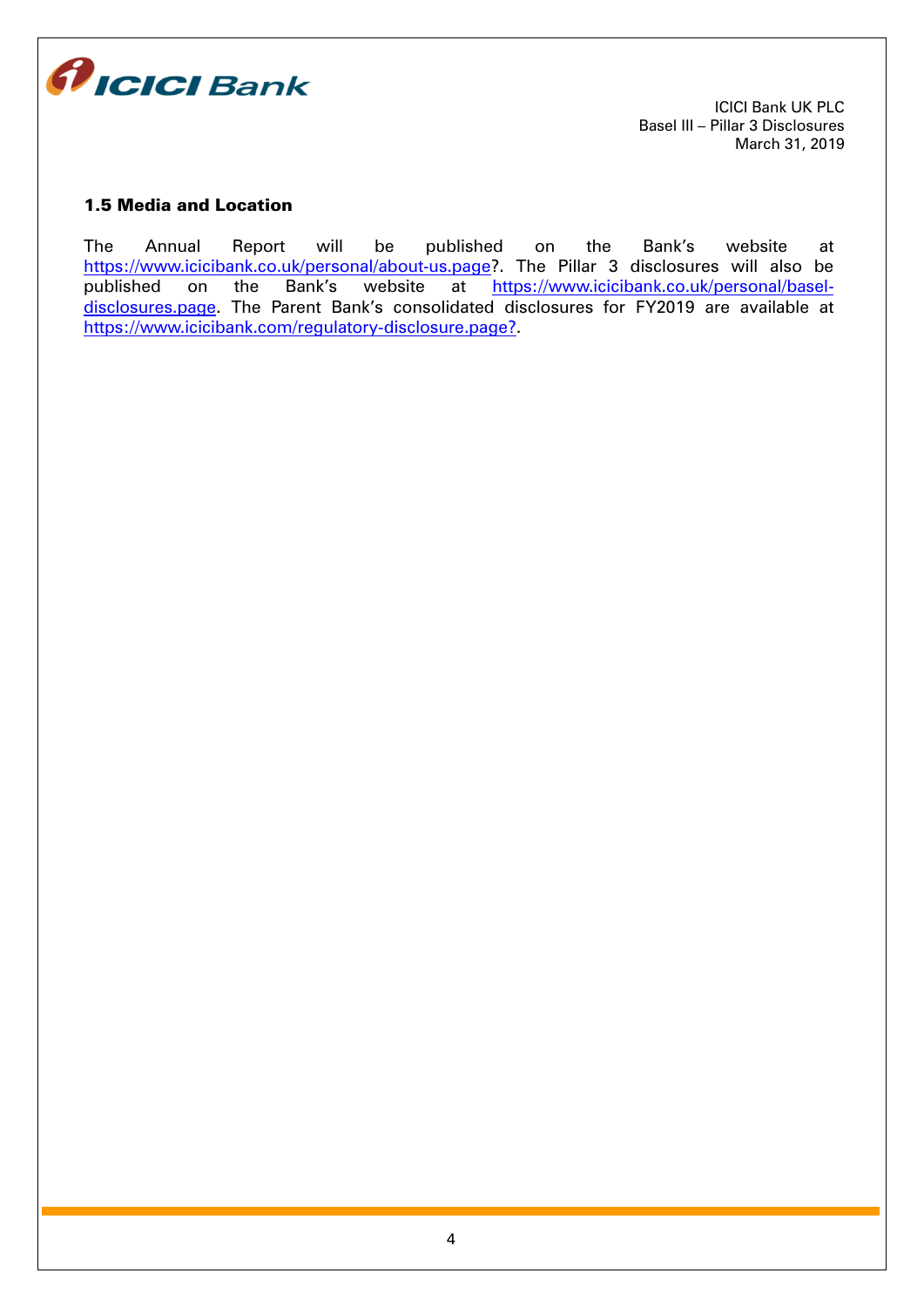

#### 2. Capital adequacy

The Bank's policy is to maintain an adequate capital base so as to maintain investor, creditor and market confidence and to sustain future development of the business. The Bank's approach to managing capital is designed to ensure that current and expected regulatory capital is met. The Bank maintains adequate surplus capital over the regulatory requirement.

The Bank's regulatory capital requirements are set and monitored by the PRA. The Bank implemented the CRD IV (Basel III) framework for calculating minimum capital requirements, with effect from January 1, 2014.

The Bank's regulatory capital is categorized into two tiers:

- Tier 1 capital, which includes ordinary share capital, retained earnings and regulatory adiustments to Tier 1 capital.
- Tier 2 capital, which includes qualifying subordinated liabilities, collective provision and regulatory adjustments to Tier 2 capital.

Various limits are applied to the elements of the capital base. Qualifying Tier 2 capital cannot exceed Tier 1 capital. There are also restrictions on the amount of collective provision that may be included in Tier 2 capital. There are regulatory adjustments applied to the computation of regulatory capital under the CRD IV guidelines.

The amount and composition of the Bank's capital requirement is determined by assessing the minimum capital requirements under Pillar 1 based upon the Capital Requirements Directive, the impact of stress and scenario tests and the Bank's Total Capital Requirement (earlier known as Individual Capital Guidance).

The Bank uses regulatory capital ratios in order to monitor its capital base and these capital ratios remain the international standards for measuring capital adequacy. The PRA's approach to such measurement under CRD IV is primarily based on monitoring the Capital Resource Requirement to available capital resources. The Bank continues to comply with the regulatory capital requirements.

In line with the regulatory requirements of PRA and the Parent Bank's regulator Reserve Bank of India (RBI), the Bank has instituted an Internal Capital Adequacy Assessment Process (ICAAP) which is used to estimate the capital requirements in line with the risk appetite of the Bank. The ICAAP is approved by the Board of the Bank at the start of each financial year.

Capital is provided for the purposes of unforeseen and unexpected events based on the risk assessment for each of the underlying asset class in the Bank's portfolio. Further, in line with industry practice, the Bank acknowledges that capital is not the only mitigating factor for all unforeseen events and contingencies. Therefore, appropriate risk management and governance practices are in place to actively monitor the risks the Bank is exposed to in the course of executing its business. Further information on the Bank's risk management and governance is provided in subsequent sections and details are available in the Bank's Annual Report for the year ended March 31, 2019.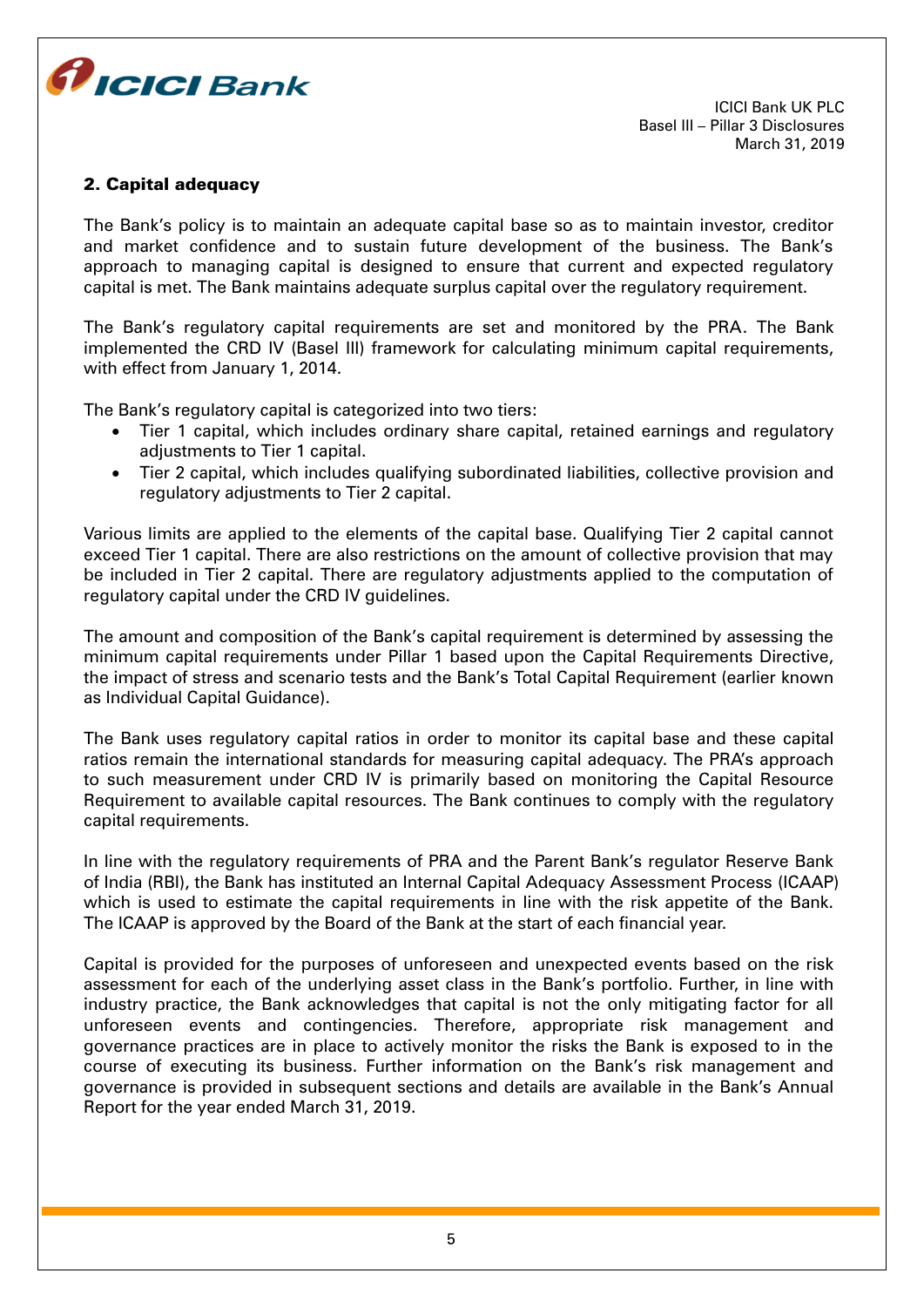

## 3. Capital resources

At March 31, 2019, the capital ratio remained adequate at 16.84%, with a Tier 1 capital ratio of 12.93% which is above the regulatory requirements. The following tables summarises the capital position and detail the capital resources of the Bank as at March 31, 2019.

#### 3.1 Capital ratios

| <b>Particulars</b>   | <b>Ratio</b> |
|----------------------|--------------|
| Tier 1               | $12.93\%$    |
| Tier 2               | $3.91\%$     |
| <b>Total capital</b> | 16.84%       |

#### 3.2 Available capital

| <b>Particulars</b>             | USD million |
|--------------------------------|-------------|
| <b>Tier 1 Capital</b>          | 4428        |
| <b>Tier 2 Capital</b>          | 133.7       |
| <b>Total available Capital</b> | 576.5       |

#### 3.3 Composition of Tier 1 capital

| <b>Particulars</b>                               | <b>USD million</b> |
|--------------------------------------------------|--------------------|
| Permanent share capital                          | 420.1              |
| <b>Retained earnings</b>                         | 34.1               |
| Available for Sale security reserve <sup>1</sup> | (10.6)             |
| Other adjustments <sup>2</sup>                   | (0.8)              |
| <b>Total Tier 1 capital</b>                      | 442.8              |

## 3.4 Composition of Tier 2 capital

| <b>Particulars</b>              | <b>USD million</b> |
|---------------------------------|--------------------|
| Subordinated notes              | 121.3              |
| Collective impairment allowance | 12.4               |
| <b>Total Tier 2 Capital</b>     | 133.7              |

The value of the subordinated notes eligible as capital are determined in accordance with the CRD IV. During the year, the Bank raised Tier 2 capital of SGD 100.0 million (~USD 73.8 million) under its Medium Term Note Program.

<u>.</u>

<sup>&</sup>lt;sup>1</sup>The capital impact is net of tax

<sup>&</sup>lt;sup>2</sup>Other adjustments include deduction on account of Article 33 (debit value adjustments) and Article 34 (additional value adjustments) of CRR, Article 36 (deduction on account of intangible assets).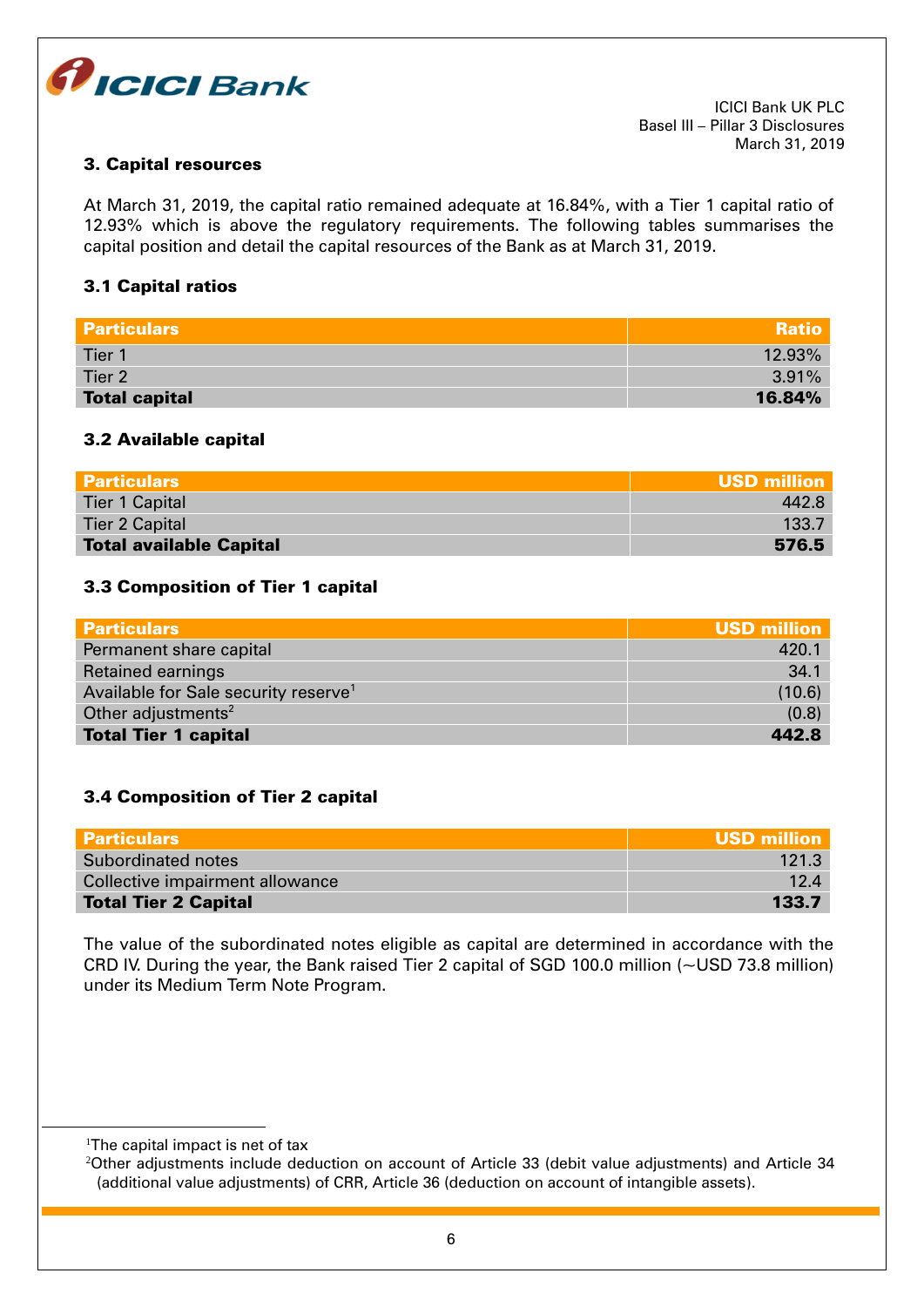

The details of the subordinated notes in issue before regulatory adjustments are given below:

| <b>Issue</b> | <b>Nature of Issue</b>                                          | Interest<br>Rate<br>(p.a.) | Interest<br>frequency | <b>Maturity</b>                                                   | Currency   | Amount<br>in<br>million |
|--------------|-----------------------------------------------------------------|----------------------------|-----------------------|-------------------------------------------------------------------|------------|-------------------------|
| 23-Nov-10    | Unsecured<br>subordinated fixed<br>rate notes due 2020          | 7.00%                      | Semi<br>annually      | Bullet payment in<br>November 2020                                | <b>USD</b> | 150.0                   |
| 26-Sep-18    | Unsecured, fixed<br>rate reset, callable,<br>subordinated notes | 5.38%                      | Semi<br>annually      | First call in<br>September 2023,<br>Maturity in<br>September 2028 | <b>SGD</b> | 100.0                   |

## 3.5 Reconciliation with Balance Sheet

| <b>Particulars</b>                                                           | <b>USD million</b> |
|------------------------------------------------------------------------------|--------------------|
| Shareholders' equity as per the balance sheet                                | 454.3              |
| Less: Capital contribution                                                   | (10.7)             |
| Less: Additional value adjustments                                           | (0.7)              |
| Less: Gains or losses on liabilities at fair value resulting from own credit | (0.0)              |
| Less: Intangible assets                                                      | (0.1)              |
| <b>Common Equity Tier 1 capital</b>                                          | 442.8              |
| <b>Additional Tier 1 capital</b>                                             |                    |
| <b>Total Tier 1 capital</b>                                                  | 442.8              |
| Eligible amount of Tier 2 instruments                                        | 121.3              |
| General credit risk adjustments (Collective provision)                       | 12.4               |
| <b>Total Tier 2 capital</b>                                                  | 133.7              |
| <b>Total regulatory capital</b>                                              | 576.5              |

# 3.6 Transitional own funds disclosure and Capital instruments' main features template

Transitional own funds disclosure template is provided in Annexure I. Disclosure on main features of the capital instruments is given in Annexure II.

## 4. Minimum Capital Requirement

## 4.1 Pillar 1

Banking operations are categorized as either trading or banking book, and risk-weighted assets are determined according to specified requirements that seek to reflect the varying levels of risk attached to assets and off balance sheet exposures.

The Bank determines its Pillar 1 regulatory capital requirement based on the following approaches:

- Credit risk standardized approach
- Operational risk basic indicator approach
- Market risk standardized approach adopting the following methodologies: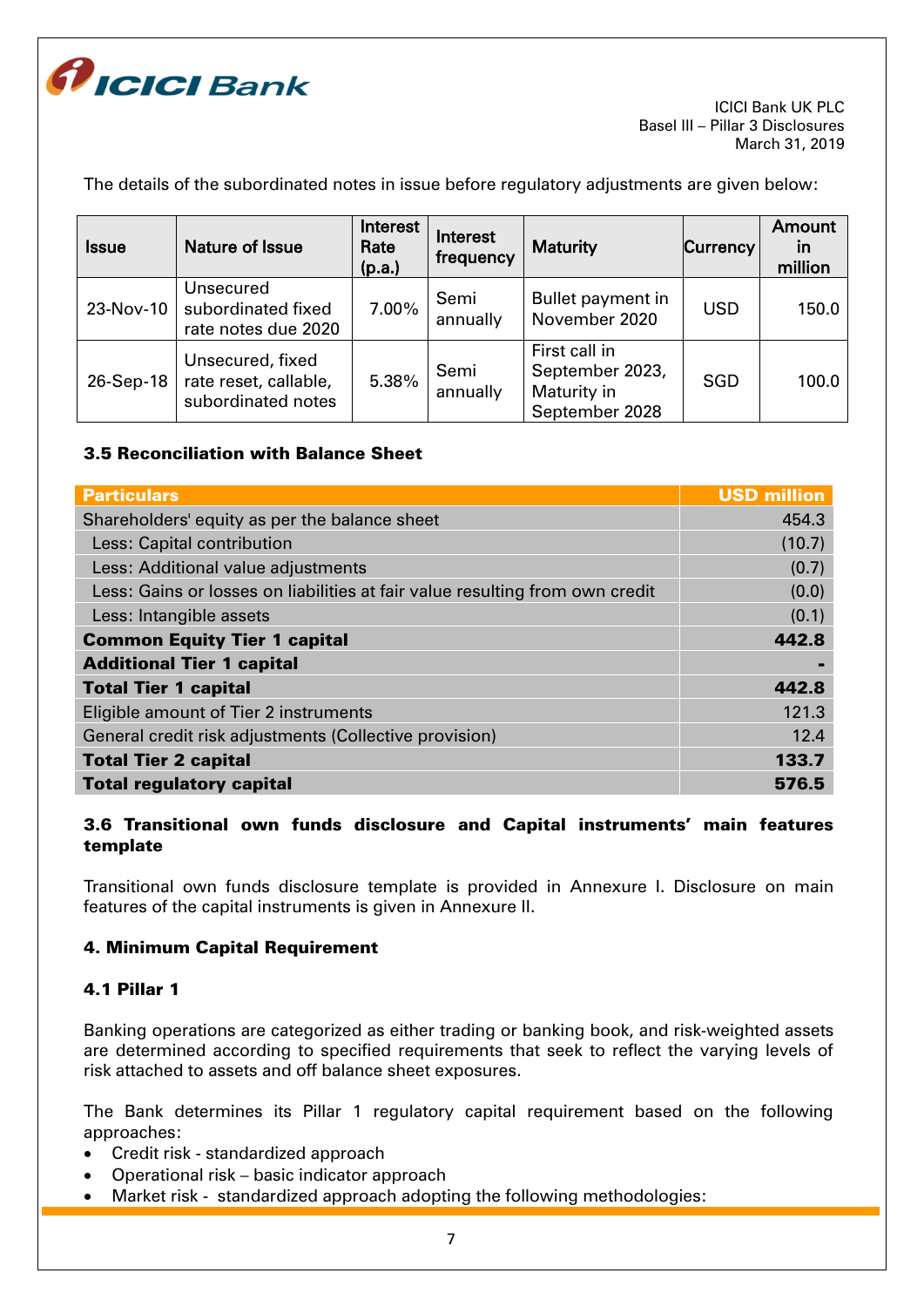

- Interest rate risk Maturity Ladder approach
	- Foreign exchange risk Standardized approach
- Options risk Standardized approach

The following table summarises the Bank's Pillar 1 capital requirement as at March 31, 2019 for various risk types:

| <b>Capital requirement for</b>                           | USD million |
|----------------------------------------------------------|-------------|
| Credit Risk <sup>4</sup>                                 | 261.7       |
| Market Risk <sup>5</sup>                                 | 0.0         |
| <b>Operational Risk</b>                                  | 122         |
| <b>Total Capital Resource requirement under Pillar 1</b> | 273.9       |

# 4.2 Pillar 2A

<u>.</u>

The Bank's Pillar 2A requirement as per the PRA's Total Capital Requirement, (earlier known as Individual Capital Guidance) applicable as at March 31, 2019 was 2.20% of Total Risk Exposure Amount.

## 4.3 Countercyclical capital buffer

The countercyclical capital buffer (CCyB) aims to ensure that banking sector capital requirements take account of the macro-financial environment in which banks operate. Its primary objective is to use a buffer of capital to achieve the broader macro-prudential goal of protecting the banking sector from periods of excess aggregate credit growth that have often been associated with the build-up of system-wide risk.

In United Kingdom, Financial Policy Committee is responsible for recognizing or setting up of CCyB rates in respect of foreign exposures.

During June 2017, the Financial Policy Committee (FPC) raised UK countercyclical buffer rate from 0% to 0.5%, to apply from June 2018 and during November 2017, FPC further increased it to 1% with binding effect from November 2018.

A geographical CCyB disclosure has been included in Annexure III.

## 5. Risk Management and Governance framework

The Bank has a centralised Risk Management Group with a mandate to identify, assess and monitor all its principal risks in accordance with defined policies and procedures. The Risk Management Group is independent of the business units and the Head of Risk reports directly to the Managing Director and Chief Executive Officer, and also has reporting lines to the Risk Management Group of the Parent Bank and the Chairman of the Board Risk Committee.

<sup>4</sup>This includes the impact of Credit Value Adjustment (CVA) to recognise the adjustment on account of change in fair value of Derivative assets that are due to changes in Counterparty's credit risk

<sup>&</sup>lt;sup>5</sup>As per Article 351 of CRR, the institutions are required to calculate own funds requirement for Market Risk if the overall open position exceeds 2% of the total own funds. ICICI Bank UK Plc had an open position of USD 1.8 million which is less than 2% of the total own funds.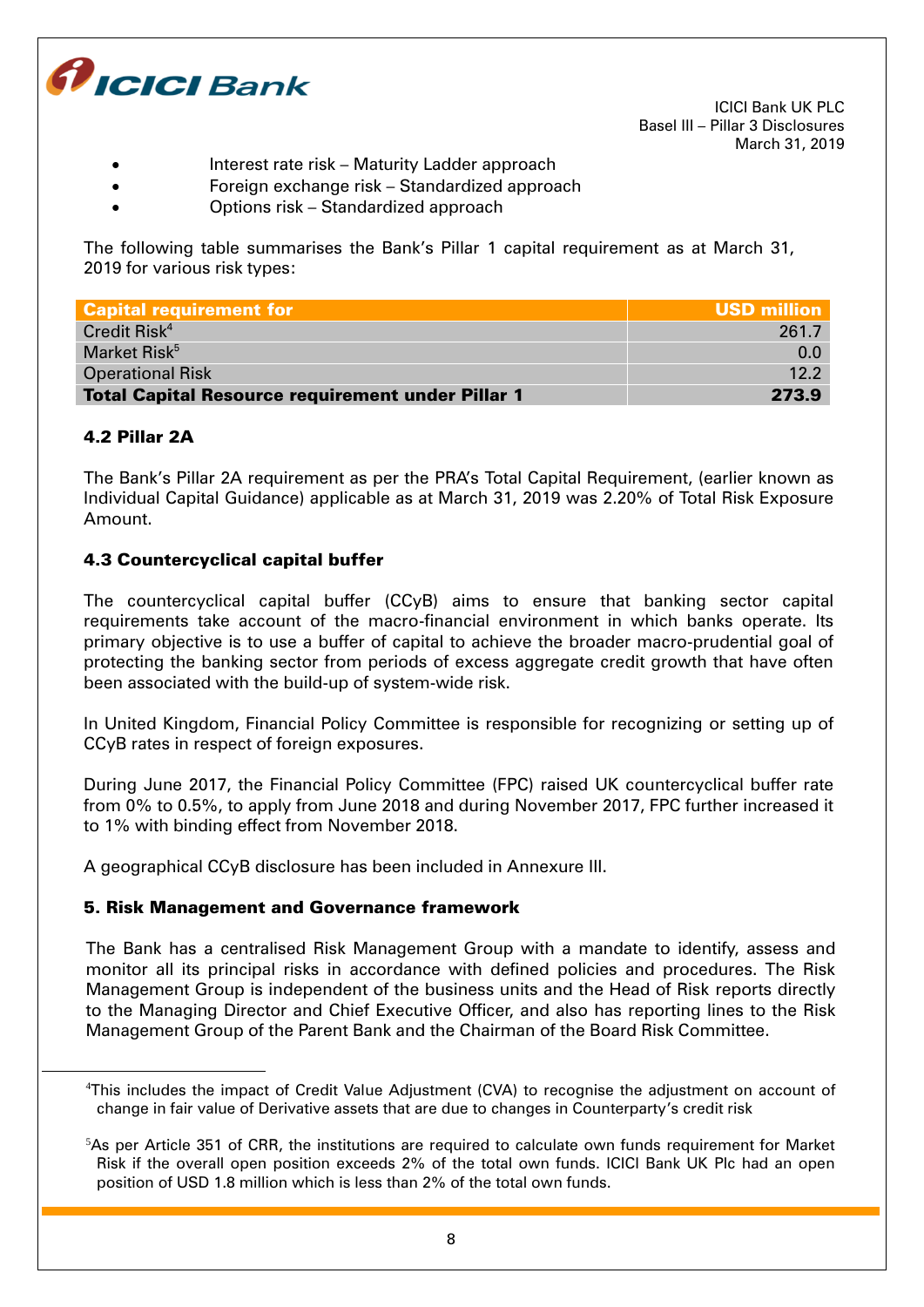

The Bank has developed a risk appetite framework articulated within the broader context of the nature, scope, scale and complexity of the Bank's activities. The framework is based on both quantitative parameters such as capital, liquidity and earnings volatility as well as qualitative parameters such as conduct and reputational risk. The risk appetite statement has been further drilled down into portfolio-level limits, which include limits on country of risk and credit ratings of loans. The risk appetite framework and related limits are approved by the Board of Directors. The Risk Management Group of the Bank monitors adherence to the risk appetite framework and reports on it to the Board Risk Committee on a quarterly basis.

The Bank operates within a comprehensive risk management framework to ensure that the key risks are clearly identified, understood, measured and monitored and that the policies and procedures established to address and control these risks are strictly adhered to. The outcomes of each of these risk management processes have been used to identify the material risks that the Bank is exposed to. The Bank is primarily exposed to credit risk, market risk (predominantly interest and exchange rate risk), liquidity risk and operational risk (including compliance, conduct and reputational risk). The Bank's largest regulatory capital requirements arise from credit risk in its lending operations.

The Bank's corporate governance framework is based on an effective independent Board, the separation of the Board's supervisory role from the executive management of the Bank and the constitution of Board Committees to oversee critical areas and functions of executive management. The Board is committed to maintaining high standards of corporate governance. During the year, Mr. Sudhir Dole, MD & CEO completed his assignment in the UK and re-joined ICICI Bank Limited, Mumbai India. He was replaced by Mr. Loknath Mishra as the MD & CEO effective November 01, 2018. The Bank has a total number of five Non-Executive Directors and one Executive Director on the Board. Two of the Non-Executive Directors are representatives of the Bank's Parent Bank, ICICI Bank Limited, and three are independent.

The Bank operates three line of defence model including independent control groups such as Compliance, Risk, Internal Audit, Finance and Legal to facilitate independent evaluation, monitoring and reporting of various risks. These support groups function independently of the business groups and are represented at the various Committees.

Effective corporate governance and compliance is a prerequisite to achieving the Bank's strategic objectives. The Bank has maintained a strong focus on controls, governance, compliance and risk management to provide a sound foundation for the business. It ensures embedding of a control and compliance culture throughout the organization. This is achieved through appropriate training, maintaining adequate resources within the control groups commensurate with the Bank's operations, continuous strengthening of internal systems and processes and effective deployment of technology. Information technology is used as a strategic tool for the Bank's business operations, to gain a competitive advantage and to improve its overall productivity and efficiency.

The Bank has adopted a governance framework in line with the corporate governance practices adopted by other UK financial institutions. The Board is assisted by its sub-committees, the Audit Committee, the Board Governance Committee (BGC), the Board Risk Committee (BRC), Board Credit Committee (BCC) and the Board Conduct Risk Committee (BCRC), and follows ICICI Group's overall risk management framework. The Board has delegated certain powers to these sub-committees. The Bank has an established governance framework with clear terms and reference and mandate for these Committees. The Board has delegated responsibility for the day-to-day management of the Bank to the Managing Director and Chief Executive Officer.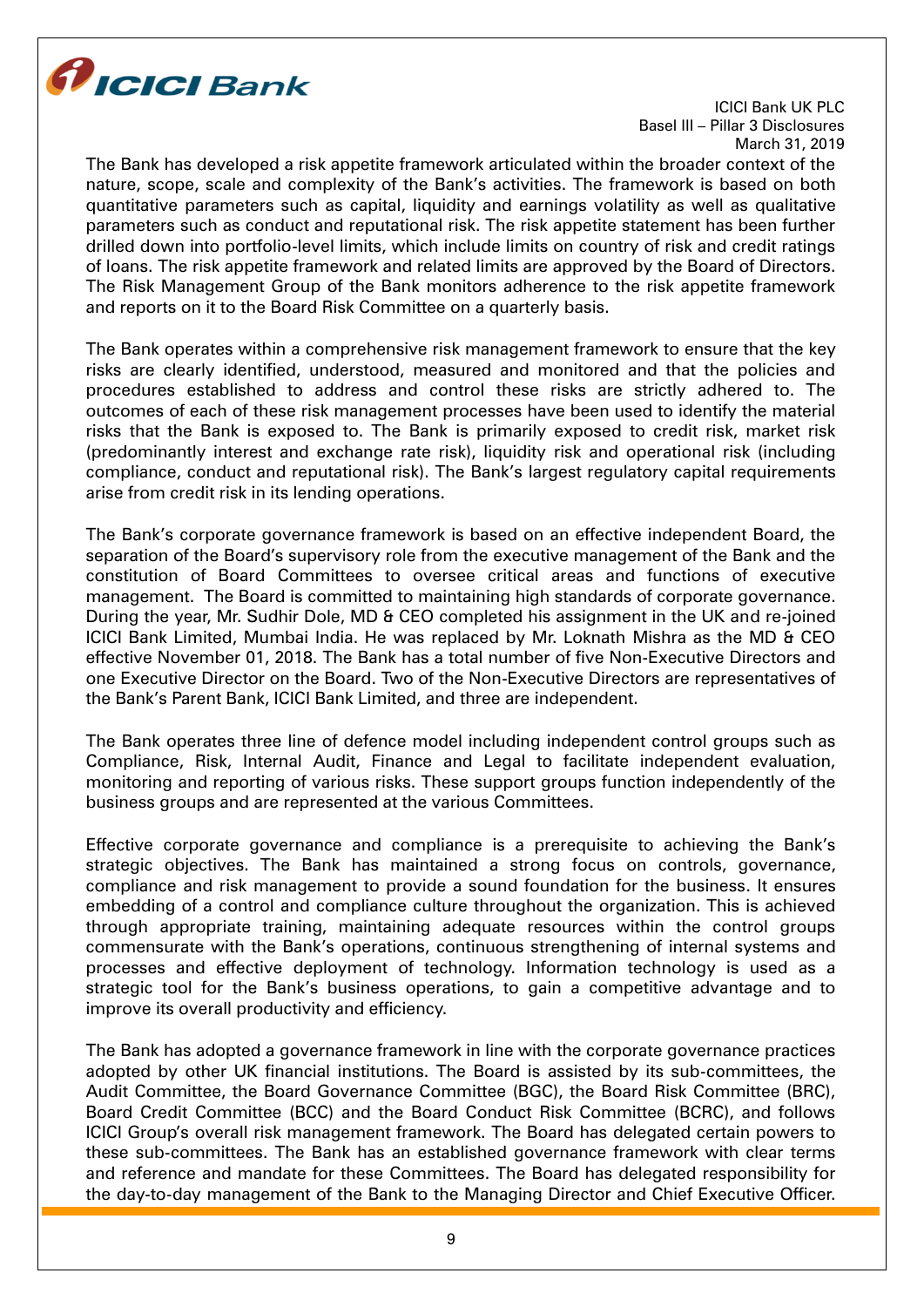

In this role, the Managing Director and Chief Executive Officer is supported by the Management Committee, which he chairs. The Management Committee is supported by various other committees, which include the Executive Credit and Risk Committee (ECRC), the Asset Liability Management Committee (ALCO), the Compliance Conduct and Operational Risk Management Committee (CORMAC), Product and Process Approval Committee (PAC) and the Information Security Committee (ISC). A total of nine Board Risk Committee meetings were held during the year ended March 31, 2019.

The Bank has established an Information Security Risk Management Framework (ISRMF) for the management of information security (IS) related risks including cyber risk at the Bank, within the guidelines of the Group Information Security Policy. The Information Security Committee (ISC) and Board Risk Committee is periodically updated on cyber threats and various measures taken by the Bank mitigating cyber security risks and threats.

Further information is provided in the Annual Report for the year ended March 31, 2019.

# 6. Credit Risk

## 6.1 Credit risk overview

Credit risk is the risk that losses may arise as a result of the Bank's borrowers or market counterparties failing to meet obligations under a contract. The Bank's largest regulatory capital requirements arise from credit risk in its lending operations.

The Bank has developed a risk appetite framework articulated within the broader context of the nature, scope, scale and complexity of the Bank's activities. The risk appetite framework and related limits are approved by the Board of Directors. All credit risk related aspects are governed by the Credit Risk Management Policy (CRMP) of the Bank, which is approved and reviewed annually by the Bank's Board Credit Committee. The CRMP describes the principles which underpin and drive the Bank's approach to credit risk management together with the systems and processes through which they are implemented and administered. It lays down a structured credit approval process and covers the credit rating framework, collateral management framework and provisioning policy.

The Credit Risk team is also responsible for the following with respect to managing the Bank's credit risk- developing credit policies, establishing the delegation of sanctioning powers, limiting and monitoring concentrations of exposure and performing periodic credit stress tests on the Bank's portfolio. The delegation structure for approval of credit limits is approved by the Board Credit Committee. Credit proposals are approved by the Executive Credit and Risk Committee (ECRC) or the Board Credit Committee (BCC) based on, inter alia, the amount and internal risk rating of the facility. All credit proposals put up to the BCC have to be evaluated by the ECRC. Concentration risk arises from significant exposures to groups of counterparties where likelihood of default is driven by common underlying factors, e.g. sector, economy, geographical location, instrument type. The key parameters of risk concentrations measured in the Bank include sectoral, country, rating category based, product specific exposures, counterparty and large exposures. To manage these risks, limits have been stipulated in the risk appetite framework.

Credit quality is monitored on an ongoing basis but can also be triggered by any material credit event coming to the Bank's notice through either primary or secondary sources. The Bank has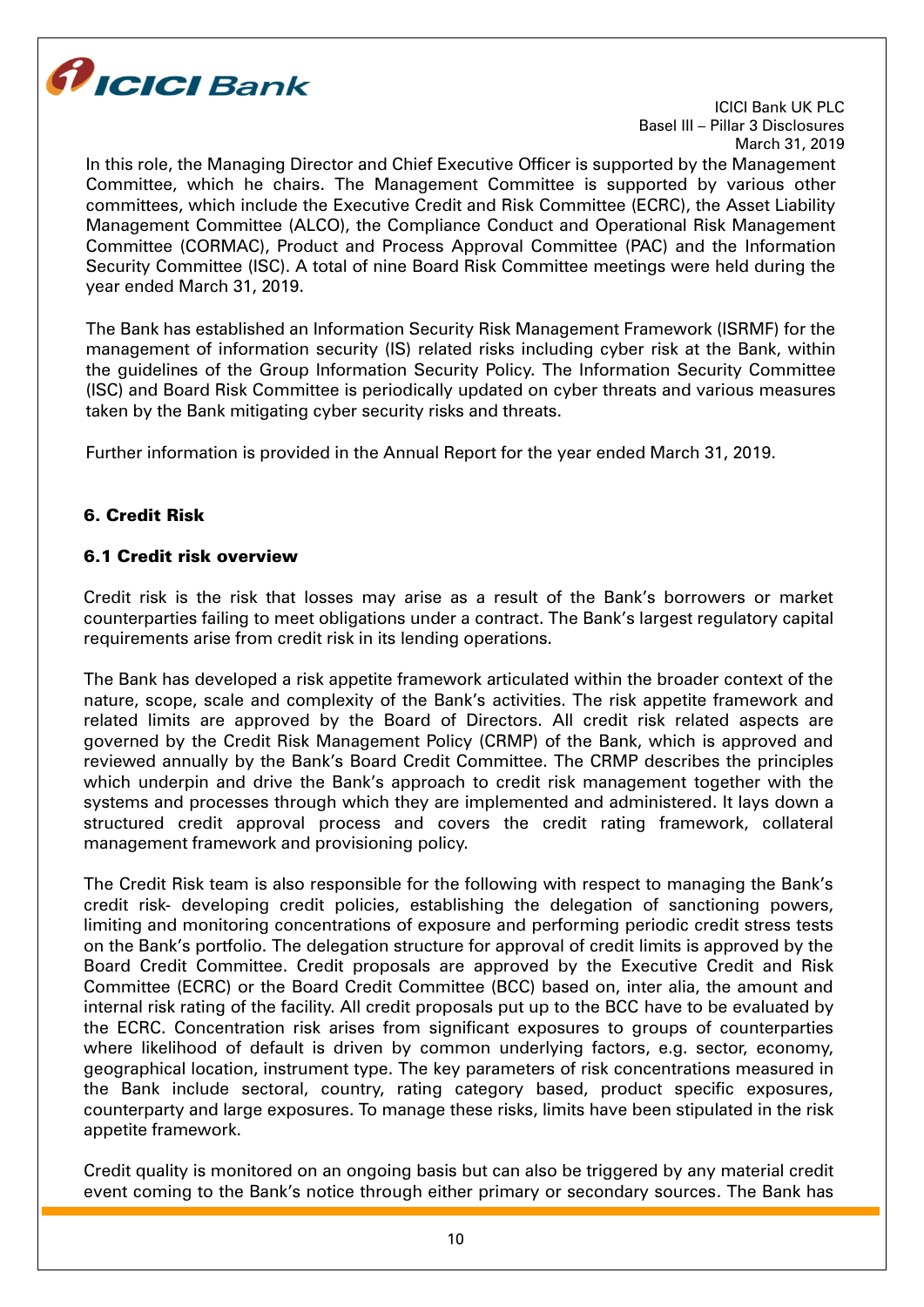

established a Credit Forum, which is comprised of Heads of Businesses and the Head of Risk. The Credit Forum focuses on management & monitoring of impaired and watch list assets/investments and also monitors developments in the Bank's portfolio through the Early Warning Indicators (EWI) framework to identify potential vulnerabilities. Credit risk is also managed at the portfolio level by monitoring and reporting risk dashboards to the BCC at specified intervals.

The Bank has a policy on collateral management and credit risk mitigation which provides guidance for identifying eligible collateral as per the relevant articles of the Capital Requirements Regulation (CRR).

Further information is provided in the Annual Report for the year ended March 31, 2019.

#### 6.2 Minimum capital requirement

The following table shows the Bank's Pillar 1 capital requirement as at March 31, 2019 by each of the standardised credit risk exposure classes:

| <b>Standardised approach - asset class</b>       | <b>USD million</b> |
|--------------------------------------------------|--------------------|
| Central government or central banks              |                    |
| Institutions                                     | 20.6               |
| Corporate                                        | 186.5              |
| Secured by mortgages on immovable property       | 32.2               |
| Retail                                           |                    |
| <b>Exposures in Default</b>                      | 5.9                |
| <b>Securitised investments</b>                   | 2.2                |
| Short term claims on institutions and corporates | 7.0                |
| Equity                                           | 0.5                |
| Other items (including CVA adjustment)           | 6,8                |
| <b>Total</b>                                     | 261.7              |

#### 6.3 Analysis of credit risk exposures

The following tables detail the Bank's regulatory credit risk exposures as at March 31, 2019. All exposures are stated after specific impairment provisions and post application of credit risk mitigation (CRM) techniques with substitution effects on the exposure and before application of any conversion factors (CCF).

## (i) Analysis of exposure by asset class as at March 31, 2019

| <b>Asset class</b>                                             | <b>Amount</b><br>(USD million) |  |
|----------------------------------------------------------------|--------------------------------|--|
| Central government or central banks                            | 546.9                          |  |
| Institutions                                                   | 565.8                          |  |
| Corporate                                                      | 2,887.8                        |  |
| Secured by mortgages on immovable property                     | 470.4                          |  |
| Retail                                                         |                                |  |
| <b>Exposures in Default</b>                                    | 63.1                           |  |
| <b>Securitised investments</b>                                 | 44.1                           |  |
| Claims on Institutions and Corporates with a short-term credit | 196.8                          |  |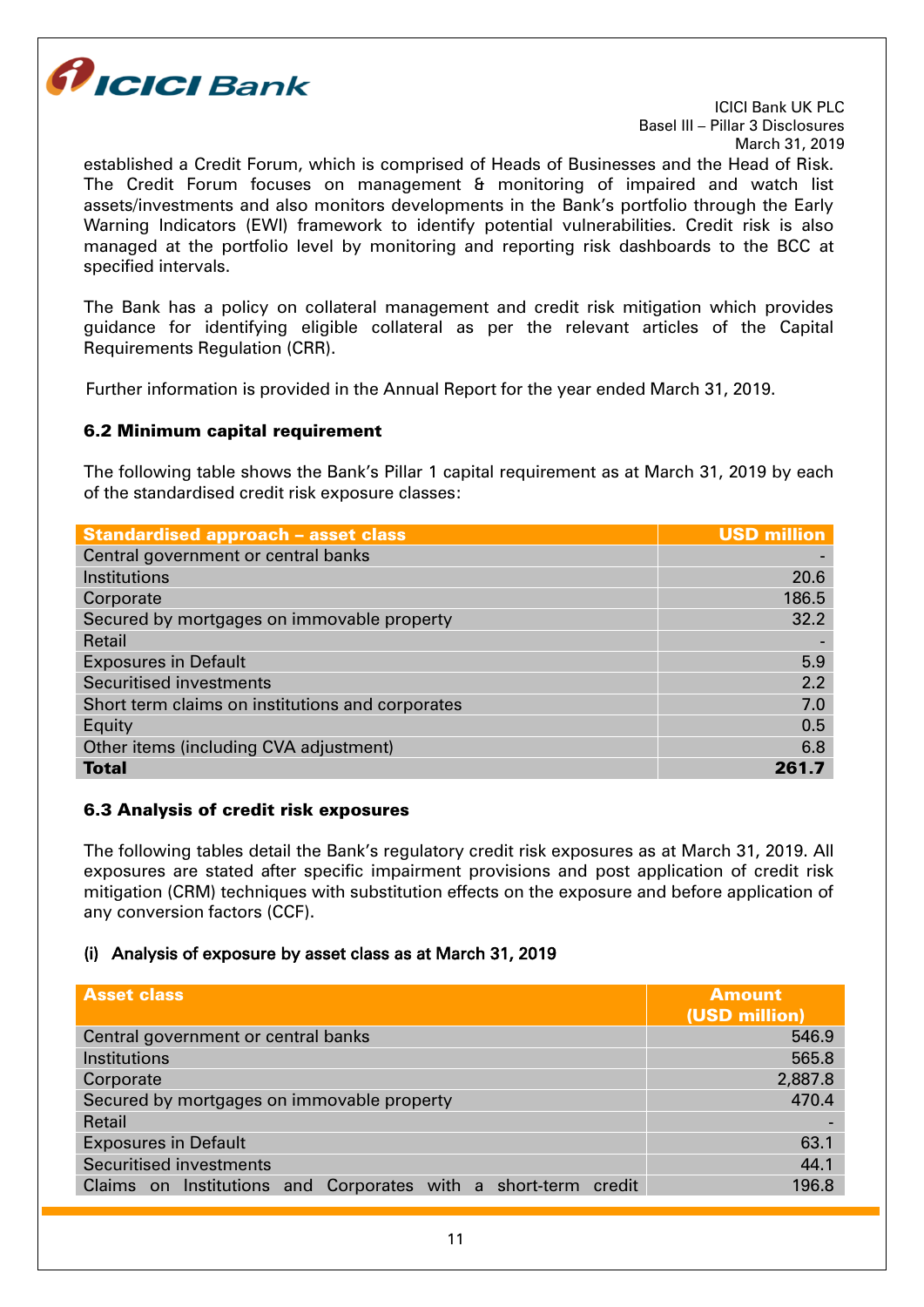

| <b>Asset class</b> | <b>Amount</b><br>(USD million) |
|--------------------|--------------------------------|
| assessment         |                                |
| Equity             | 6.5                            |
| Other items        | 52.7                           |
| <b>Total</b>       | 4,834.1                        |

## (ii) Geographic distribution of exposures (based on country of residence or domicile) by significant asset class as at March 31, 2019

| <b>Asset class</b>                                                                       | <b>Europe and</b><br><b>North</b><br><b>America</b> | <b>India</b>             | <b>Rest of the</b><br>world | <b>Total</b><br>(USD million) |
|------------------------------------------------------------------------------------------|-----------------------------------------------------|--------------------------|-----------------------------|-------------------------------|
| Central government or central banks                                                      | 546.9                                               |                          |                             | 546.9                         |
| Institutions                                                                             | 137.1                                               | 428.7                    | 0.0                         | 565.8                         |
| Corporate                                                                                | 2,363.4                                             | 267.6                    | 256.8                       | 2,887.8                       |
| Secured<br>mortgages<br>by<br>on.                                                        |                                                     |                          |                             |                               |
| immovable property                                                                       | 458.9                                               | -                        | 11.5                        | 470.4                         |
| Retail                                                                                   |                                                     |                          |                             |                               |
| <b>Exposures in Default</b>                                                              | 41.5                                                |                          | 21.6                        | 63.1                          |
| <b>Securitised investments</b>                                                           | 44.1                                                | $\overline{\phantom{0}}$ |                             | 44.1                          |
| <b>Claims</b><br>Institutions<br>and<br><b>on</b><br>Corporates with a short-term credit |                                                     |                          |                             |                               |
| assessment                                                                               | 142.8                                               | 38.5                     | 15.5                        | 196.8                         |
| Equity                                                                                   | 5.9                                                 | 0.6                      |                             | 6.5                           |
| Other items                                                                              | 52.7                                                |                          |                             | 52.7                          |
| <b>Total</b>                                                                             | 3,793.3                                             | 735.4                    | 305.4                       | 4,834.1                       |

## (iii) Residual maturity breakdown of exposures by significant asset class as at March 31, 2019

| <b>Asset class</b>                                               | <b>Upto 3</b><br>months | <b>Over 3</b><br>months<br>upto 1<br><b>vear</b> | Over 1<br>vear upto years<br>5 years | Over 5 | No stated<br>maturity | <b>Total</b><br>(USD<br>million) |
|------------------------------------------------------------------|-------------------------|--------------------------------------------------|--------------------------------------|--------|-----------------------|----------------------------------|
| Central government or central                                    |                         |                                                  |                                      |        |                       |                                  |
| banks                                                            | 336.8                   | 187.5                                            | 10.1                                 | 12.5   |                       | 546.9                            |
| Institutions                                                     | 65.9                    | 176.0                                            | 279.9                                | 44.0   |                       | 565.8                            |
| Corporate                                                        | 442.5                   | 756.6                                            | 913.7                                | 775.0  |                       | 2,887.8                          |
| Secured by<br>mortgages<br><b>on</b><br>immovable property       | 3.6                     | 63.9                                             | 397.5                                | 5.4    |                       | 470.4                            |
|                                                                  |                         |                                                  |                                      |        |                       |                                  |
| Retail                                                           |                         |                                                  | н.                                   |        |                       |                                  |
| <b>Exposures in Default</b>                                      | н.                      |                                                  | $\blacksquare$                       | 63.1   |                       | 63.1                             |
| Securitised investments                                          |                         |                                                  | Ξ.                                   | 44.1   |                       | 44.1                             |
| Institutions<br>Claims on<br>and<br>Corporates with a short-term |                         |                                                  |                                      |        |                       |                                  |
| credit assessment                                                | 196.8                   |                                                  |                                      |        |                       | 196.8                            |
| Equity                                                           |                         |                                                  | -                                    |        | 6.5                   | 6.5                              |
| Other items                                                      | 0.2                     |                                                  |                                      |        | 52.5                  | 52.7                             |
| <b>Total</b>                                                     | 1,045.8                 | 1,184.0                                          | 1,601.2                              | 944.1  | 59.0                  | 4,834.1                          |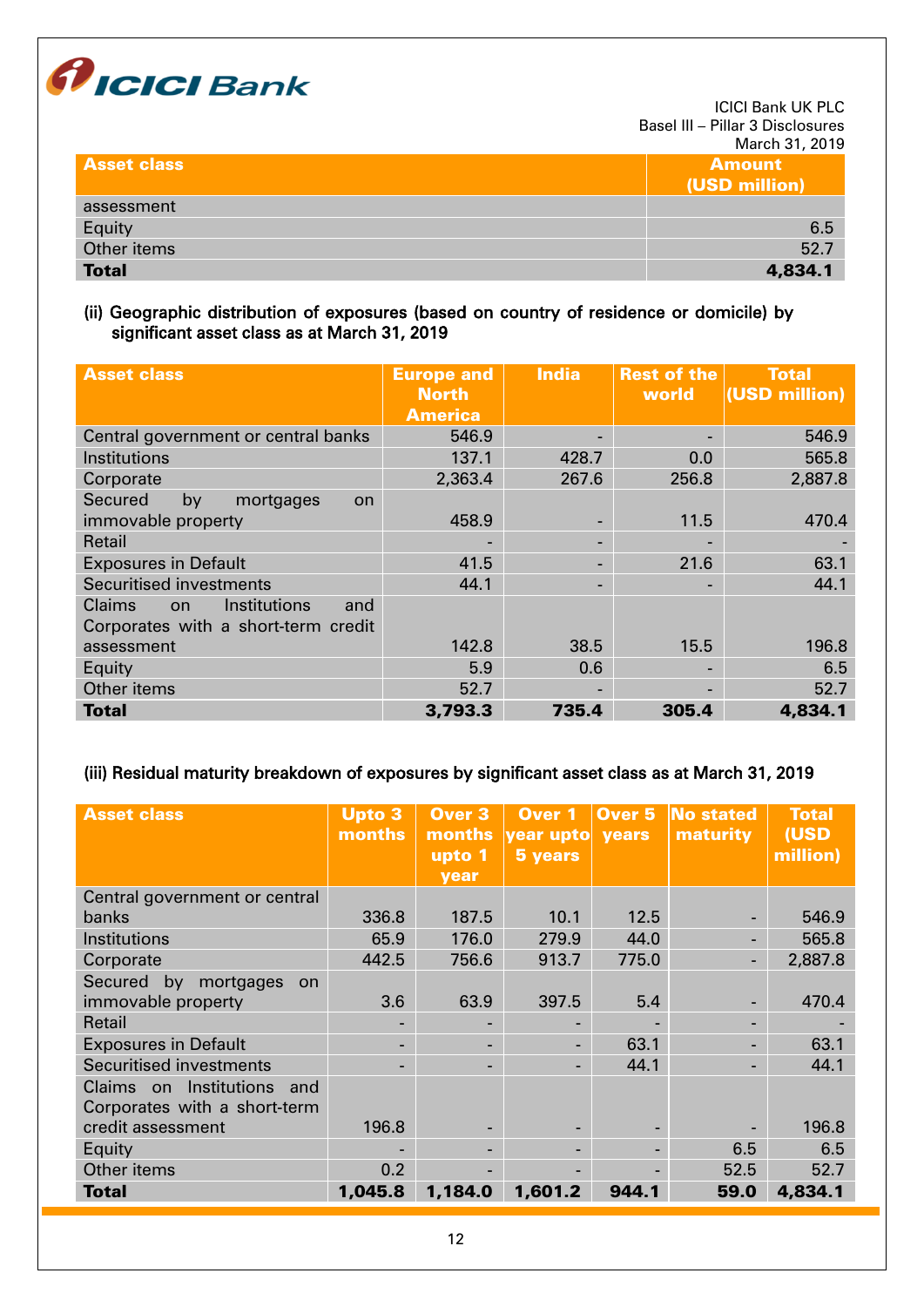

The maturity of exposures is shown on a contractual basis and does not take into account any instalments receivable over the life of the exposure. Hence the actual maturity may be different.

# 6.4 Analysis of credit risk exposures as per Credit Quality Step (CQS)

The Bank uses external credit assessments provided by Moody's, Standard & Poor's and Fitch. These are all recognised as eligible external credit assessment institutions (ECAI) under CRR for the purpose of calculating credit risk requirements under the standardised approach.

The following table details the ECAIs used for the standardised credit risk exposure classes.

| <b>Asset class</b>                                  | <b>ECAI</b>                       |
|-----------------------------------------------------|-----------------------------------|
| Central government or central banks                 | Standard & Poor's, Moody's, Fitch |
| Institutions                                        | Standard & Poor's, Moody's, Fitch |
| Corporate                                           | Standard & Poor's, Moody's, Fitch |
| Securitised investments                             | Standard & Poor's, Moody's, Fitch |
| Claims on Institutions and Corporates with a short- |                                   |
| term credit assessment                              | Standard & Poor's, Moody's, Fitch |

The bank assigns each of its exposures to one of the CQS with reference to relevant issuer and issue credit assessments. Risk weight percentage are then determined with reference to exposure class, CQS, and maturity of the exposure. The mapping of the CQS to the ratings of eligible ECAIs is available at:

<http://eur-lex.europa.eu/legal-content/EN/TXT/PDF/?uri=CELEX:32016R1799&from=EN>

The following tables detail the standardised credit risk exposures by CQS for significant asset classes. All exposures are stated after specific impairment provisions and post application of credit risk mitigation (CRM) techniques with substitution effects on the exposure and before application of any conversion factors (CCF) and also after application of any conversion factors (CCF).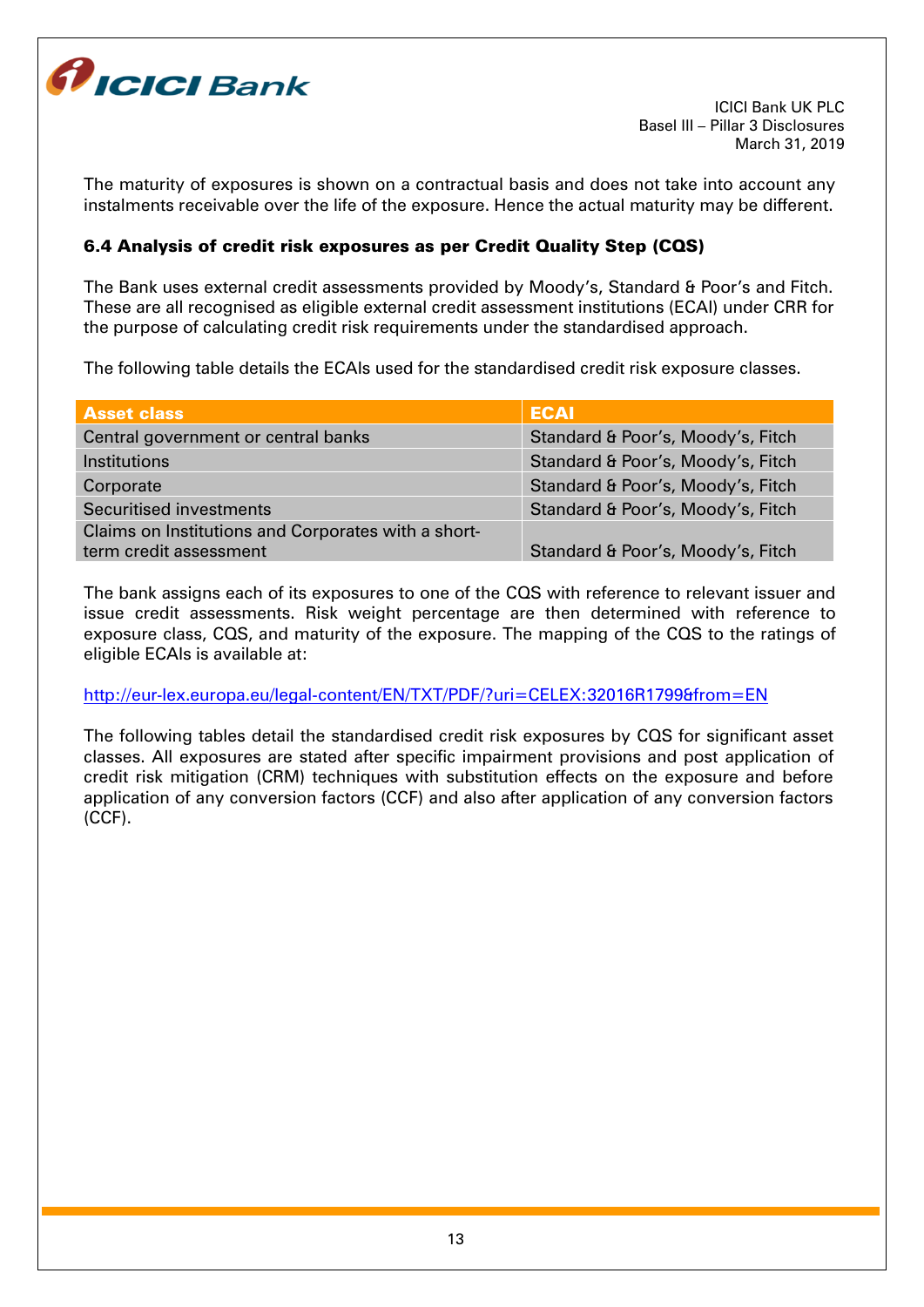

| <b>CQS for corporate exposure</b> | <b>Risk</b><br>weight % | <b>Before CCF and</b><br><b>CRM</b><br><b>USD million</b> | <b>Post CCF and CRM</b><br><b>USD million</b> |
|-----------------------------------|-------------------------|-----------------------------------------------------------|-----------------------------------------------|
|                                   | 20%                     | 58.3                                                      | 57.3                                          |
| $\overline{2}$                    | 50%                     | 245.5                                                     | 30.2                                          |
| 3                                 | 100%                    | 475.9                                                     | 334.4                                         |
| 4                                 | 100%                    | 719.6                                                     | 646.1                                         |
| 5                                 | 150%                    | 291.3                                                     | 283.6                                         |
| 6                                 | 150%                    |                                                           |                                               |
| Unrated                           | 100%                    | 1,166.8                                                   | 900.7                                         |
| Unrated - Exposure in default     | 100%                    | 40.6                                                      | 40.6                                          |
| Unrated - Exposure in default     | 150%                    | 22.4                                                      | 22.4                                          |
| <b>Total</b>                      |                         | 3,020.4                                                   | 2,315.3                                       |

| CQS for exposures secured by mortgages<br>on immovable property | <b>Risk</b><br>weight % | <b>Before CCF</b><br>and CRM<br><b>USD million USD million</b> | <b>Post CCF</b><br>and CRM |
|-----------------------------------------------------------------|-------------------------|----------------------------------------------------------------|----------------------------|
| Unrated                                                         | 35%                     | 100.8                                                          | 100.8                      |
| Unrated                                                         | 100%                    | 369.6                                                          | 369.6                      |
| <b>Total</b>                                                    |                         | 470.4                                                          | 470.4                      |

# Before CCF and CRM:

| <b>CQS for institutional exposure</b> | <b>Risk weight %</b> |      |       |      | USD million  |
|---------------------------------------|----------------------|------|-------|------|--------------|
|                                       | 2%                   | 20%  | 50%   | 100% | <b>Total</b> |
|                                       |                      | 14.3 |       |      | 14.3         |
| 2                                     |                      | 40.2 | 54.9  |      | 95.1         |
| 3                                     |                      | 23.7 | 276.9 | 1.5  | 302.1        |
| 4                                     |                      |      | 25.0  | 32.1 | 57.1         |
| 5                                     |                      |      |       |      |              |
| 6                                     |                      |      |       |      |              |
| Unrated                               | 15.7                 | 12.0 | -     |      | 27.7         |
| <b>Total</b>                          | 15.7                 | 90.2 | 356.8 | 33.6 | 496.3        |

# Post CCF and CRM:

| <b>CQS</b> for institutional exposure | <b>Risk weight %</b>     |                |       |      | <b>USD million</b> |
|---------------------------------------|--------------------------|----------------|-------|------|--------------------|
|                                       | 2%                       | 20%            | 50%   | 100% | <b>Total</b>       |
|                                       |                          | 14.0           |       |      | 14.0               |
| $\overline{2}$                        | $\overline{\phantom{0}}$ | 40.2           | 54.9  | ۰    | 95.1               |
| 3                                     |                          | 23.2           | 333.6 | 0.2  | 357.0              |
| 4                                     |                          |                | 25.0  | 32.1 | 57.1               |
| 5                                     | -                        | $\blacksquare$ |       |      |                    |
| 6                                     | $\overline{\phantom{0}}$ |                | -     | ۰    |                    |
| Unrated                               | 15.7                     | 12.0           | -     |      | 27.7               |
| <b>Total</b>                          | 15.7                     | 89.4           | 413.5 | 32.3 | 550.9              |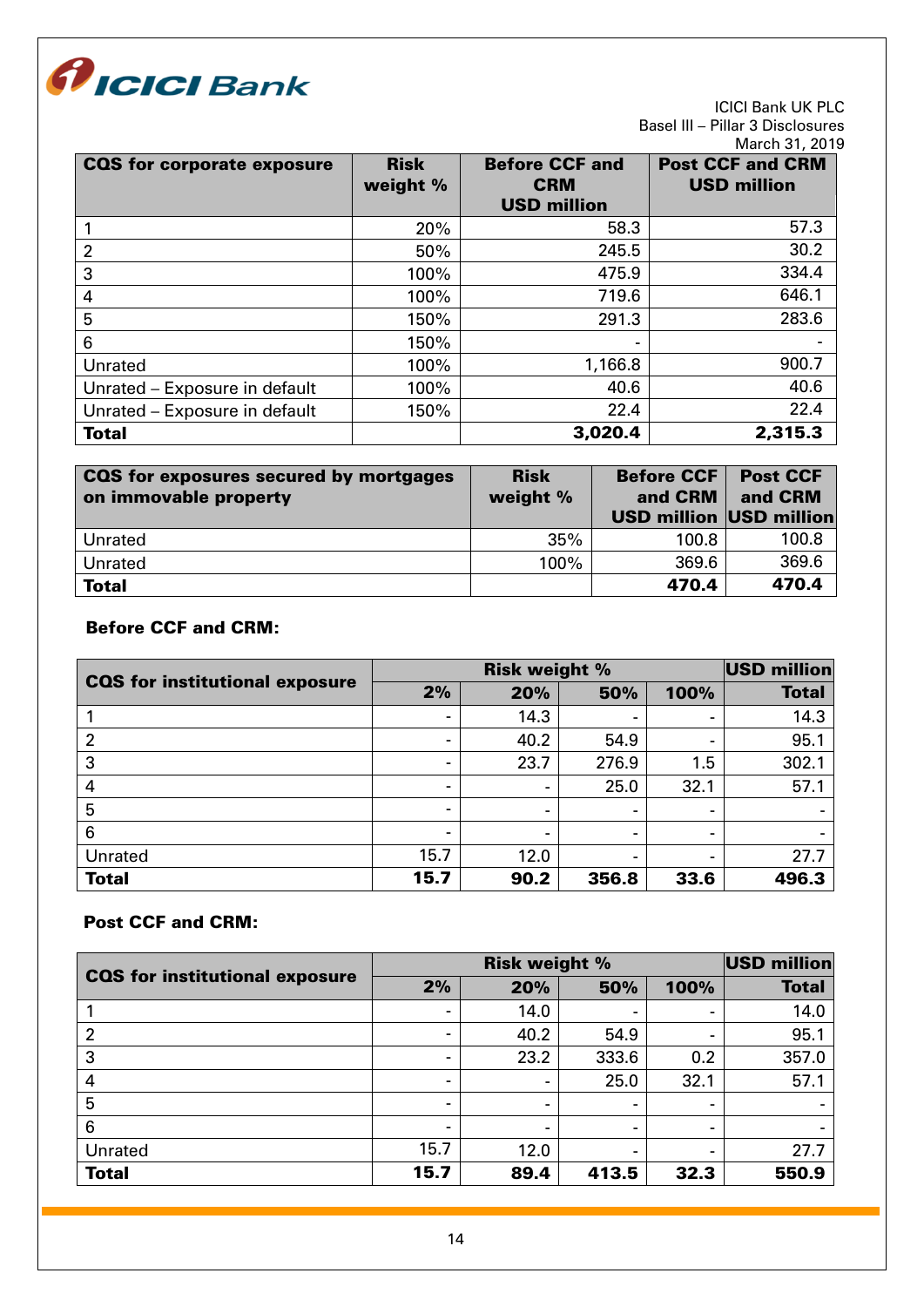

The above tables includes institutional exposures with residual maturities of less than three months, greater than three months and exposures to unrated institutions.

| <b>CQS</b> for institutional and<br>corporate exposure with short<br>term credit assessment | <b>Risk</b><br>weight<br>$\frac{9}{6}$ | <b>Before CCF and</b><br><b>CRM</b><br>(USD million) | <b>Post CCF and CRM</b><br>(USD million) |
|---------------------------------------------------------------------------------------------|----------------------------------------|------------------------------------------------------|------------------------------------------|
|                                                                                             | 20%                                    | 20.3                                                 | 20.2                                     |
|                                                                                             | 50%                                    | 73.0                                                 | 24.8                                     |
| -3                                                                                          | 100%                                   | 102.0                                                | 70.8                                     |
|                                                                                             | 150%                                   | 1.5                                                  | 0.3                                      |
| <b>Total</b>                                                                                |                                        | 196.8                                                | 116.1                                    |

| <b>CQS</b> for securitised<br>investments | <b>Risk</b><br>weight % | <b>Before CCF</b><br>and CRM<br>(USD million) | <b>Post CCF and</b><br><b>CRM</b><br>(USD million) |
|-------------------------------------------|-------------------------|-----------------------------------------------|----------------------------------------------------|
|                                           | 20%                     | 16.6                                          | 16.6                                               |
|                                           | 50%                     | 6.0                                           | 6.0                                                |
| 3                                         | 100%                    | 21.5                                          | 21.5                                               |
| <b>Total</b>                              |                         | 44.1                                          | 44.1                                               |

| <b>CQS</b> for central government or<br>central banks | <b>Risk</b><br>weight % | <b>Before CCF</b><br>and CRM<br>(USD million) | <b>Post CCF and</b><br><b>CRM</b><br>(USD million) |
|-------------------------------------------------------|-------------------------|-----------------------------------------------|----------------------------------------------------|
|                                                       | $0\%$                   | 546.9                                         | 546.9                                              |
| <b>Total</b>                                          |                         | 546.9                                         | 546.9                                              |

| <b>CQS for Equity</b> | <b>Risk</b><br>weight % | <b>Before CCF</b><br>and CRM<br>(USD million) | <b>Post CCF and</b><br><b>CRM</b><br>(USD million) |
|-----------------------|-------------------------|-----------------------------------------------|----------------------------------------------------|
| Unrated               | 100%                    | 6.5                                           | 6.5                                                |
| <b>Total</b>          |                         | 6.5                                           | 6.5                                                |

| <b>Other Assets</b> | <b>Risk</b><br>weight % | <b>Before CCF</b><br>and CRM<br>(USD million) | <b>Post CCF and</b><br><b>CRM</b><br>(USD million) |
|---------------------|-------------------------|-----------------------------------------------|----------------------------------------------------|
| <b>Other Assets</b> | $0\%$                   | 0.2                                           | 0.2                                                |
| <b>Other Assets</b> | 20%                     | 0.1                                           | 0.1                                                |
| <b>Other Assets</b> | 100%                    | 38.4                                          | 38.4                                               |
| <b>Other Assets</b> | 250%                    | 14.0                                          | 14.0                                               |
| <b>Total</b>        |                         | 52.7                                          | 52.7                                               |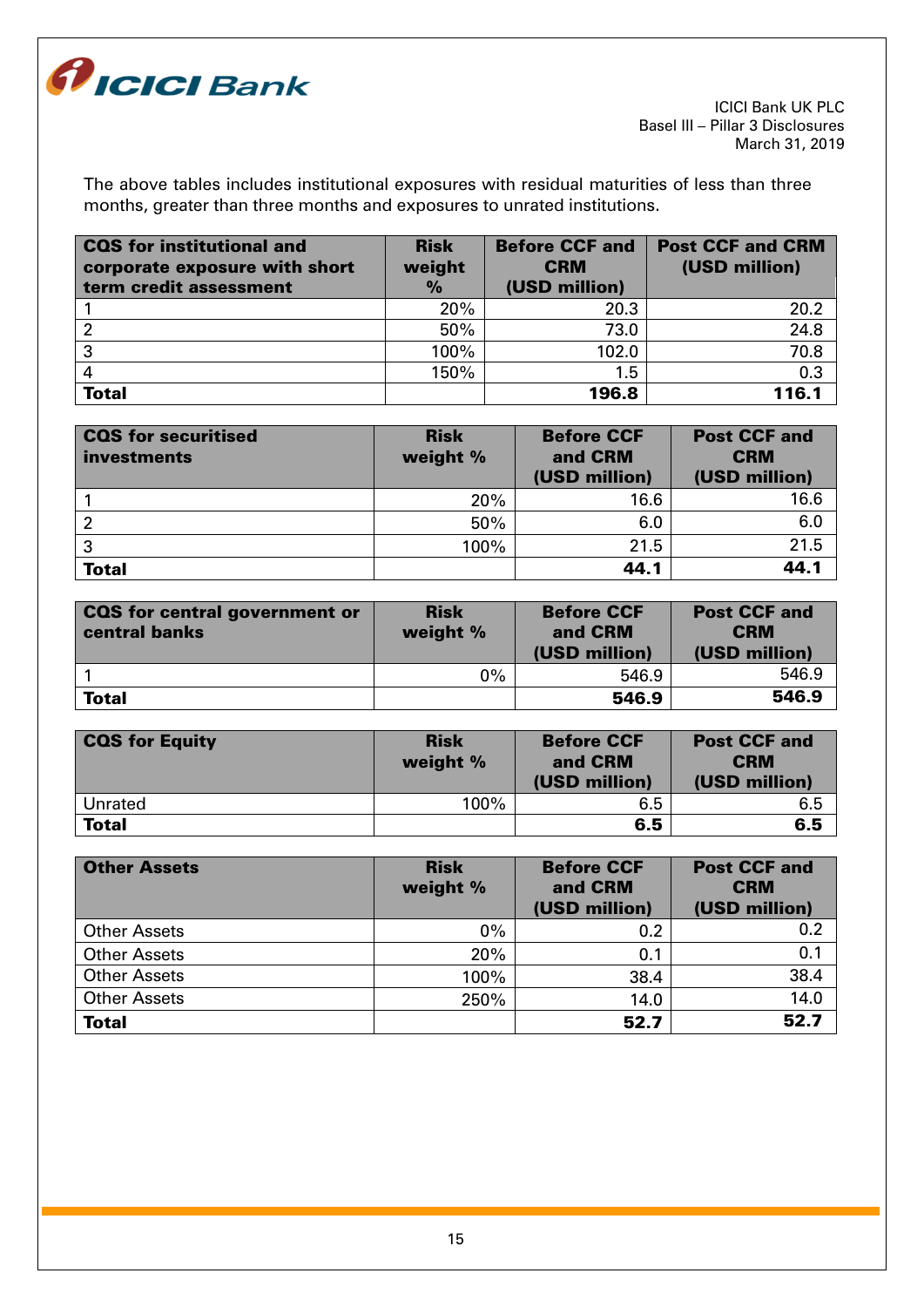

#### 6.5 Counterparty credit risk

The Bank deals in derivatives as part of its balance sheet risk management and as part of risk management solutions offered to its clients. All derivative offered to the clients are covered by the Bank on a back to back basis. The primary derivatives transactions include foreign exchange forwards, cross currency swaps and interest rate swaps.

The derivative transactions expose the Bank to counterparty credit risk (CCR). CCR is the risk that the counterparty to a derivative transaction could default before the final settlement of the transaction's cash flows.

The Bank computes counterparty exposure value for derivative transactions using the mark to market method as specified in Article 274 of CRR guidelines. For this exposure calculation, the current replacement cost is based on sum of market values of only those contracts where the market value is positive for the Bank.

As part of compliance to European Market Infrastructure Regulation (EMIR), the Bank has started central clearing of interest rate swaps through LCH Clearnet (London Clearing House), thereby mitigating the counterparty credit risk. Also, the Bank has entered into credit support annexe (CSA) agreement with its interbank counterparties, which mandate exchange of daily variation margin based on the movement in MTM.

The Bank has outlined in its Credit Risk Management Policy (CRMP), that collateral obtained for credit risk mitigation should not have material positive correlation between the credit quality of the obligor and the value of the collateral. Also, securities issued by the obligor or any related group entity are not eligible as collateral.

As at March 31, 2019, the notional principal values of the derivative instruments along with the gross positive and gross negative fair value were:

|                         |                                                           |                                                       |                                                      | <b>USD million</b>                            |
|-------------------------|-----------------------------------------------------------|-------------------------------------------------------|------------------------------------------------------|-----------------------------------------------|
| Instrument              | <b>Non-Trading</b><br><b>Notional</b><br><b>Principal</b> | <b>Trading</b><br><b>Notional</b><br><b>Principal</b> | <b>Gross</b><br><b>Positive</b><br><b>Fair value</b> | <b>Gross</b><br><b>Negative Fair</b><br>value |
| Exchange rate contracts | 73.0                                                      | 1,587.6                                               | 21.3                                                 | 9.1                                           |
| Interest rate contracts | 447.7                                                     | 732.5                                                 | 7.9                                                  | 10.8                                          |

The following table details the counterparty credit risk exposure calculation:

|                                                | <b>USD million</b> |
|------------------------------------------------|--------------------|
| Gross positive fair value of contracts         | 29.2               |
| Potential credit exposure                      | 30.4               |
| <b>Counterparty credit risk exposures</b>      | 59.6               |
| of which, Exposure to interbank counterparties | 48.0               |

The Bank also provides counterparty credit risk on its Securities Financing Transactions (SFT) with interbank counterparties. The exposure on account of such SFTs was USD 74.2 million. The exposure values is computed as the difference between the market value of the securities lent and the amount borrowed. Further, the SFT transactions are governed by Global Master Repurchase Agreement (GMRA) which requires margin exchange, in the event of a significant movement in the market value of the security lent.

The Bank has no contractual obligations linked to its credit rating.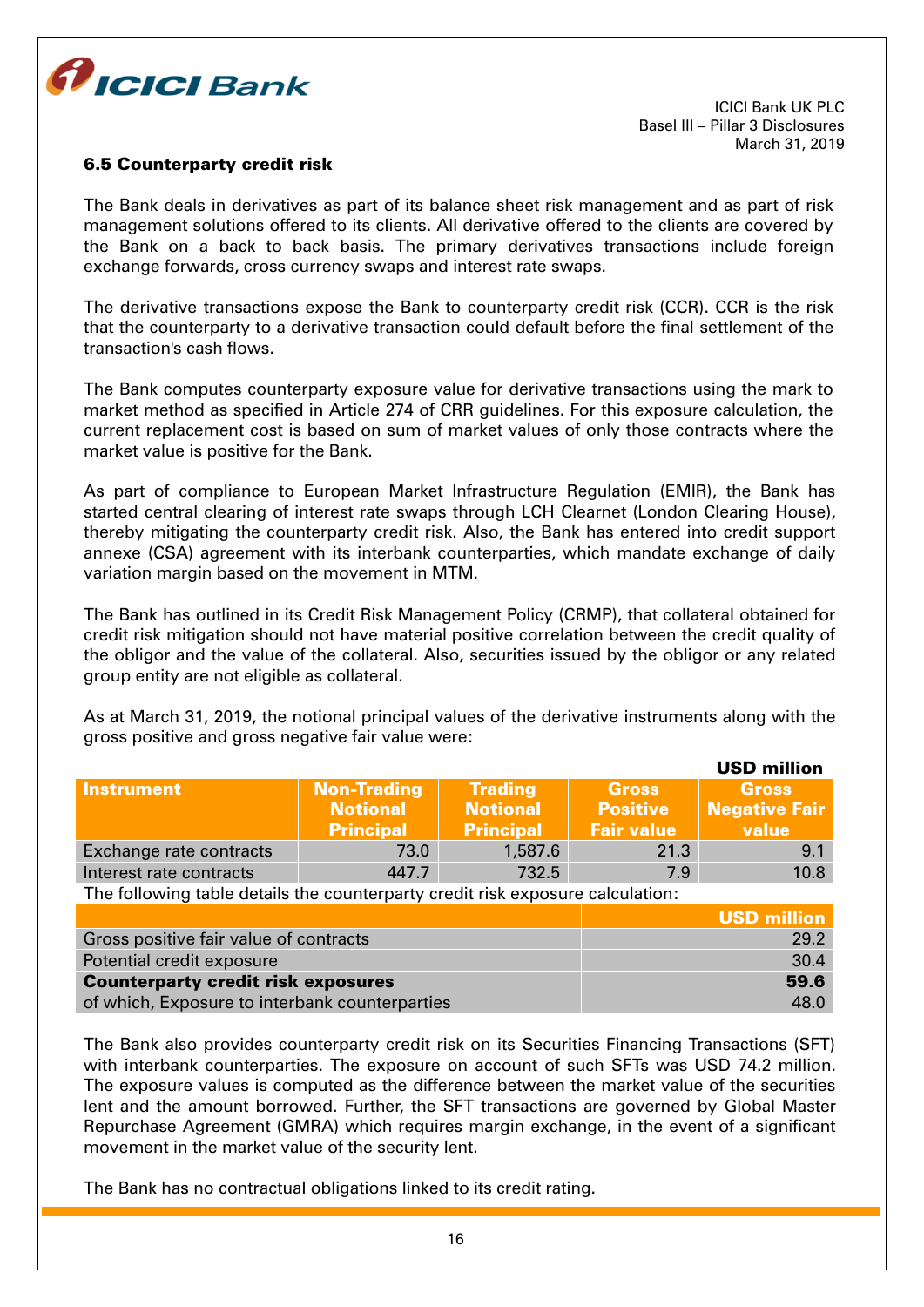

# 6.6 Credit Value Adjustment (CVA)

The Bank has computed the Credit Value Adjustment (CVA) and Debit Value Adjustment (DVA) on the outstanding MTM of the derivative portfolio, which amounted to USD 65 thousand (post tax USD 53 thousand) and USD 32 thousand (post tax USD 26 thousand) respectively. The CVA and DVA have been computed based on internal guidelines approved by Asset and Liability Management Committee (ALCO), as follows:

CVA/DVA= Exposure x Probability of Default (PD) x Loss Given Default (LGD)

The PD is based on internal assessment for India linked portfolio & for non-India linked portfolio PD published by external rating agency is considered and a LGD of 45% has been used for computation of CVA/DVA computation. In addition to this, the Bank calculates the capital requirement for CVA risk as per the CRR guidelines.

The Pillar 1 capital requirement for CVA as at March 31, 2019 was USD 0.9 million.

## 6.7 Additional Valuation Adjustment (AVA)

To ensure that the valuation of the Bank's fair valued assets and liabilities achieves an appropriate degree of certainty, AVA has been calculated on the sum of the absolute value of its total fair valued assets and liabilities except the position held in Global Market Group (GMG). The calculation of AVA is as per the final draft regulatory technical standards (RTS) on prudent valuation adjustment published by EBA on January 23, 2015.

#### 6.8 Credit risk and dilution risk

#### Loan impairment provisions

The Bank regularly reviews its loan portfolio to assess for impairment. Provisions are established to recognise incurred losses in the loan portfolio carried at amortised cost. In determining whether an impairment has occurred at the balance sheet date, the Bank assesses if there is objective evidence of impairment as a result of one or more events that occurred after the initial recognition of the asset (a 'loss event') and that loss event (or events) has an impact on the estimated future cash flows of the financial asset or group of financial assets that can be reliably estimated. It may not be possible to identify a single, discrete event that caused the impairment rather the combined effect of several events may have caused the impairment.

In accordance with the guidelines of FRS 102, an impairment loss for financial assets measured at amortized cost is the difference between the asset's carrying amount and the present value of the estimated future cash flows discounted at the asset's original effective interest rate. The estimated future cash flows take into account only the credit losses that have been incurred at the time of the impairment loss calculation. In case the expected cash flows are not available, the breakup value of security/collateral for respective facilities under watch is calculated in accordance with the Bank's collateral valuation policy. In line with accounting guidelines, the Bank recognises an impairment loss equal to the best estimate within the range of reasonably possible outcomes, taking into account all relevant information available about conditions existing at the end of the reporting period.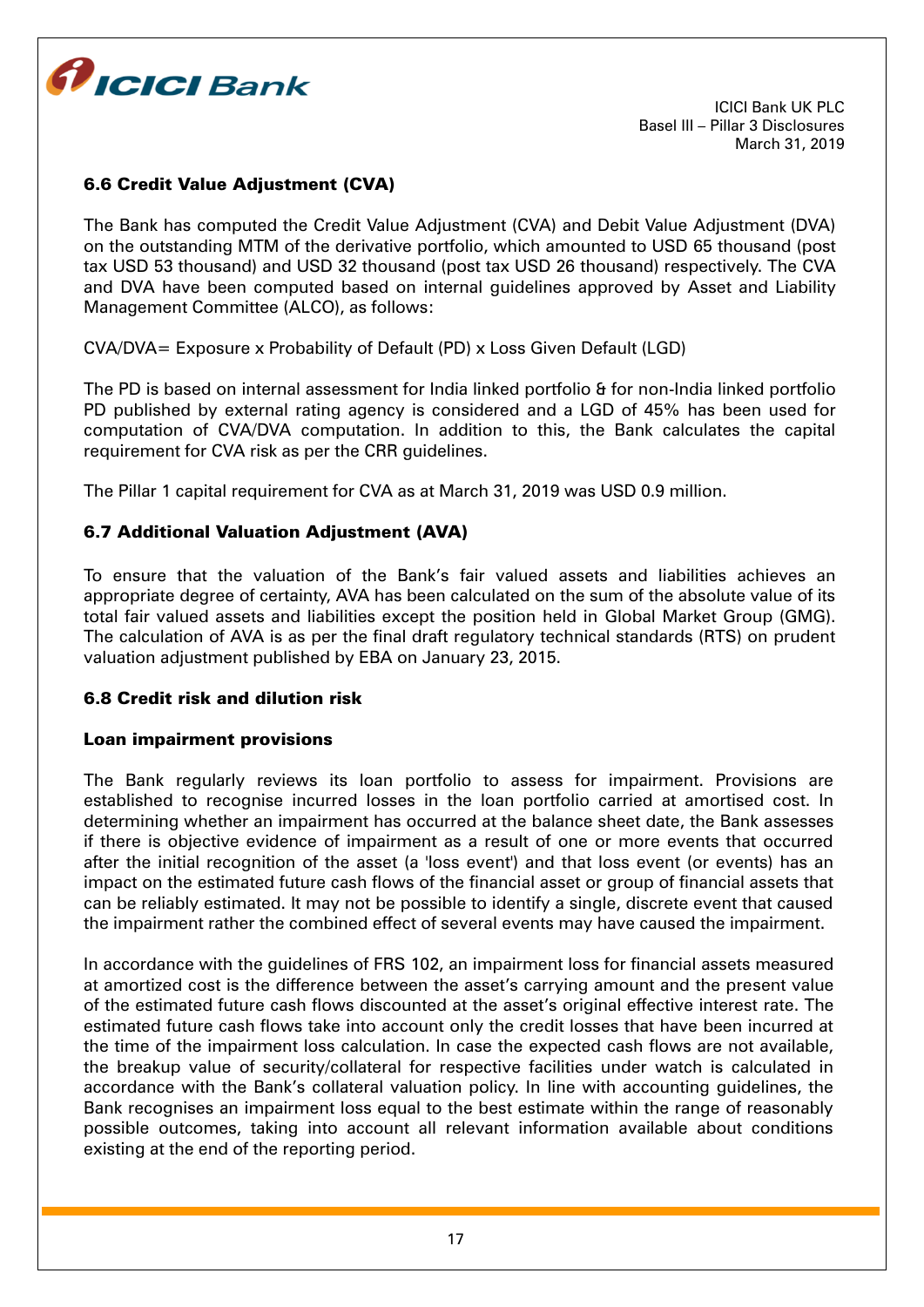

Collectively assessed impairment allowances cover credit losses inherent in portfolios with similar economic characteristics, when there is objective evidence to suggest that they contain impaired claims, but, the individual impaired items cannot yet be identified. In assessing the need for collective impairment allowances, management considers factors such as historical loss trends, credit quality of the portfolio, portfolio size, concentrations, and economic factors. The aggregate amount of specific and collective provisions is intended to be sufficient to absorb estimated credit losses generated in the loan portfolio. The collective impairment policy as defined in the CRMP stipulates that collective provision, based on the credit rating of the exposures, needs to be provided in respect of the entire performing loan and receivables portfolio. The Bank has followed FRS 102 guidelines for defining its collective impairment policy wherein the provisioning is determined by the extent of the underlying credit risk in the portfolio of the Bank. This is also the direction provided by the Basel Accord. The exposures that are individually assessed for impairment and for which an impairment loss is or continues to be recognised, are not included in the collective assessment of impairment. In line with market practice, the Bank has been using a representative set of Probability of Default (PD)/Loss Given Default (LGD) data to determine the extent of provisioning required to be made by the Bank in respect of its performing loan portfolio on a collective basis. The aggregate provisioning requirement is arrived at by multiplying the outstanding amounts under each portfolio type (internally rated and externally rated exposures) on the relevant date with the corresponding PD and LGD.

Further disclosure on past due and impaired assets, allowance for credit losses, and a reconciliation of changes in the specific and general credit adjustments is provided in the Annual report for the year ended March 31, 2019.

## Impairment of available for sale financial assets

The Bank regularly reviews its available for sale securities portfolio to assess for impairment. The Bank considers all available evidence, including observable market data or information about events specifically relating to the securities which may result in a shortfall in recovery of future cash flows. These events may include a significant financial difficulty of the issuer, a breach of contract such as a default, bankruptcy or other financial reorganisation, or the disappearance of an active market for the debt security because of financial difficulties relating to the issuer, information about the issuer's liquidity, business and financial risk exposures, level of and trends in default for similar financial assets and national and local economic conditions. While assessing ABS for objective evidence of impairment, the Bank considers the performance of the underlying collateral, changes in credit rating, credit enhancements, default events etc. Once impairment has been identified, the amount of impairment is measured based on the difference between the acquisition cost (net of any principal repayment and amortisation) and current fair value, less any impairment loss previously recognised in profit or loss. In determining whether an impairment event has occurred at the balance sheet date, the Bank considers whether there is any observable data which comprises evidence of the occurrence of a loss event, and evidence that the loss event results in a decrease in estimated future cash flows or their timings. Such observable data includes any adverse change in the payment status of borrowers or changes in economic conditions that correlate with defaults on loan repayment obligations. For equity investments a significant or prolonged decline in the fair value of an available for sale equity investment below its cost is an objective evidence of impairment considered by the Bank.

During the year the Bank has made impairment provisions USD 0.96 million on the investments. The following table shows movement in impairment allowances for impaired AFS securities: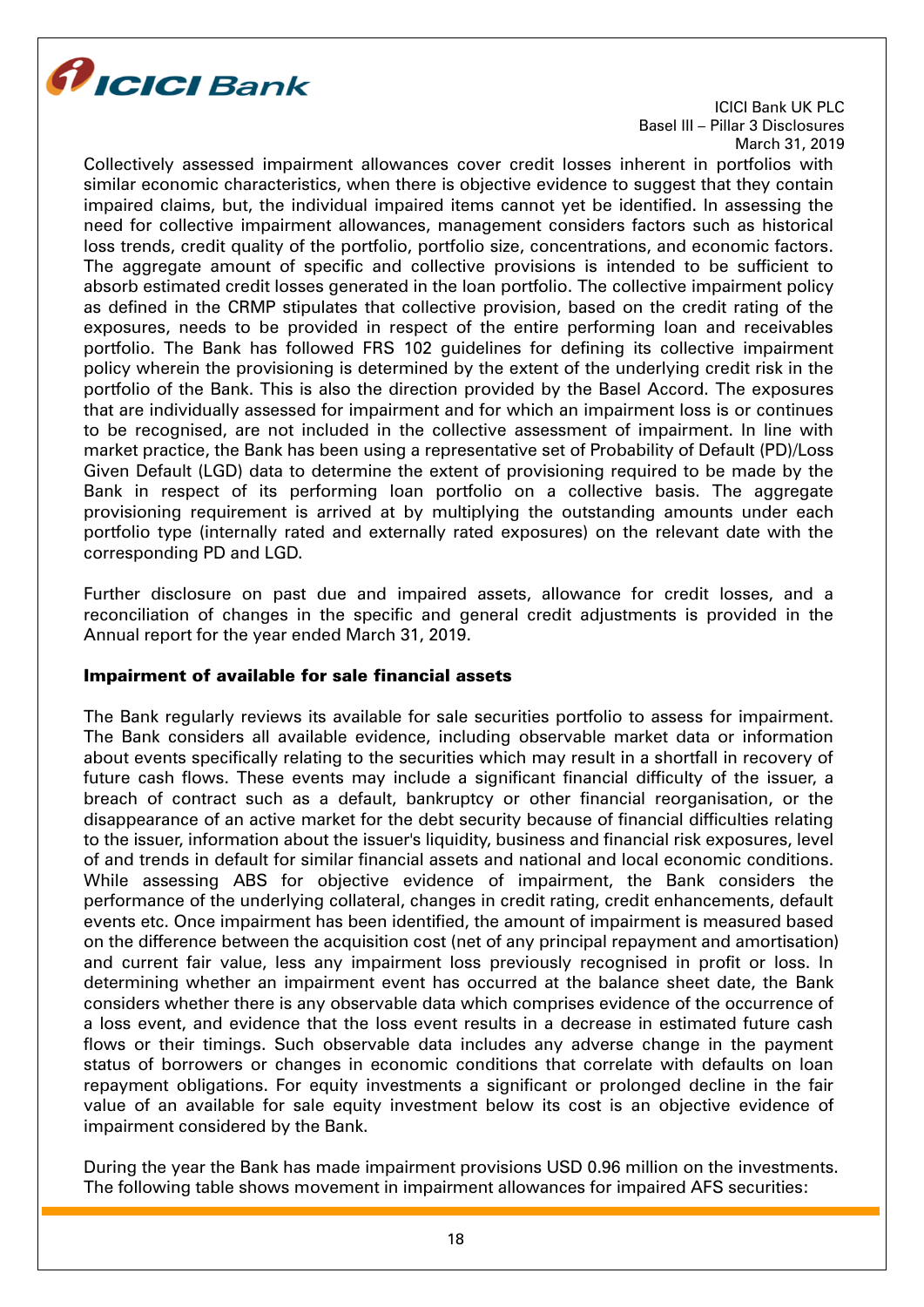

#### USD million

| <b>AFS</b> securities                            | Specific impairment allowance |
|--------------------------------------------------|-------------------------------|
| <b>Opening Balance</b>                           | 50.0                          |
| Charged to P&L Account                           | 1.0                           |
| Charged (released) to Other Comprehensive Income |                               |
| Reversal on sale                                 |                               |
| <b>Closing balance</b>                           | 51.0                          |

The Bank's impaired AFS securities include equity investment only. Additional information on the Bank's accounting policies, analysis of overdue and impaired exposures and valuation methodologies is provided in the Annual Report for the year ended March 31, 2019.

## 7. Market Risk

Market risk is the possibility of loss arising from changes in the value of a financial instrument as a result of changes in market variables such as interest rates, exchange rates, credit spreads and other asset prices. It also includes the interest rate risk in banking book. The Bank's key policies for managing market risk as approved by the Board Risk Committee (BRC)/ALCO are:

- Treasury policy manual and mandate (TPMM) which also includes the trading book policy statement (TBPS)
- Valuation, Model Validation Policy and Independent Price Verification Policy

These policies are designed to ensure that transactions in securities, foreign exchange and derivatives are conducted in accordance with sound and acceptable business practices as well as regulatory guidelines and laws governing such transactions. The policies are reviewed periodically to take into account changed business requirements, the economic environment and revised policy guidelines.

The key market risks to which the Bank is exposed relate to:

- Interest rate risk Interest rate risk is defined as the risk of loss which the Bank will incur as a result of an increase or decrease in interest rates. Interest income and expense from interest sensitive assets and liabilities are impacted by changes in interest rates. The overall value of the investment portfolio, the underlying value of the Bank's other assets, its liabilities, and off balance sheet (OBS) instruments are also impacted due to changes in interest rates because the present value of future cash flows changes when interest rates change.
- Forex risk This risk arises due to positions in non-dollar denominated currencies, which in turn arise from assets and liabilities in those currencies. Foreign exchange risk is managed within the Treasury function in accordance with approved position limits. The Net overnight open position (NOOP) of the Bank at March 31, 2019 was USD 1.8 million. The Bank has not provided any capital on its net open exchange exposures as the open position was less than 2% of the total own funds of the Bank (Article 351 of the CRR).
- Equity Risk Equity price risk arises due to the volatility of price movements on the Bank's investment in equity shares and convertibles. Threshold triggers are defined for decline in the values of equity investments and an escalation framework is in place. The value of the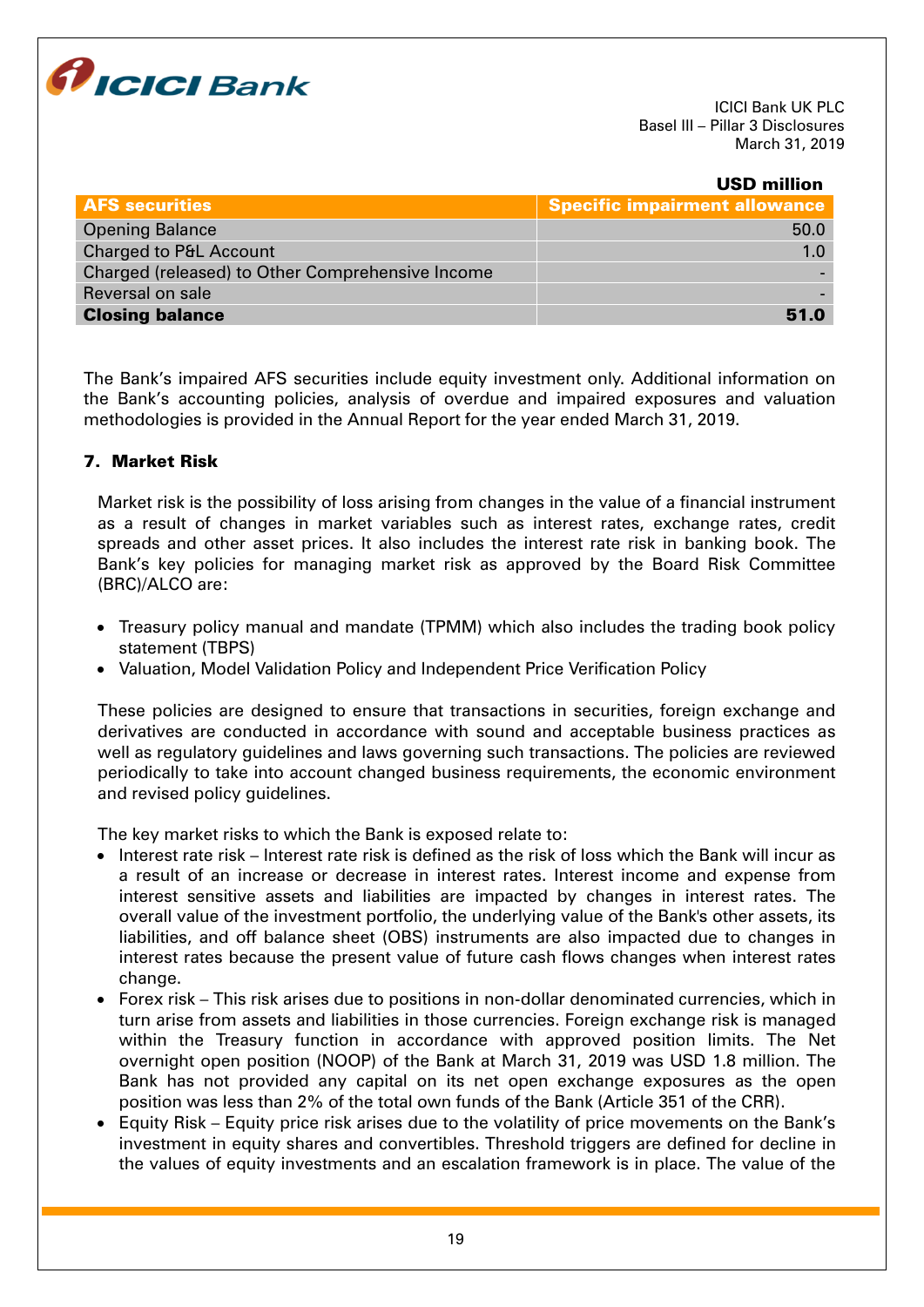

Bank's equity investments at March 31, 2019 was USD 6.5 million and the option value of convertibles was Nil at March 31, 2019.

The Bank enters into various financial instruments as principal to manage balance sheet interest rate and foreign exchange rate risk. These mainly include interest rate swaps and exchange rate related contracts. The Bank uses derivatives to mitigate interest rate risk. Hedge accounting is applied to derivatives and hedged items when the criteria under IAS39 for financial instruments as permitted by FRS 102 have been met. For qualifying hedges, the fair value changes of the derivative are substantially matched by corresponding fair value changes of the hedged item, both of which are recognised in profit and loss. As detailed in section 5.5, the Bank currently does not take any position with trading intent, but certain transactions may be classified as trading based on the applicable accounting guidelines.

The Bank has devised various risk metrics for different products and investments. These risk metrics are measured and reported to senior management by the Bank's independent Treasury Control & Services Group (TCSG). Some of the risk metrics adopted by the Bank for monitoring its risks are value-at-risk (VaR), duration of equity (DoE), price value of basis point (PV01) and stop loss amongst others. The risk appetite of the Bank includes limits for these risk metrics.

VaR is calculated using a parametric approach at a 99% confidence level over a one day holding period. The total VAR for the Bank's AFS book portfolio, including investment portfolio, as at March 31, 2019 was USD 2.1 million. The maximum, average and minimum VAR during the year for the AFS book portfolio, including investment portfolio, was USD 2.8 million, USD 1.9 million and USD 1.3 million respectively.

In order to manage its interest rate risk in its banking book, the Bank has set out various measurement process including use of re-pricing gap reports and estimation of the sensitivity of the NII to a range of interest rate change scenarios including a scenario of 200 basis points parallel movement in the yield curve (defined as - Earnings at Risk (EaR). The re-pricing gap reports do not consider any assumptions for loan prepayments and any non-maturing assets/liabilities are considered in the report based on behavioural assumptions. The impact of an increase in interest rates on the Bank's net interest income as at March 31, 2019, assuming a parallel shift in the yield curve, has been set out in the following table:

|                 | <b>USD million</b>                                                                               |
|-----------------|--------------------------------------------------------------------------------------------------|
| <b>Currency</b> | Impact on net interest income over a one year<br>horizon (Increase in interest rates by 200 bps) |
| <b>USD</b>      | 5.7                                                                                              |
| <b>GBP</b>      | 5.6                                                                                              |
| <b>EUR</b>      | 2.7                                                                                              |
| <b>Others</b>   | (0.4)                                                                                            |
| <b>Total</b>    | 13.6                                                                                             |

The Bank also uses Duration of Equity ("DoE") as an all-encompassing measure, which takes into consideration duration and value of both assets and liabilities. DoE is a measure of interest rate sensitivity, which indicates how much the market value of equity, would change if interest rates change by 1%. Currently, a limit of  $+/-$  2.0 has been prescribed for overall DoE of the Bank. The measures for interest rate risk in the banking book are reported to the ALCO on a monthly basis and to the Board Risk Committee on a quarterly basis.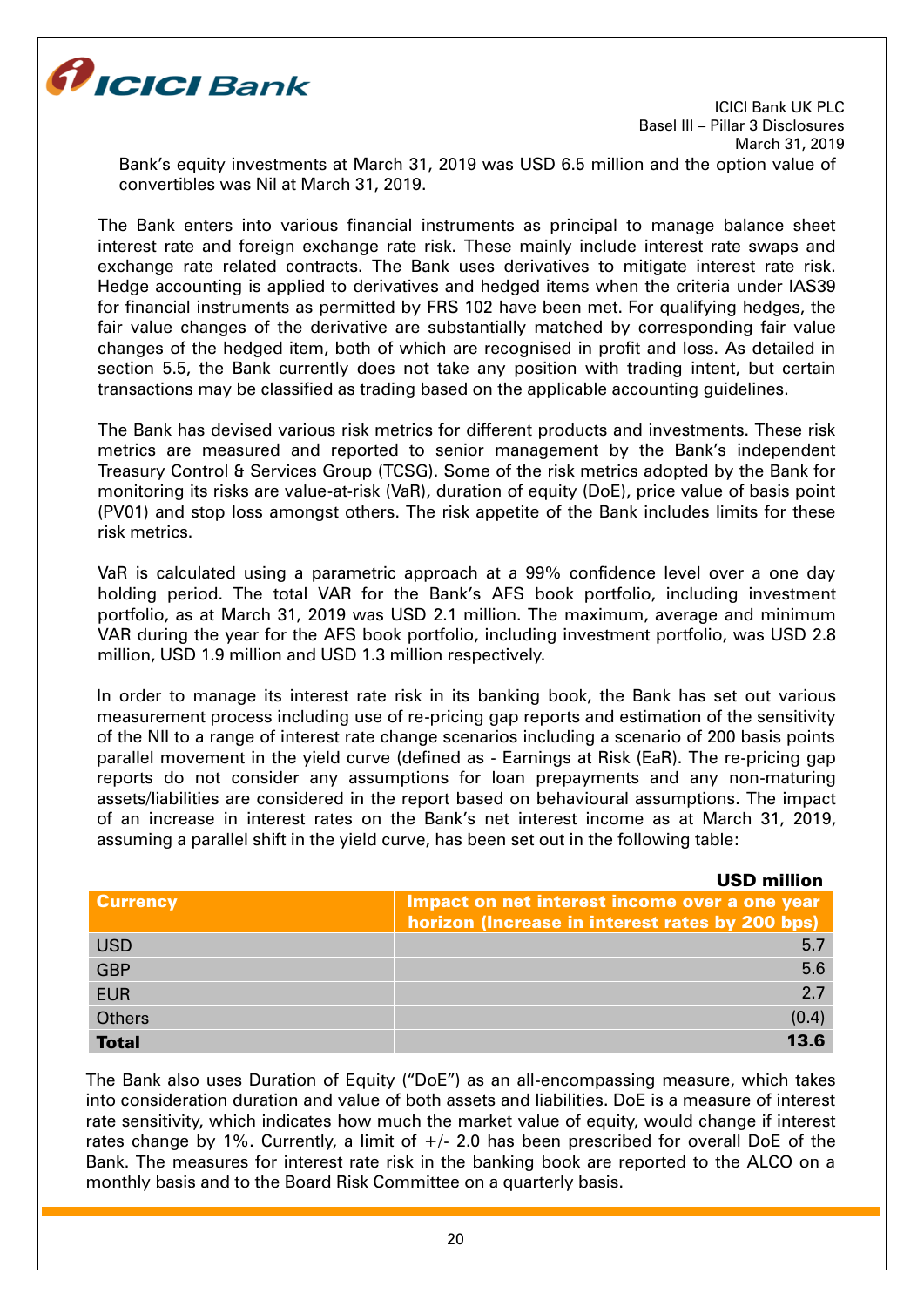

Further, in case of adverse movement of interest rate there may be some unrealised mark to market (MTM) impact on investment portfolio. The impact of a decrease in interest rates on the Bank's net interest income as at 31 March 2019, (broken down by currency) assuming a parallel shift in yield curve, has been set out in the following table:

USD million

| <b>Currency</b> | Impact on net interest income over a one year<br>horizon (Decrease in interest rates by 200 bps) |
|-----------------|--------------------------------------------------------------------------------------------------|
| <b>USD</b>      | (5.4)                                                                                            |
| <b>GBP</b>      | (6.0)                                                                                            |
| <b>EUR</b>      | 5.7                                                                                              |
| <b>Others</b>   | 0.5                                                                                              |
| <b>Total</b>    | (5.2)                                                                                            |

Further information is provided in the Annual Report for the year ended March 31, 2019.

# 8. Operational and Conduct risk

Operational risk is the risk of loss resulting from inadequate or failed internal processes, people, and systems or from external events. 'Compliance and legal' risk which is defined as the risk that arises from a failure or inability to comply with the laws, regulations or voluntary codes applicable to the financial services industry and 'conduct' risk, which includes risks arising from unfair treatment and delivering inappropriate outcomes to its customers, are also considered within the ambit of operational risk. The Bank has also identified outsourcing and information security risks as key operational risks affecting the Bank and has put in place effective controls including policies and procedure to manage and mitigate these risks.

The management of operational risk within the Bank is governed by the Operational Risk Management Policy (ORMP) which is reviewed and approved by the Board Risk Committee (BRC) on an annual basis. The Bank has determined and articulated Operational Risk Appetite (ORA) which has been defined as the acceptable maximum level of Operational Risk (OR) that the Bank is willing to accept in pursuit of its strategic objectives, taking into account of its stakeholders as well as regulatory requirements. It has been expressed both in quantitative and qualitative terms. The Bank has expressed its ORA as a percentage of a financial parameter of the Bank i.e. operating income and operating expenses based on the average level of losses for the previous years and has also taken into account the existing controls and expected future developments/ initiatives. The Bank has implemented its Risk and Control Self-Assessment (RCSA) approach to identify and ensure effective control of its operational risks. The RCSAs along with Key Risk Indicators and collection and analysis of operational risk incidents are the tools implemented for systematic management of operational risk within the Bank.

A brief section on Operational Risk Management Framework including governance structure, various management and measurement tools currently implemented within the Bank is covered in the Annual Report of the Bank for the year ended March 31, 2019.

The Bank has adopted the Basic Indicator Approach for the purposes of calculating its operational risk capital charge as per Basel II. The Bank carries out an operational risk scenario analysis and stress testing exercise for assessing the adequacy of the operational risk capital charge. Various operational risk scenarios/events based on existing and external loss data, risks identified in RCSAs and internal audit reports, have been identified and assessed and each of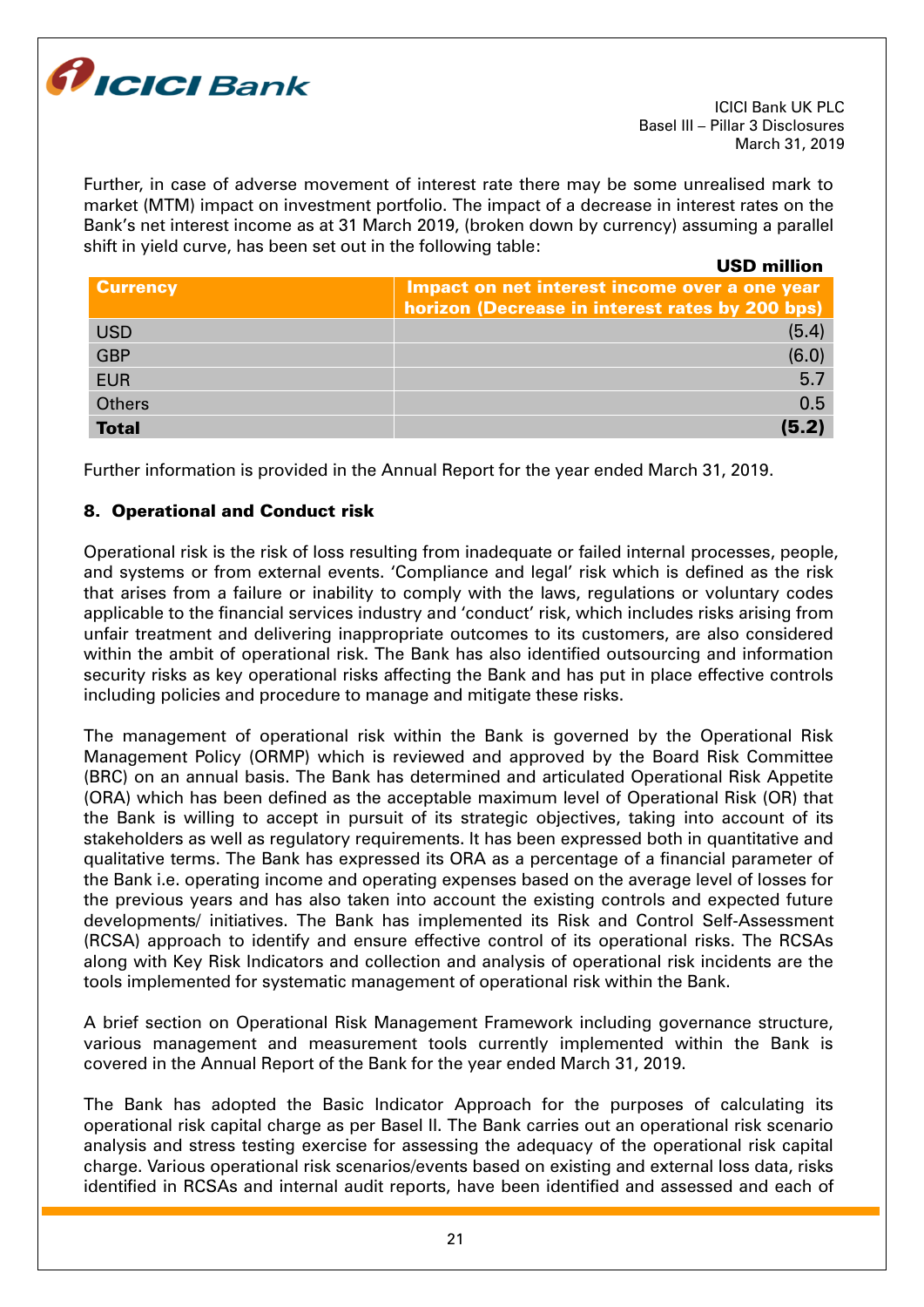

these scenarios are assessed for its probability and financial impact. The scenarios cover the key operational risks such as outsourcing risk, information security risk, business practice and conduct, technology risk, people risk, natural disaster and man-made disasters. Some of which have been further amalgamated to create seven high impact operational risk scenarios. For the purpose of stress testing, the adequacy of Pillar 1 capital has been assessed by comparing it to stress operational risk losses using three approaches. The detailed process is mentioned in "quantitative assessment of operational risk drivers" framework which is reviewed and the results are shared with the CORMAC and BRC on an annual basis.

The Bank has provided USD 12.2 million capital towards the operational risk requirements as at March 31, 2019.

# Conduct Risk

The Bank's conduct risk philosophy is to look to develop and maintain long term relationships with its customers, based on openness, trust and fairness. It expects that the behaviour and motivation of every employee must be about good conduct and adherence to established controls to deliver fair and appropriate outcomes to our customers. The Bank evaluates the impact of the changing regulatory requirements on an ongoing basis and is fully committed to establishing controls to deliver fair and appropriate outcomes for its customers.

The Bank continues to focus on the conduct risk matters as defined in its conduct risk appetite. Performance against conduct risk related matters are reviewed and monitored by the Bank's Board Conduct Risk Committee ("BCRC") and at the executive level by the Compliance, Conduct and Operational Risk Management Committee ("CORMAC"). Both Committees meet on a periodic basis and receive regular updates from both business and Compliance.

Further information is provided in the Annual Report for the year ended March 31, 2019.

## 9. Liquidity Risk

Liquidity risk arises due to insufficient available cash flows including the potential difficulty of resorting to the financial markets in order to meet payment obligations. The Bank's key policies for managing liquidity risk as approved by the Board are:

- Internal Liquidity Adequacy Assessment Process (ILAAP)
- Liquidity contingency plan (LCP)

The Bank differentiates liquidity risk between funding liquidity risk and market liquidity risk. Funding liquidity risk is the risk that the Bank will not be able to efficiently meet cash flow requirements in a timely manner for its payment obligations including liability repayments, even under adverse conditions, and to fund all investment/lending opportunities, even under adverse conditions. Market liquidity refers to a Bank's ability to execute its transactions and to close out its positions at a fair market price. This may become difficult in certain market conditions either because of the underlying product itself or because of the Bank's own creditworthiness.

The Bank's liquidity risk management philosophy is to be able, even under adverse conditions, to meet all liability repayments on time and to fund all investment opportunities by raising sufficient funds either by increasing liabilities or by converting assets into cash expeditiously and at reasonable cost.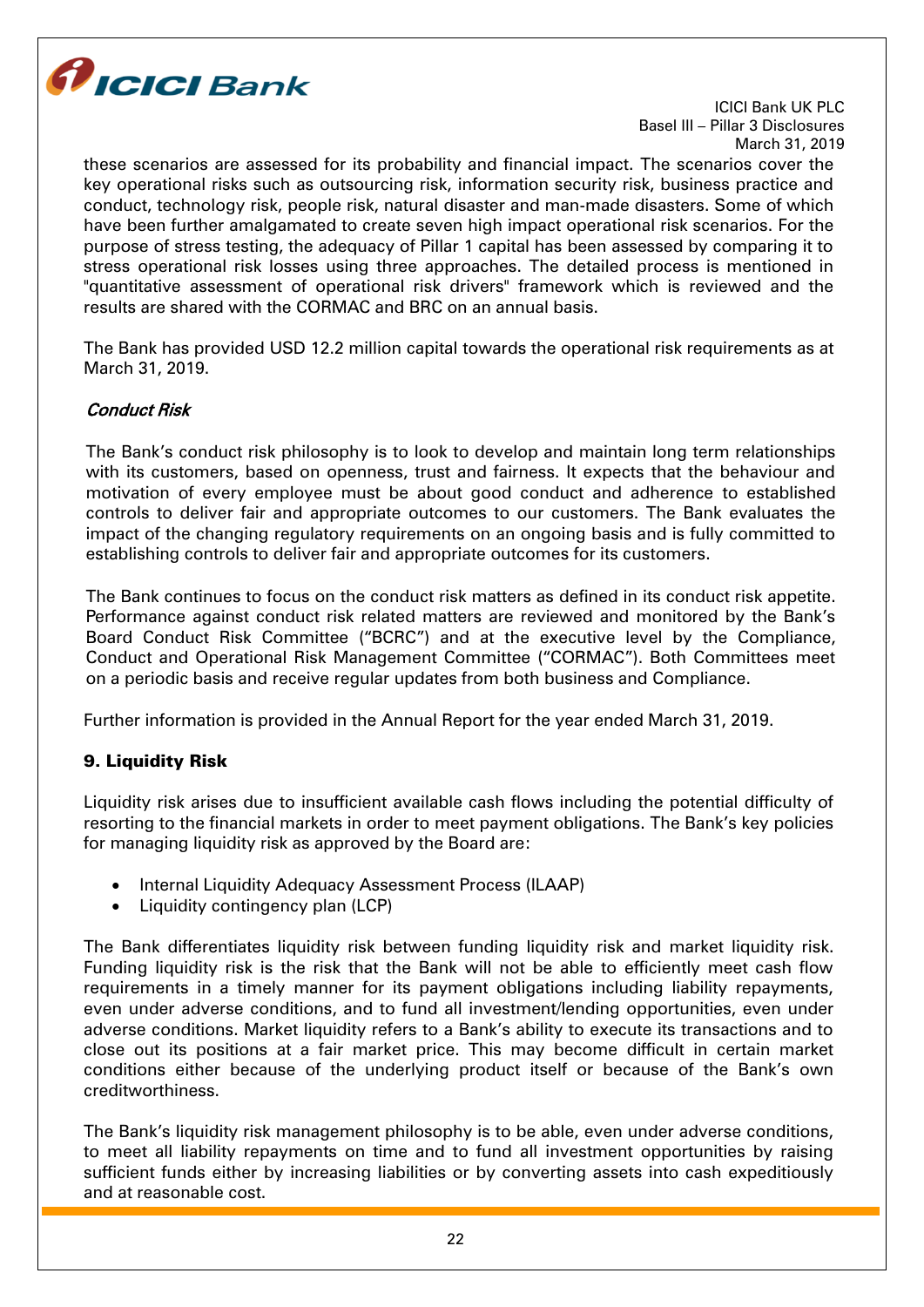

The Bank maintains a diversified funding base comprising retail, corporate customer deposits and institutional balances. The Bank also holds unencumbered, high quality liquid assets to protect against stress conditions. The Bank monitors and manages its overall liquidity risk appetite by ensuring that it maintains liquidity coverage ratio above regulatory requirements, by having adequate liquid assets for projected stressed outflows under various scenarios and also ensures that its liquidity gap position is within the approved limit for the various time buckets. This framework is further augmented by defining risk limits for individual liquidity risk drivers. ALCO and BRC review these parameters on monthly and quarterly basis respectively.

The Bank has implemented the CRD IV liquidity guidelines as specified by PRA. As per the guidelines, the Bank has prepared an Internal Liquidity Adequacy Assessment Process (ILAAP) document outlining the liquidity risk appetite of the Bank. The ILAAP document sets out the framework used to ensure that the Bank maintains sufficient liquidity at all times, including periods of stress. This has been done through the robust liquidity stress testing under various identified scenarios. Under each scenario, the Bank assesses the behavior of each liquidity risk drivers and estimates the amount of liquidity required to mitigate net stress outflows. The stress testing is carried out daily. The results of the stress test are reported to the ALCO and BRC & Board on a monthly and quarterly basis respectively. Further, from October 1, 2015 the Bank maintains Liquidity Coverage Ratio (LCR) as stipulated by the PRA. The Bank also tracks its Net Stable Funding ratio (NSFR), though it is yet to be introduced as a regulatory requirement in United Kingdom.

The LCR is intended to ensure that a bank maintains an adequate level of unencumbered HQLA which can be used to offset the net stressed outflows the bank could encounter under a combined stress scenario lasting 30 days. The LCR ratio of the Bank at March 31, 2019 was 225.0% against the regulatory requirement of 100.0%. The Bank holds an adequate level of liquidity in excess of regulatory requirements and requirements as per internal risk appetite defined in ILAAP.

The Bank also has a liquidity contingency plan (LCP) which details the overall approach and actions the Bank would undertake in order to manage the Bank's liquidity position during stressed conditions.

Further information is provided in the Annual Report for the year ended March 31, 2019.

## 10. Leverage ratio

At March 31, 2019, the Bank's leverage ratio was 10.7%, which is well above the requirement of 3.0%.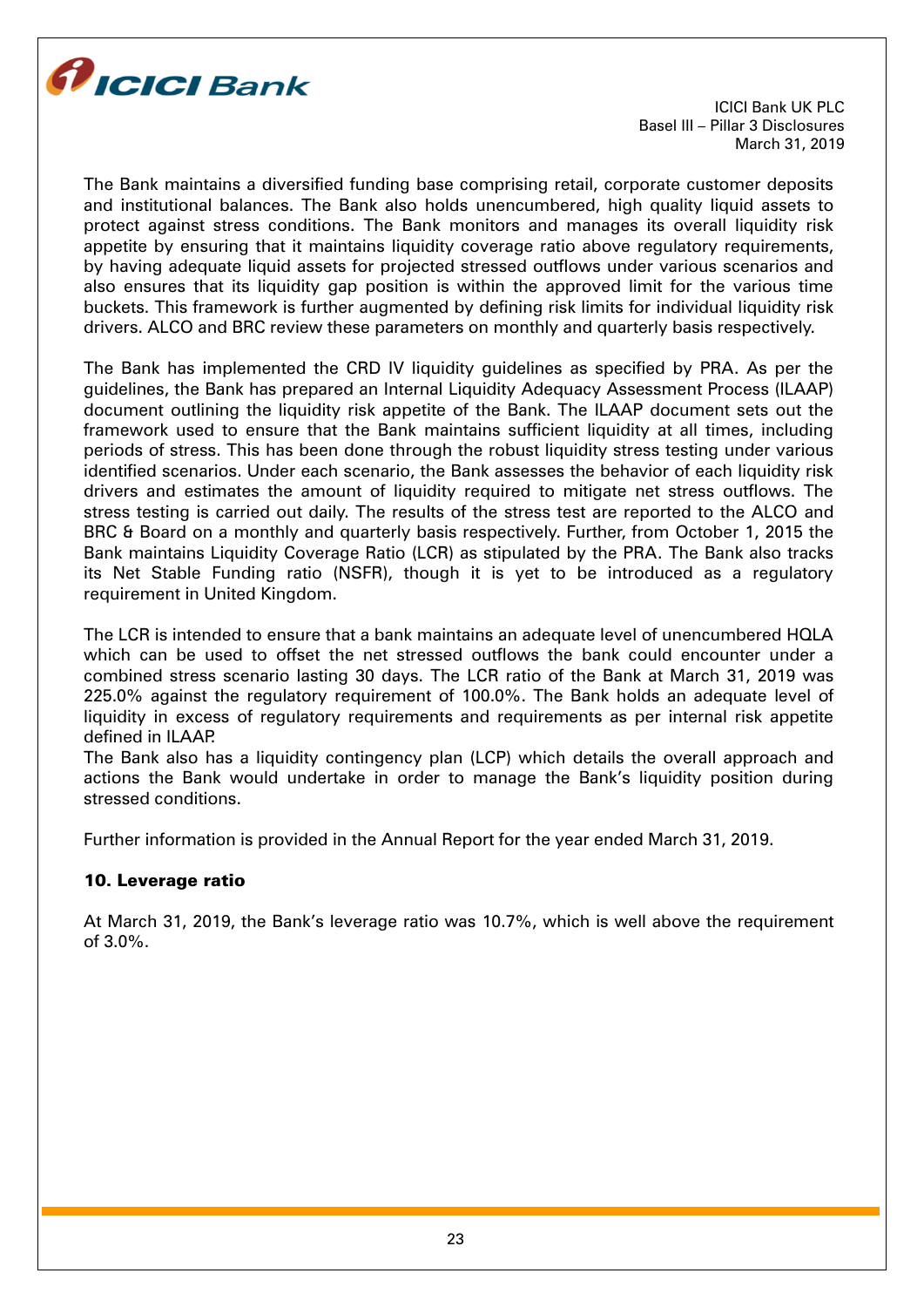

# CRR Leverage Ratio - Disclosure Template

| Reference date |                                                                                                                                                                                                                                                            | March 31, 2019           |
|----------------|------------------------------------------------------------------------------------------------------------------------------------------------------------------------------------------------------------------------------------------------------------|--------------------------|
| Entity name    |                                                                                                                                                                                                                                                            | <b>ICICI Bank UK Plc</b> |
|                | Level of application                                                                                                                                                                                                                                       | Individual               |
|                |                                                                                                                                                                                                                                                            |                          |
| posures        | Table LRSum: Summary reconciliation of accounting assets and leverage ratio ex-                                                                                                                                                                            |                          |
|                |                                                                                                                                                                                                                                                            | <b>USD million</b>       |
| 1              | Total assets as per published financial statements                                                                                                                                                                                                         | 3,840.2                  |
| $\overline{2}$ | Adjustment for entities which are consolidated for accounting<br>purposes but are outside the scope of regulatory consolidation                                                                                                                            |                          |
| 3              | (Adjustment for fiduciary assets recognised on the balance<br>sheet pursuant to the applicable accounting framework but ex-<br>cluded from the leverage ratio exposure measure in accordance<br>with Article 429(13) of Regulation (EU) No 575/2013 "CRR") |                          |
| 4              | Adjustments for derivative financial instruments                                                                                                                                                                                                           | 30.4                     |
| 5              | Adjustments for securities financing transactions "SFTs"                                                                                                                                                                                                   | 74.2                     |
| 6              | Adjustment for off-balance sheet items (i.e. conversion to credit<br>equivalent amounts of off-balance sheet exposures)                                                                                                                                    | 187.7                    |
| EU-6a          | (Adjustment for intragroup exposures excluded from the lever-<br>age ratio exposure measure in accordance with Article 429 (7) of<br>Regulation (EU) No 575/2013)                                                                                          |                          |
| EU-6b          | (Adjustment for exposures excluded from the leverage ratio ex-<br>posure measure in accordance with Article 429 (14) of Regula-<br>tion (EU) No 575/2013)                                                                                                  |                          |
| $\overline{7}$ | Other adjustments                                                                                                                                                                                                                                          | 20.6                     |
| 8              | Total leverage ratio exposure                                                                                                                                                                                                                              | 4,153.1                  |
|                | Table LRCom: Leverage ratio common disclosure                                                                                                                                                                                                              |                          |
|                |                                                                                                                                                                                                                                                            | <b>USD million</b>       |
|                | On-balance sheet exposures (excluding derivatives and SFTs)                                                                                                                                                                                                |                          |
| 1              | On-balance sheet items (excluding derivatives, SFTs and fiduci-<br>ary assets, but including collateral)                                                                                                                                                   | 3,801.9                  |
| $\overline{2}$ | (Asset amounts deducted in determining Tier 1 capital)                                                                                                                                                                                                     | (0.9)                    |
| 3              | Total on-balance sheet exposures (excluding derivatives, SFTs<br>and fiduciary assets) (sum of lines 1 and 2)                                                                                                                                              | 3,801.0                  |
|                | Derivative exposures                                                                                                                                                                                                                                       |                          |
| 4              | Replacement cost associated with all derivatives transactions<br>(i.e. net of eligible cash variation margin)                                                                                                                                              | 29.2                     |
| 5              | Add-on amounts for PFE associated with all derivatives transac-<br>tions (mark-to-market method)                                                                                                                                                           | 30.4                     |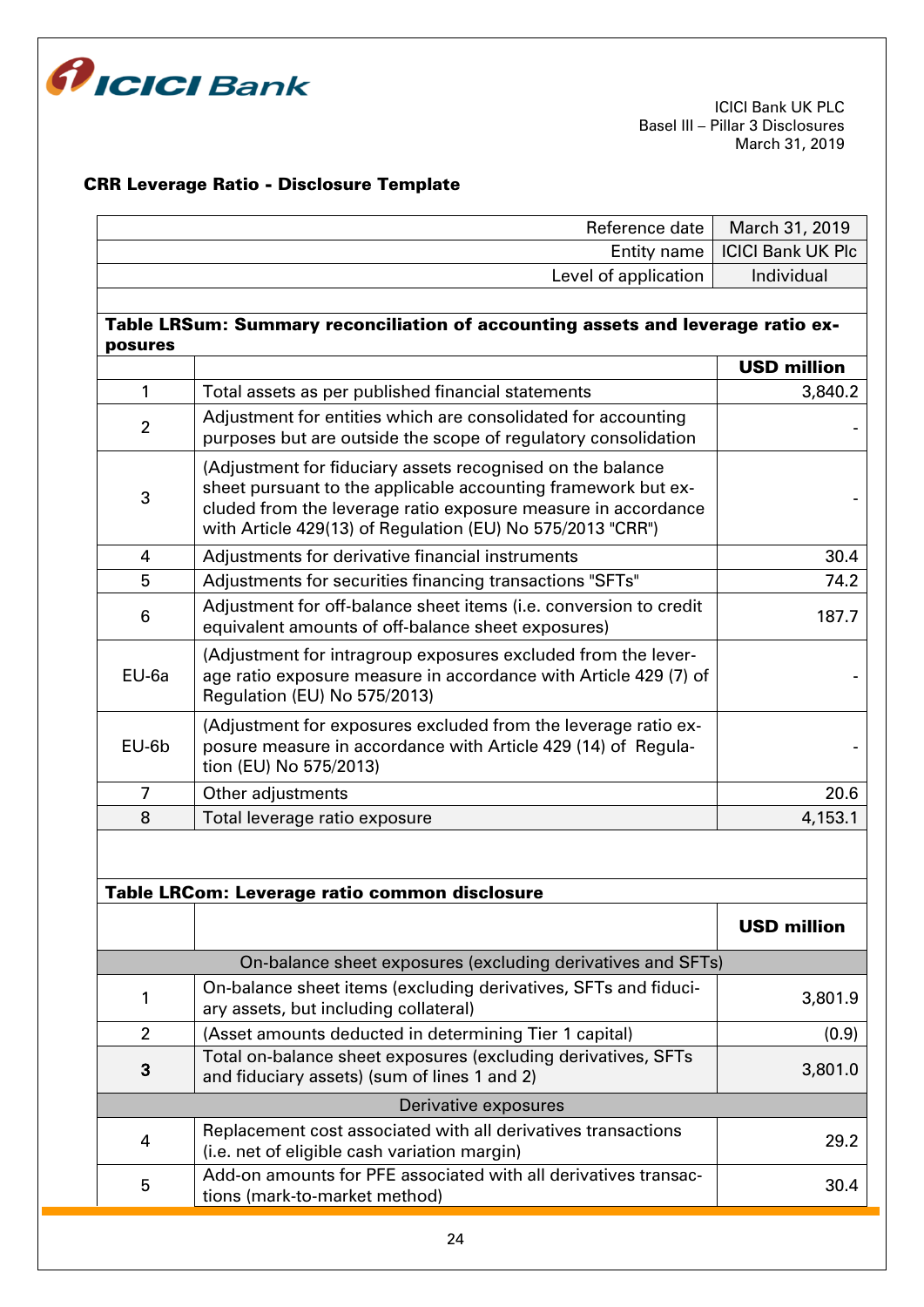

| $EU-5a$                                                                        | Exposure determined under Original Exposure Method                                                                                                 |         |  |
|--------------------------------------------------------------------------------|----------------------------------------------------------------------------------------------------------------------------------------------------|---------|--|
| 6                                                                              | Gross-up for derivatives collateral provided where deducted<br>from the balance sheet assets pursuant to the applicable ac-<br>counting framework  |         |  |
| $\overline{7}$                                                                 | (Deductions of receivables assets for cash variation margin pro-<br>vided in derivatives transactions)                                             |         |  |
| 8                                                                              | (Exempted CCP leg of client-cleared trade exposures)                                                                                               |         |  |
| 9                                                                              | Adjusted effective notional amount of written credit derivatives                                                                                   |         |  |
| 10                                                                             | (Adjusted effective notional offsets and add-on deductions for<br>written credit derivatives)                                                      |         |  |
| 11                                                                             | Total derivative exposures (sum of lines 4 to 10)                                                                                                  | 59.6    |  |
|                                                                                | Securities financing transaction exposures                                                                                                         |         |  |
| 12                                                                             | Gross SFT assets (with no recognition of netting), after adjusting<br>for sales accounting transactions                                            | 30.6    |  |
| 13                                                                             | (Netted amounts of cash payables and cash receivables of gross<br>SFT assets)                                                                      |         |  |
| 14                                                                             | Counterparty credit risk exposure for SFT assets                                                                                                   |         |  |
| <b>EU-14a</b>                                                                  | Derogation for SFTs: Counterparty credit risk exposure in ac-<br>cordance with Article 429b (4) and 222 of Regulation (EU) No<br>575/2013          | 74.2    |  |
| 15                                                                             | Agent transaction exposures                                                                                                                        |         |  |
| <b>EU-15a</b>                                                                  | (Exempted CCP leg of client-cleared SFT exposure)                                                                                                  |         |  |
| 16                                                                             | Total securities financing transaction exposures (sum of lines 12<br>to 15a)                                                                       | 104.8   |  |
|                                                                                | Other off-balance sheet exposures                                                                                                                  |         |  |
| 17                                                                             | Off-balance sheet exposures at gross notional amount                                                                                               | 867.7   |  |
| 18                                                                             | (Adjustments for conversion to credit equivalent amounts)                                                                                          | (680.0) |  |
| 19                                                                             | Other off-balance sheet exposures (sum of lines 17 to 18)                                                                                          | 187.7   |  |
|                                                                                | Exempted exposures in accordance with CRR Article 429 (7) and (14) (on and off balance sheet)                                                      |         |  |
| <b>EU-19a</b>                                                                  | (Exemption of intragroup exposures (solo basis) in accordance<br>with Article 429(7) of Regulation (EU) No 575/2013 (on and off<br>balance sheet)) |         |  |
| <b>EU-19b</b>                                                                  | (Exposures exempted in accordance with Article 429 (14) of<br>Regulation (EU) No 575/2013 (on and off balance sheet))                              |         |  |
|                                                                                | Capital and total exposures                                                                                                                        |         |  |
| 20                                                                             | Tier 1 capital                                                                                                                                     | 442.8   |  |
| 21                                                                             | Total leverage ratio exposures (sum of lines 3, 11, 16, 19, EU-<br>19a and EU-19b)                                                                 | 4,153.1 |  |
| Leverage ratio                                                                 |                                                                                                                                                    |         |  |
| 22                                                                             | Leverage ratio                                                                                                                                     | 10.7%   |  |
| Choice on transitional arrangements and amount of derecognised fiduciary items |                                                                                                                                                    |         |  |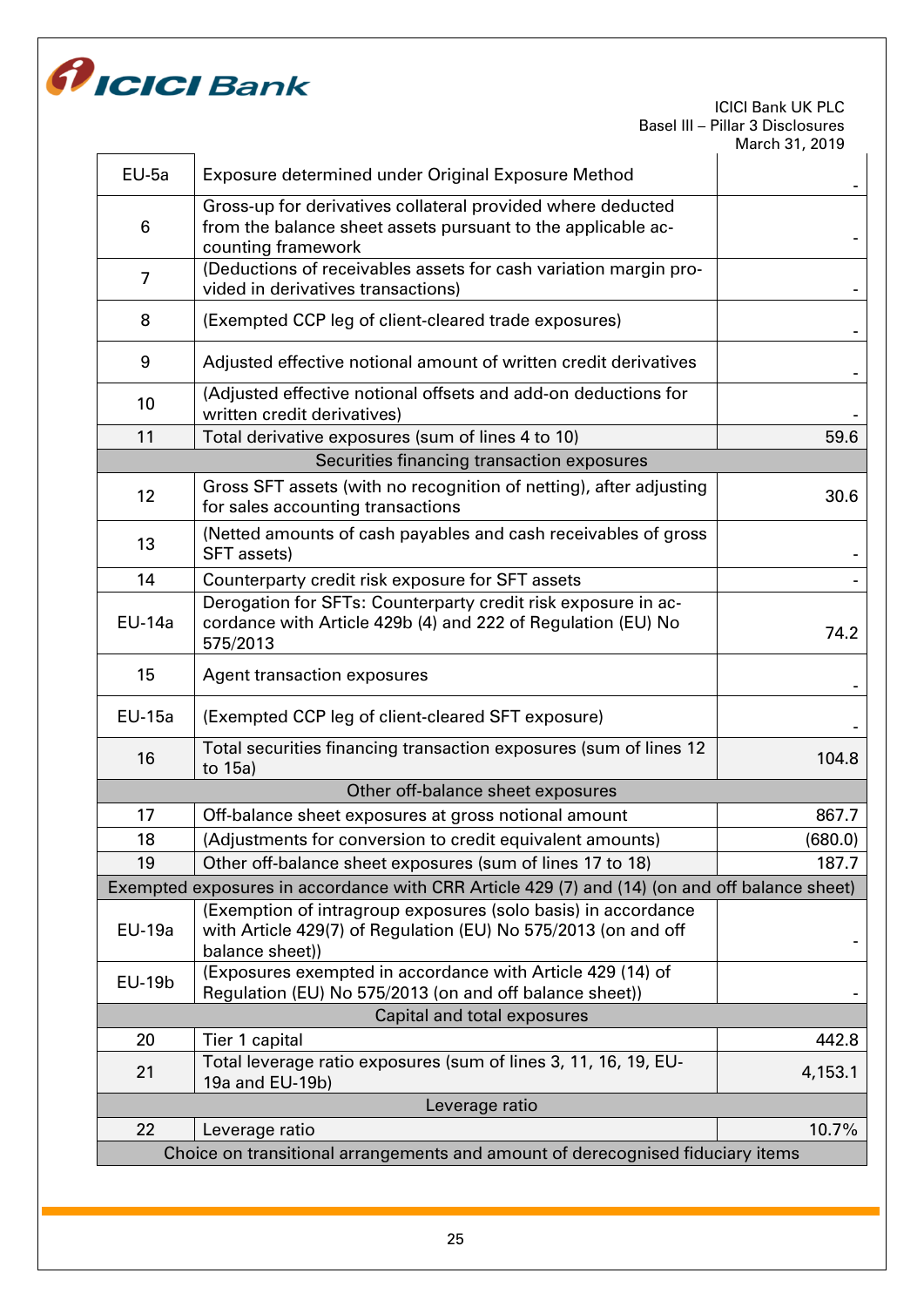

| <b>EU-23</b> | Choice on transitional arrangements for the definition of the<br>capital measure                              | 11111111111111121121111<br>Fully phased in |
|--------------|---------------------------------------------------------------------------------------------------------------|--------------------------------------------|
| <b>EU-24</b> | Amount of derecognised fiduciary items in accordance with Ar-<br>ticle 429(11) of Regulation (EU) NO 575/2013 |                                            |
|              |                                                                                                               |                                            |

# Table LRSpl: Split-up of on balance sheet exposures (excluding derivatives, SFTs and exempted exposures)

|              |                                                                                                            | <b>USD million</b> |
|--------------|------------------------------------------------------------------------------------------------------------|--------------------|
| $EU-1$       | Total on-balance sheet exposures (excluding derivatives, SFTs,<br>and exempted exposures), of which:       | 3,801.9            |
| $EU-2$       | Trading book exposures                                                                                     |                    |
| $EU-3$       | Banking book exposures, of which:                                                                          | 3,801.9            |
| $EU-4$       | Covered bonds                                                                                              | 0.0                |
| $EU-5$       | Exposures treated as sovereigns                                                                            | 536.8              |
| $EU-6$       | Exposures to regional governments, MDB, international organi-<br>sations and PSE NOT treated as sovereigns |                    |
| $EU-7$       | Institutions                                                                                               | 350.2              |
| $EU-8$       | Secured by mortgages of immovable properties                                                               | 470.4              |
| $EU-9$       | Retail exposures                                                                                           | 0.0                |
| <b>EU-10</b> | Corporate                                                                                                  | 2,174.4            |
| <b>EU-11</b> | Exposures in default                                                                                       | 63.6               |
| <b>EU-12</b> | Other exposures (e.g. equity, securitisations, and other non-<br>credit obligation assets)                 | 206.5              |

| Table LRQua: Disclosure on qualitative items |                                                                                                                                                       |                                                                                                                                                                                                                                                                                                                                                                                                                                                                                                                                                                                                                                                                                                                                                                             |  |  |
|----------------------------------------------|-------------------------------------------------------------------------------------------------------------------------------------------------------|-----------------------------------------------------------------------------------------------------------------------------------------------------------------------------------------------------------------------------------------------------------------------------------------------------------------------------------------------------------------------------------------------------------------------------------------------------------------------------------------------------------------------------------------------------------------------------------------------------------------------------------------------------------------------------------------------------------------------------------------------------------------------------|--|--|
| Row                                          | <b>Factors</b>                                                                                                                                        | Description                                                                                                                                                                                                                                                                                                                                                                                                                                                                                                                                                                                                                                                                                                                                                                 |  |  |
|                                              | Description of the pro-<br>cesses used to manage<br>the risk of excessive<br>leverage                                                                 | Leverage risk captures the build-up of excessive lever-<br>age on the Bank's balance sheet thus weakening its loss<br>absorbing capacity in times of a stress. Leverage risk is<br>managed through the 'Leverage Ratio' measure intro-<br>duced as part of the CRD IV regulations. The leverage<br>ratio is being implemented in the UK through the FPC,<br>and has been set at a minimum of 3% for UK banks. As<br>shown in table LRCom above, the Bank had a leverage<br>ratio of 10.7% at March 31, 2019 which is above the<br>minimum requirement. Therefore, leverage risk for the<br>Bank is relatively low.<br>Bank also monitors its leverage ratio as part of its Re-<br>covery and Resolution Plan by setting recovery indicator<br>thresholds on Leverage ratio. |  |  |
| $\overline{2}$                               | Description of the fac-<br>tors that had an impact<br>on the leverage Ratio<br>during the period to<br>which the disclosed lev-<br>erage Ratio refers | Over the financial year the Leverage ratio has decreased<br>from 11.7% at March 31, 2018 to 10.7% at March 31,<br>2019. The decrease in ratio is mainly on account of re-<br>duction in Tier 1 Capital.                                                                                                                                                                                                                                                                                                                                                                                                                                                                                                                                                                     |  |  |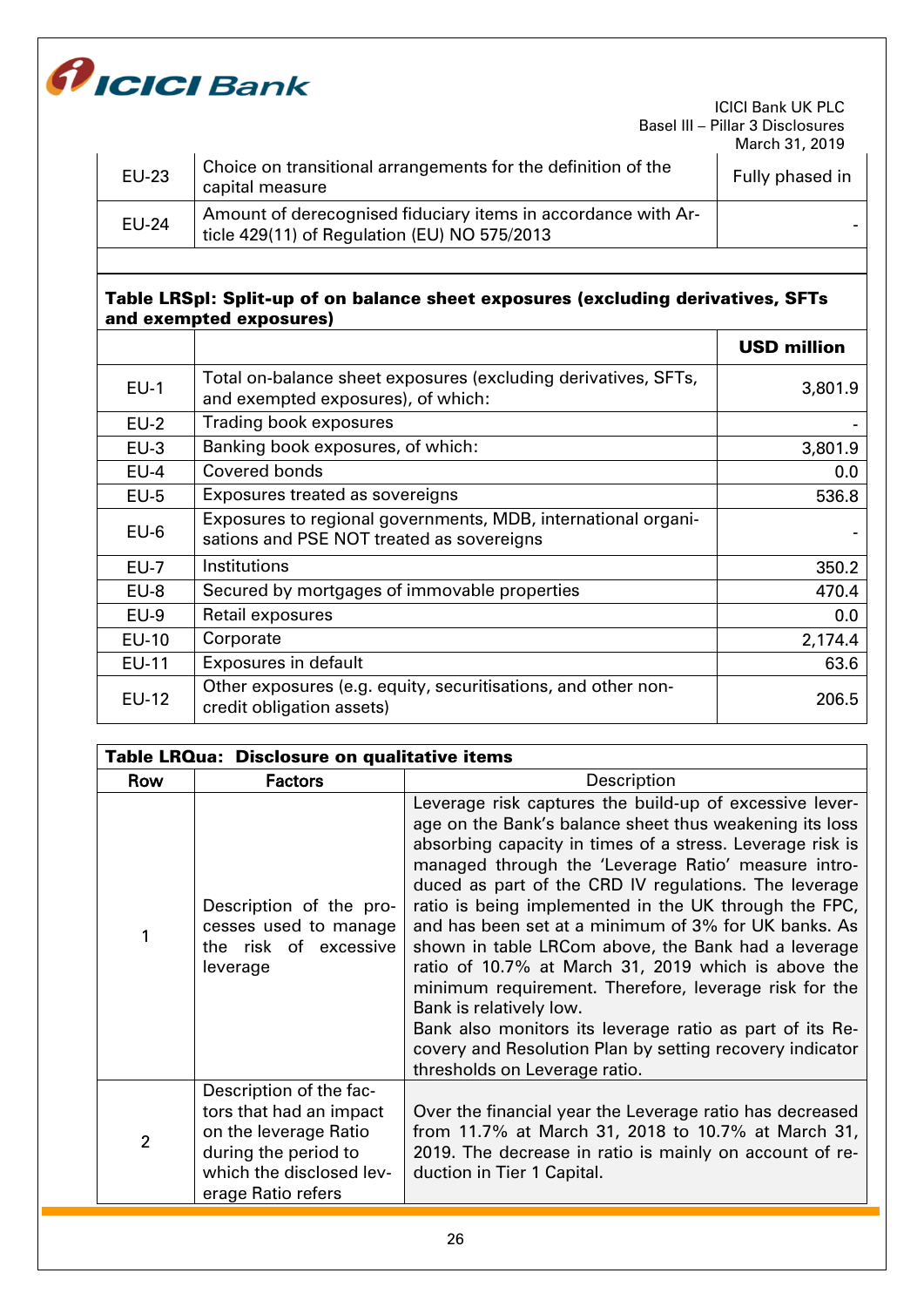

#### 11. Asset encumbrance

Asset encumbrance arises from collateral pledged against secured funding and other collateralised obligations. The tables in Annexure IV contain components of Banks encumbered and unencumbered assets for the year ended March 31, 2019.

#### 12. Exposures in equities not included in the trading book

The bank has an equity exposure of USD 6.5 million held at fair value. Of the total equity exposure, USD 0.6 million represents common equity instruments which are exchange traded. During the year, the Bank has not sold or liquidated any of its equity exposures. As at March 31, 2019, the total unrealised gain/(loss) on account of equity exposures, included in the Common Equity Tier 1 capital was USD 0.8 million. Further information is provided in the Annual Report for the year ended March 31, 2019.

#### 13. Securitisation

The Bank is a participant in the securitisation market, acting as an investor only. All of the Bank's securitisation positions are on-balance sheet exposures.

At March 31, 2019, the balance outstanding was USD 44.1 million on the Bank's balance sheet.

#### 14. Remuneration disclosure

The Bank follows a conservative and comprehensive approach towards Rewards Management. The remuneration policy is approved by the Board Governance Committee (BGC).

#### Governance & Board involvement

The BGC is responsible for the overview of the Remuneration Policy, governance of the remuneration of the Management Committee members, including the Managing Director & CEO of ICICI Bank UK Plc. The composition of the Committee is in line with the current regulatory recommendations such that the BGC is chaired by a Non-Executive Director and none of its members hold an executive position with the Bank.

The BGC reviews the Bank's remuneration policy from time to time, ensuring that the same is in line with the Bank's strategy and the changing market dynamics. The BGC further ensures that the remuneration policy of the Bank conforms to the regulatory requirements. A total of six Board Governance Committee meetings were held during the year ended March 31, 2019.

#### Performance and Pay

The Bank follows the balanced scorecard principle in designing its performance management system. Every employee of the Bank adopts a goal sheet, outlining his / her responsibilities and deliverables for the year. Adequate attention is paid to the goal sheets to ensure a balance of financial goals with non-financial goals. The non-financial goals cover relevant areas of customer service, process improvement, adherence to risk and compliance norms and employee capability building.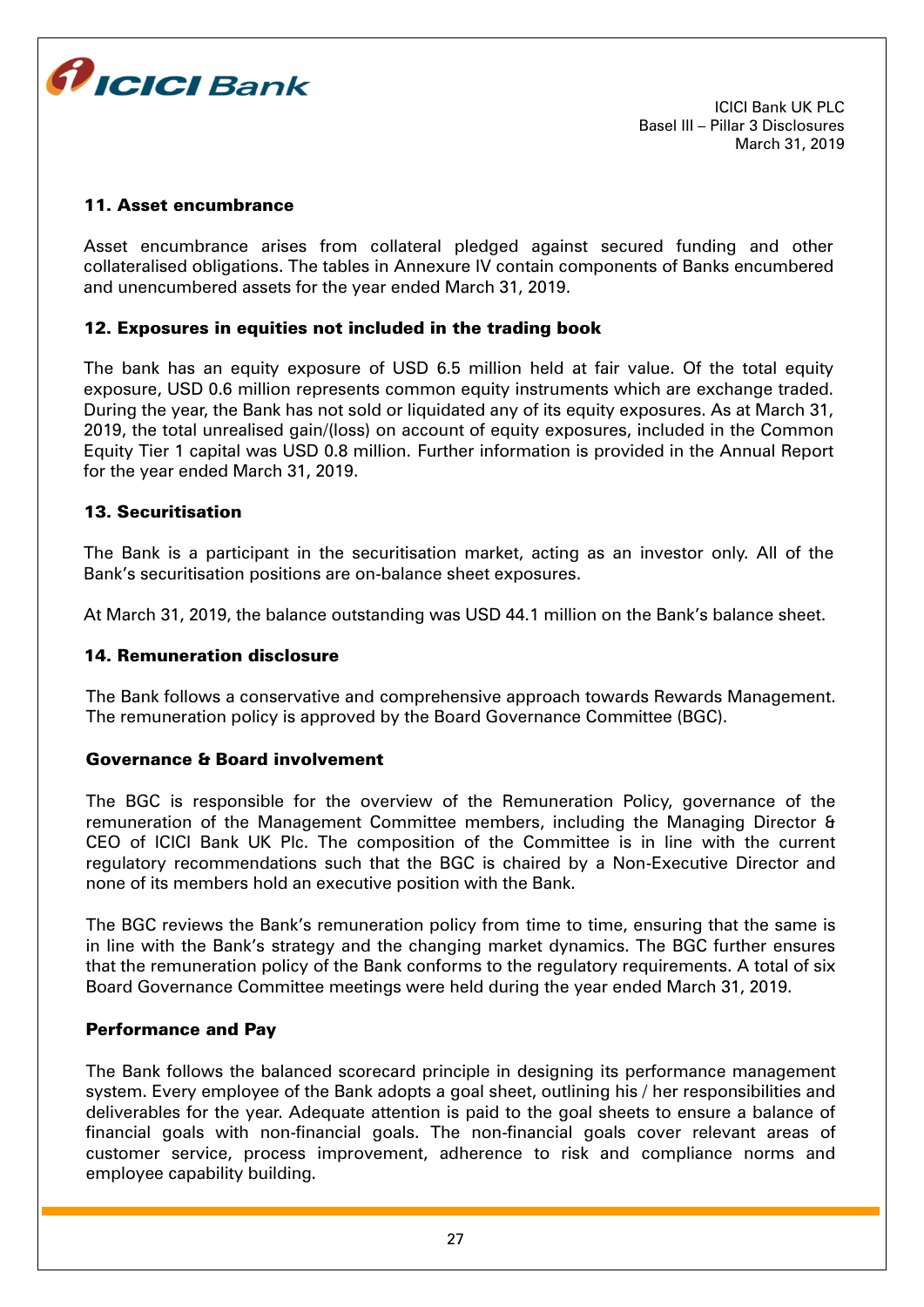

Staff engaged in all control functions, including Compliance, Risk, Finance, Audit and others do not carry business profit targets in their goal sheets and hence are compensated independent of the business profit achievements. Their remuneration is dependent on achievement of key results in their respective domains. The performance bonus of all employees is strongly linked to the overall performance of the Bank and individual performance.

The Bank's revenue target is approved by the BGC, which periodically reviews the performance against the target and the means adopted to achieve said revenue target.

# Design and Structure of Remuneration

Employee remuneration takes into account a balanced mix of external market pay levels and internal equity. The remuneration of all employees is aligned to both financial and non-financial indicators of performance. Adequate attention is given to performance on parameters like customer service, process improvement, adherence to risk and compliance norms and employee capability building.

The Bank has a judicious and prudent approach to remuneration and does not use remuneration as the only lever to attract and retain employees. No single business or functional leader determines the remuneration structure. Good governance dictates a BGC approved and supervised remuneration approach. To ensure a comprehensive outlook in determining remuneration levels, the BGC comprises members who chair the various control committees of the Bank including Risk, Credit and Audit.

The performance bonus of all employees of the Bank is dependent on the performance of the Bank and individual performance ratings. The Bank does not encourage any kind of guaranteed bonus. The performance ratings based bonus distribution matrix is approved by the BGC and the Bank does not follow a business-wise bonus pool concept. No single individual determines the quantity of bonus available to a person. The performance rating of an individual is decided by skip level managers, in association with their HR managers. This ensures that an individual's pay-out as a percentage of one's base salary cannot be determined by any single person or factor.

While the BGC reviews and approves the remuneration and performance bonus approach followed for all employees, the Committee reviews the individual performance of the Managing Director & CEO and every member of the Management Committee. Based on each member's performance, the Committee approves the rate of bonus to be paid, the increments to be given, also factoring in the overall performance of the Bank.

Should the performance of the Bank be far below the expected levels, the Committee may also fix the annual bonus as 'nil' during the year-end performance review of.

## Deferral of variable component including risk adjustments

The total remuneration is a prudent mix of fixed pay and variable pay. The variable pay is higher at senior levels and lower at junior levels. The variable pay will consist of performance bonus and Employee Stock Options (ESOS).

At senior levels, the Bank pays up to 100% of the deferred variable pay in shares for a vesting period spanning three years or more. The quantum of variable pay is also dependent on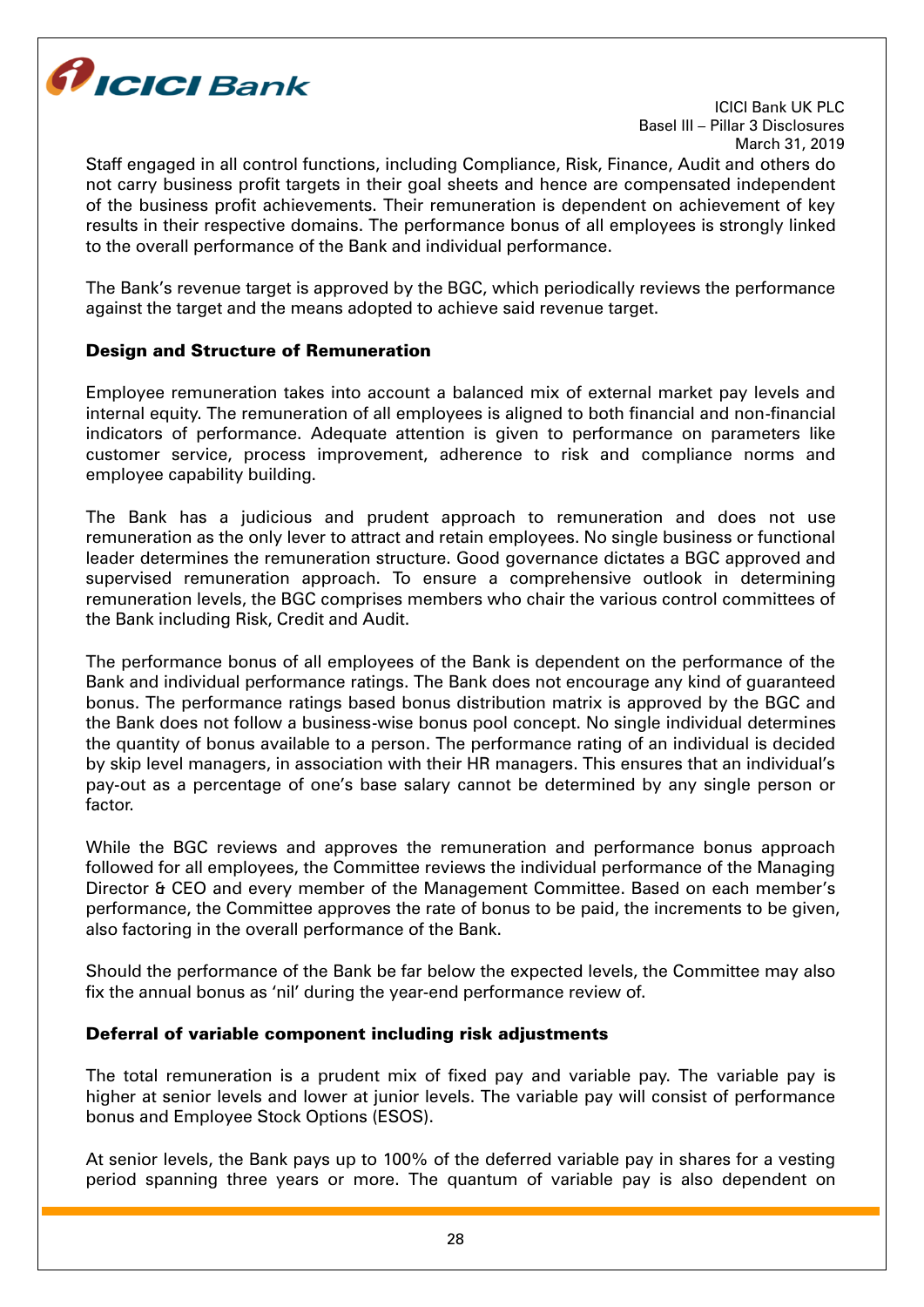

compliance with performance norms, both financial and non-financial. This does not favour inappropriate risk-taking, thus aligning senior management interests with those of the shareholders. All unvested options are lapsed in the event of termination of a code staff member's employment for cause.

ESOS aims at achieving twin objectives of aligning senior and middle management remuneration to long term shareholder interests. This serves as a retention tool for employees identified as Talent (High Potential). ESOS also aims at aligning senior management behaviour to the long-term view of the Bank's performance and to create individual stake in the Bank's success.

The vesting schedule of the ESOS is spread over a period of three years or more to fully realise the impact of the decisions taken at senior management levels and the real value created for the shareholders.

The Bank is not a listed company and the employees are granted options under the ESOS scheme of the parent company, ICICI Bank Limited, India. This scheme is approved by the shareholders of ICICI Bank Limited. The BGC evaluates the ESOS grant levels and the number of options granted to the MD & CEO and every member of the Management Committee.

The Bank follows a conservative approach to cash pay-outs of variable pay. The quantum of bonus for an employee does not exceed 70% of base salary and is paid on an annual basis. In the event of exceptional performance, if the quantum of bonus for an employee exceeds 50% of the base salary, then 60% will be paid upfront and 40% of bonus will be deferred over a period of three years.

# Code Staff

The following employees of the Bank have been identified as Remuneration Code Staff:

- 1. Executive Senior Managers (Member of Management Committee).
- 2. Independent Non-Executive Directors of the Bank.

# Equal Opportunities and Diversity

The Bank is an equal opportunities employer and is committed to providing equal opportunities and avoiding unlawful discrimination. This Policy aims to ensure that no one is unfairly discriminated against because of their age, disability, gender, reassignment, race, colour, nationality, ethnic or national origin, religion or belief, sex, sexual orientation, marriage and civil partnership and status, or pregnancy and maternity. The Policy states that the Bank will not discriminate against individuals (including members of the management body) on the grounds stated, in any area of recruitment or employment including job selection, training, promotion, appraisal, salary, administration and terms and conditions of employment, discipline and selection for redundancy.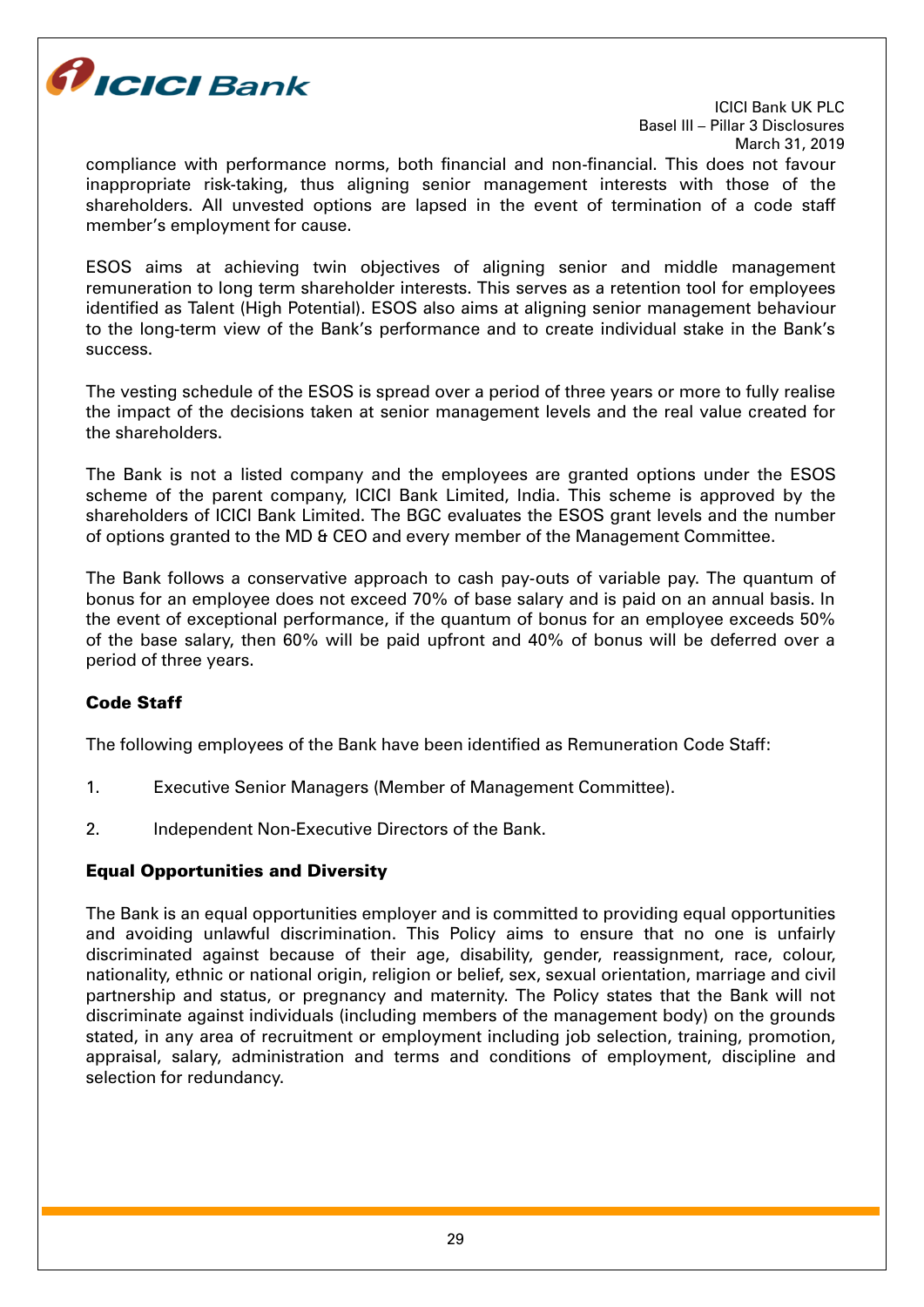

# Total Remuneration for Code Staff including Variable Pay for FY 2018-19

The below mentioned details pertain to Code Staff whose professional activities have a material impact on the risk profile of the Bank.

| Aggregate Total Remuneration for Executive Senior Managers <sup>1</sup> | £2,868,154 |
|-------------------------------------------------------------------------|------------|
| Breakdown of Remuneration between Fixed and Variable amounts            |            |
| Fixed – Including salaries, pension, private medical and other benefits | £1,839,703 |
| Variable – Including Cash Bonus and $ESOS2$                             | £1,028,452 |
| Number of Code Staff as Executive Senior Managers on March 31, 2019     |            |

<sup>1</sup>The aggregate total includes salary for 2 part year Executive Senior Managers

<sup>2</sup>Variable pay includes ESOS valuation of Executive Senior Managers employed by the Bank on March 31, 2019

| Aggregate Total Remuneration for Independent Non-Executive     | £255,000 |
|----------------------------------------------------------------|----------|
| Directors (all fixed remuneration)                             |          |
| Number of Code staff as Independent Non-Executive Directors on |          |
| March 31, 2019                                                 |          |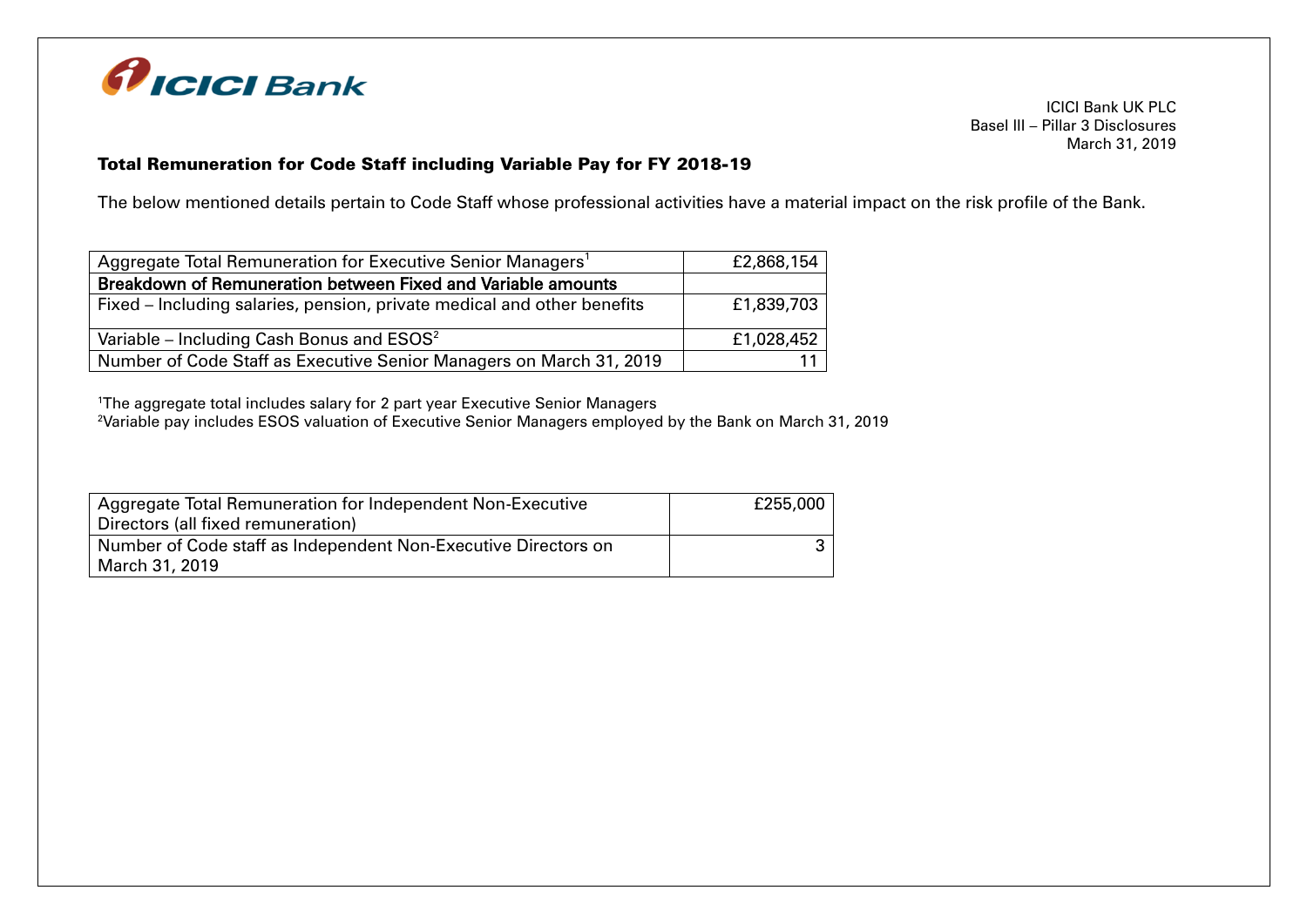

#### Transitional own funds disclosure template

#### Annexure I USD million

|                  | <b>Common Equity Tier 1 capital: instruments and reserves</b>                                                                                                                                        | (A)<br>31 Mar 2019 | (B)<br><b>REGULATION (EU) No</b><br>575/2013 ARTICLE<br><b>REFERENCE</b> |
|------------------|------------------------------------------------------------------------------------------------------------------------------------------------------------------------------------------------------|--------------------|--------------------------------------------------------------------------|
|                  | Capital instruments and the related share premium accounts                                                                                                                                           | 420.1              | 26 (1), 27, 28, 29, EBA<br>list 26 (3)                                   |
|                  | of which: ordinary shares                                                                                                                                                                            | 420.1              | EBA list 26 (3)                                                          |
|                  | Retained earnings                                                                                                                                                                                    | 87.0               | 26(1)(c)                                                                 |
| 3                | Accumulated other comprehensive income (and any other reserves)                                                                                                                                      | (10.6)             | 26(1)                                                                    |
| 3a               | Funds for general banking risk                                                                                                                                                                       |                    | 26(1)(f)                                                                 |
| 4                | Amount of qualifying items referred to in Article 484 (3) and the related share premium ac-<br>counts subject to phase out from CET1                                                                 |                    | 486 (2)                                                                  |
|                  | Public sector capital injections grandfathered until 1 January 2018                                                                                                                                  |                    | 483(2)                                                                   |
| 5                | Minority interests (amount allowed in consolidated CET1)                                                                                                                                             |                    | 84, 479, 480                                                             |
| 5a               | Independently reviewed interim profits net of any foreseeable charge or dividend                                                                                                                     | (52.9)             | 26(2)                                                                    |
| 6                | Common Equity Tier 1 (CET1) capital before regulatory adjustments                                                                                                                                    | 443.6              |                                                                          |
|                  | Common Equity Tier 1 (CET1) capital: regulatory adjustments                                                                                                                                          |                    |                                                                          |
|                  | Additional value adjustments (negative amount)                                                                                                                                                       | (0.7)              | 34, 105                                                                  |
| 8                | Intangible assets (net of related tax liability) (negative amount)                                                                                                                                   | (0.1)              | 36 (1) (b), 37, 472 (4)                                                  |
| 9                | Empty set in the EU                                                                                                                                                                                  |                    |                                                                          |
|                  | Deferred tax assets that rely on future profitability excluding those arising from temporary dif-<br>ference (net of related tax liability where the conditions in Article 38 (3) are met) (negative |                    |                                                                          |
| 10               | amount)                                                                                                                                                                                              |                    | 36 (1) (c), 38, 472 (5)                                                  |
| 11               | Fair value reserves related to gains or losses on cash flow hedges                                                                                                                                   |                    | 33(a)                                                                    |
| 12 <sup>12</sup> | Negative amounts resulting from the calculation of expected loss amounts                                                                                                                             |                    | 36 (1) (d), 40, 159, 472<br>(6)                                          |
| 13 <sup>13</sup> | Any increase in equity that results from securitised assets (negative amount)                                                                                                                        |                    | 32(1)                                                                    |
| 14 I             | Gains or losses on liabilities valued at fair value resulting from changes in own credit standing                                                                                                    |                    | $(0.0)$ 33 (1) (b) (c)                                                   |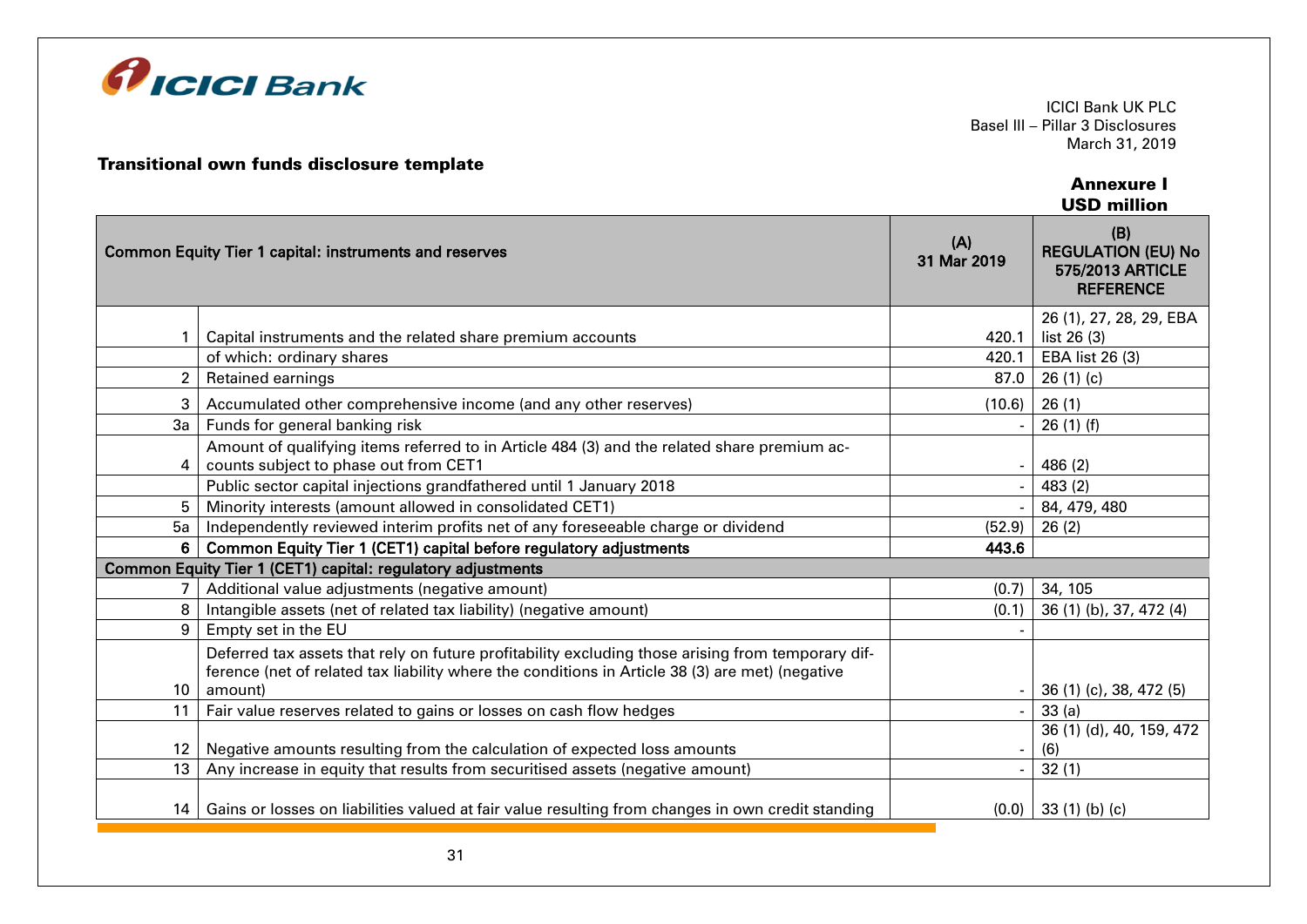

|                 |                                                                                                    |                          | <b>ICICI Bank UK PLC</b>         |
|-----------------|----------------------------------------------------------------------------------------------------|--------------------------|----------------------------------|
|                 |                                                                                                    |                          | Basel III - Pillar 3 Disclosures |
|                 |                                                                                                    |                          | March 31, 2019                   |
| 15 I            | Defined-benefit pension fund assets (negative amount)                                              |                          | 36 (1) (e), 41, 472 (7)          |
| 16 <sup>1</sup> | Direct and indirect holdings by an institution of own CET1 instruments (negative amount)           |                          | 36 (1) (f), 42, 472 (8)          |
|                 | Direct, indirect and synthetic holdings of the CET1 instruments of financial sector entities       |                          |                                  |
|                 | where those entities have reciprocal cross holdings with the institution designed to inflate arti- |                          |                                  |
| 17 <sup>2</sup> | ficially the own funds of the institution (negative amount)                                        | $\overline{\phantom{a}}$ | 36 (1) (g), 44, 472 (9)          |
|                 | Direct, indirect and synthetic holdings of the CET1 instruments of financial sector entities       |                          |                                  |
|                 | where the institution does not have a significant investment in those entities (amount above       |                          | 36 (1) (h), 43, 45, 46,          |
| 18              | 10% threshold and net of eligible short positions) (negative amount)                               |                          | 49 (2) (3), 79, 472 (10)         |
|                 | Direct, indirect and synthetic holdings of the CET1 instruments of financial sector entities       |                          | 36 (1) (i), 43, 45, 47,          |
|                 | where the institution has a significant investment in those entities (amount above 10% thresh-     |                          | 48 (1) (b), 49 (1) to (3),       |
| 19              | old and net of eligible short positions) (negative amount)                                         |                          | 79, 470, 472 (11)                |
| 20              | Empty set in the EU                                                                                |                          |                                  |
|                 | Exposure amount of the following items which qualify for a RW of 1250%, where the institu-         |                          |                                  |
| 20a             | tion opts for the deduction alternative                                                            | $\overline{\phantom{a}}$ | 36(1)(k)                         |
| 20 <sub>b</sub> | of which: qualifying holdings outside the financial sector (negative amount)                       | $\overline{\phantom{a}}$ | 36 (1) (k) (i), 89 to 91         |
|                 |                                                                                                    |                          | 36 (1) (k) (ii)                  |
|                 |                                                                                                    |                          | 243(1)(b)                        |
|                 |                                                                                                    |                          | $244(1)$ (b)                     |
| 20c             | of which: securitisation positions (negative amount)                                               |                          | 258                              |
| 20d             | of which: free deliveries (negative amount)                                                        |                          | 36 (1) (k) (iii), 379 (3)        |
|                 |                                                                                                    |                          |                                  |
|                 | Deferred tax assets arising from temporary difference (amount above 10 % threshold, net of         |                          | 36 (1) (c), 38, 48 (1)           |
| 21              | related tax liability where the conditions in Article 38 (3) are met) (negative amount)            |                          | $(a)$ , 470, 472 $(5)$           |
| 22              | Amount exceeding the 15% threshold (negative amount)                                               |                          | 48(1)                            |
|                 | of which: direct and indirect holdings by the institution of the CET1 instruments of financial     |                          | 36 (1) (i), 48 (1) (b),          |
| 23              | sector entities where the institution has a significant investment in those entities               | $\overline{\phantom{a}}$ | 470, 472 (11)                    |
| 24              | Empty set in the EU                                                                                | $\blacksquare$           |                                  |
|                 |                                                                                                    |                          | 36 (1) (c), 38, 48 (1)           |
| 25              | of which: deferred tax assets arising from temporary difference                                    | $\overline{\phantom{a}}$ | $(a)$ , 470, 472 $(5)$           |
| 25a             | Losses for the current financial year (negative amount)                                            | $\blacksquare$           | 36 (1) (a), 472 (3)              |
| 25 <sub>b</sub> | Foreseeable tax charges relating to CET1 items (negative amount)                                   |                          | 36(1)(1)                         |
|                 | Regulatory adjustments applied to Common Equity Tier 1 in respect of amounts subject to            |                          |                                  |
| 26.             | pre-CRR treatment                                                                                  |                          |                                  |
|                 |                                                                                                    |                          |                                  |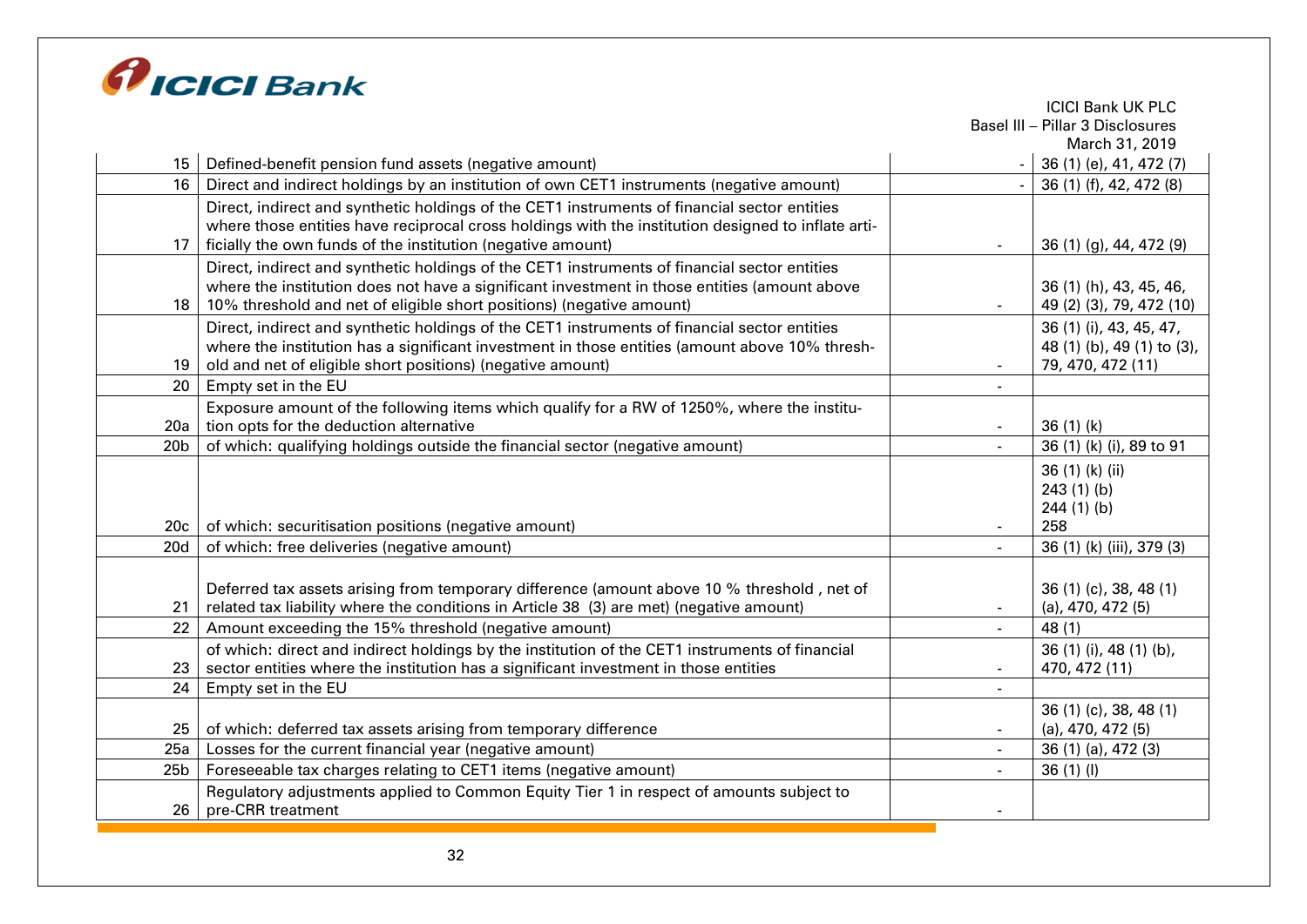

|                 |                                                                                                      |                          | Basel III - Pillar 3 Disclosures<br>March 31, 2019 |
|-----------------|------------------------------------------------------------------------------------------------------|--------------------------|----------------------------------------------------|
|                 | Regulatory adjustments relating to unrealised gains and losses pursuant to Articles 467 and          |                          |                                                    |
| 26a             | 468                                                                                                  |                          |                                                    |
|                 | Amount to be deducted from or added to Common Equity Tier 1 capital with regard to addi-             |                          |                                                    |
| 26 <sub>b</sub> | tional filters and deductions required pre CRR                                                       |                          | 481                                                |
|                 |                                                                                                      |                          |                                                    |
| 27              | Qualifying AT1 deductions that exceeds the AT1 capital of the institution (negative amount)          |                          | 36(1)(j)                                           |
| 28              | Total regulatory adjustments to Common Equity Tier 1 (CET1)                                          | (0.8)                    |                                                    |
| 29              | <b>Common Equity Tier 1 (CET1) capital</b>                                                           | 442.8                    |                                                    |
|                 | Additional Tier 1 (AT1) capital: instruments                                                         |                          |                                                    |
| 30 <sub>o</sub> | Capital instruments and the related share premium accounts                                           |                          | 51, 52                                             |
| 31              | of which: classified as equity under applicable accounting standards                                 | $\overline{\phantom{a}}$ |                                                    |
| 32              | of which: classified as liabilities under applicable accounting standards                            |                          |                                                    |
|                 | Amount of qualifying items referred to in Article 484 (4) and the related share premium ac-          |                          |                                                    |
| 33              | counts subject to phase out from AT1                                                                 |                          | 486 (3)                                            |
|                 | Public sector capital injections grandfathered until 1 January 2018                                  |                          | 483 (3)                                            |
|                 | Qualifying Tier 1 capital included in consolidated AT1 capital (including minority interest not      |                          |                                                    |
| 34              | included in row 5) issued by subsidiaries and held by third parties                                  |                          | 85, 86, 480                                        |
| 35              | of which: instruments issued by subsidiaries subject to phase-out                                    |                          | 486 (3)                                            |
| 36              | Additional Tier 1 (AT1) capital before regulatory adjustments                                        | $\blacksquare$           |                                                    |
|                 | Additional Tier 1 (AT1) capital: regulatory adjustments                                              |                          |                                                    |
|                 |                                                                                                      |                          | 52 (1) (b), 56 (a), 57,                            |
| 37              | Direct and indirect holdings by an institution of own AT1 instruments (negative amount)              | $\blacksquare$           | 475(2)                                             |
|                 | Holdings of the AT1 instruments of financial sector entities where those entities have recipro-      |                          |                                                    |
|                 | cal cross holdings with the institution designed to inflate artificially the own funds of the insti- |                          |                                                    |
| 38              | tution (negative amount)                                                                             |                          | 56 (b), 58, 475 (3)                                |
|                 | Direct, indirect and synthetic holdings of the AT1 instruments of financial sector entities where    |                          |                                                    |
|                 | the institution does not have a significant investment in those entities (amount above 10%           |                          | 56 (c), 59, 60, 79, 475                            |
| 39              | threshold and net of eligible short positions) (negative amount)                                     |                          | (4)                                                |
|                 | Direct, indirect and synthetic holdings of the AT1 instruments of financial sector entities where    |                          |                                                    |
|                 | the institution has a significant investment in those entities (amount above 10% threshold and       |                          |                                                    |
| 40              | net of eligible short positions) (negative amount)                                                   |                          | 56 (d), 59, 79, 475 (4)                            |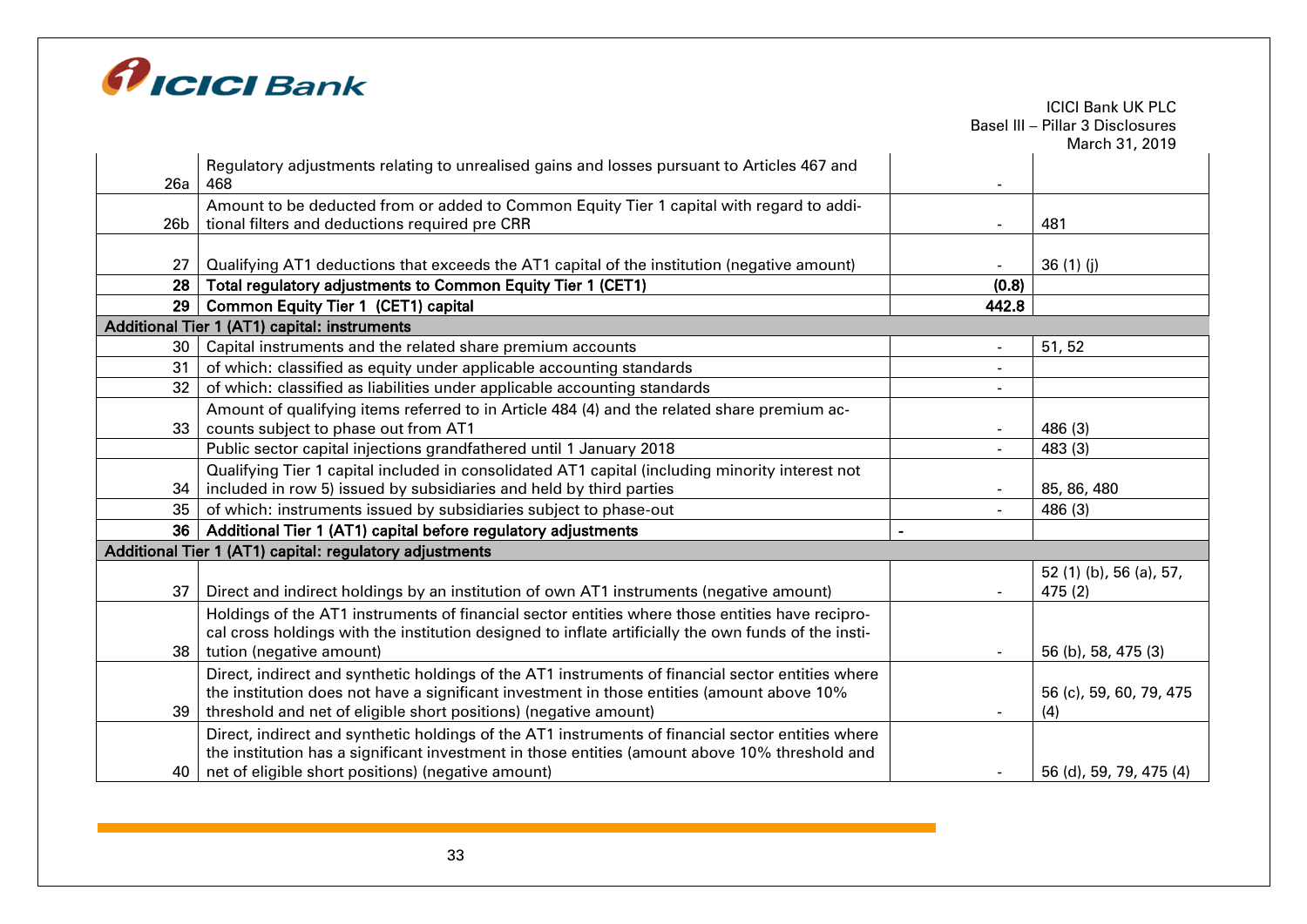

|                 |                                                                                                                                                                                          |                | <b>ICICI Bank UK PLC</b><br>Basel III - Pillar 3 Disclosures |
|-----------------|------------------------------------------------------------------------------------------------------------------------------------------------------------------------------------------|----------------|--------------------------------------------------------------|
|                 |                                                                                                                                                                                          |                | March 31, 2019                                               |
|                 | Regulatory adjustments applied to Additional Tier 1 capital in respect of amounts subject to                                                                                             |                |                                                              |
| 41              | pre-CRR treatment and transitional treatments subject to phase-out as prescribed in Regula-<br>tion (EU) No 585/2013 (i.e. CRR residual amounts)                                         |                |                                                              |
|                 |                                                                                                                                                                                          |                |                                                              |
|                 |                                                                                                                                                                                          |                | 472, 473(3)(a), 472 (4),                                     |
|                 | Residual amounts deducted from Additional Tier 1 capital with regard to deduction from<br>Common Equity Tier 1 capital during the transitional period pursuant to article 472 of Regula- |                | 472 (6), 472 (8) (a),<br>472 (9), 472 (10) (a),              |
| 41a             | tion (EU) No 575/2013                                                                                                                                                                    |                | 472 (11) (a)                                                 |
|                 |                                                                                                                                                                                          |                |                                                              |
|                 | Residual amounts deducted from Additional Tier 1 capital with regard to deduction from Tier 2                                                                                            |                | 477, 477 (3), 477 (4)                                        |
| 41 <sub>b</sub> | capital during the transitional period pursuant to article 475 of Regulation (EU) No 575/2013                                                                                            |                | (a)                                                          |
|                 | Amounts to be deducted from added to Additional Tier 1 capital with regard to additional fil-                                                                                            |                |                                                              |
| 41c             | ters and deductions required pre- CRR                                                                                                                                                    |                | 467, 468, 481                                                |
| 42              | Qualifying T2 deductions that exceed the T2 capital of the institution (negative amount)                                                                                                 |                | 56(e)                                                        |
| 43              | Total regulatory adjustments to Additional Tier 1 (AT1) capital                                                                                                                          |                |                                                              |
| 44              | Additional Tier 1 (AT1) capital                                                                                                                                                          |                |                                                              |
| 45              | Tier 1 capital (T1 = CET1 + AT1)                                                                                                                                                         | 442.8          |                                                              |
|                 | Tier 2 (T2) capital: instruments and provisions                                                                                                                                          |                |                                                              |
| 46              | Capital instruments and the related share premium accounts                                                                                                                               |                | 62,63                                                        |
|                 | Amount of qualifying items referred to in Article 484 (5) and the related share premium ac-                                                                                              |                |                                                              |
| 47              | counts subject to phase out from T2                                                                                                                                                      | 121.3          | 486 (4)                                                      |
|                 | Public sector capital injections grandfathered until 1 January 2018                                                                                                                      |                | 483 (4)                                                      |
|                 | Qualifying own funds instruments included in consolidated T2 capital (including minority in-                                                                                             |                |                                                              |
| 48              | terest and AT1 instruments not included in rows 5 or 34) issued by subsidiaries and held by<br>third party                                                                               |                | 87, 88, 480                                                  |
| 49              | of which: instruments issued by subsidiaries subject to phase-out                                                                                                                        |                | 486 (4)                                                      |
| 50              | Credit risk adjustments                                                                                                                                                                  | 12.4           | $62$ (c) $6$ (d)                                             |
| 51              | Tier 2 (T2) capital before regulatory adjustment                                                                                                                                         | 133.7          |                                                              |
|                 | Tier 2 (T2) capital: regulatory adjustments                                                                                                                                              |                |                                                              |
|                 | Direct and indirect holdings by an institution of own T2 instruments and subordinated loans                                                                                              |                | 63 (b) (i), 66 (a), 67,                                      |
| 52              | (negative amount)                                                                                                                                                                        | $\blacksquare$ | 477(2)                                                       |
|                 | Holdings of the T2 instruments and subordinated loans of financial sector entities where those                                                                                           |                |                                                              |
|                 | entities have reciprocal cross holdings with the institutions designed to inflate artificially the                                                                                       |                |                                                              |
| 53              | own funds of the institution (negative amount)                                                                                                                                           |                | 66 (b), 68, 477 (3)                                          |
|                 |                                                                                                                                                                                          |                |                                                              |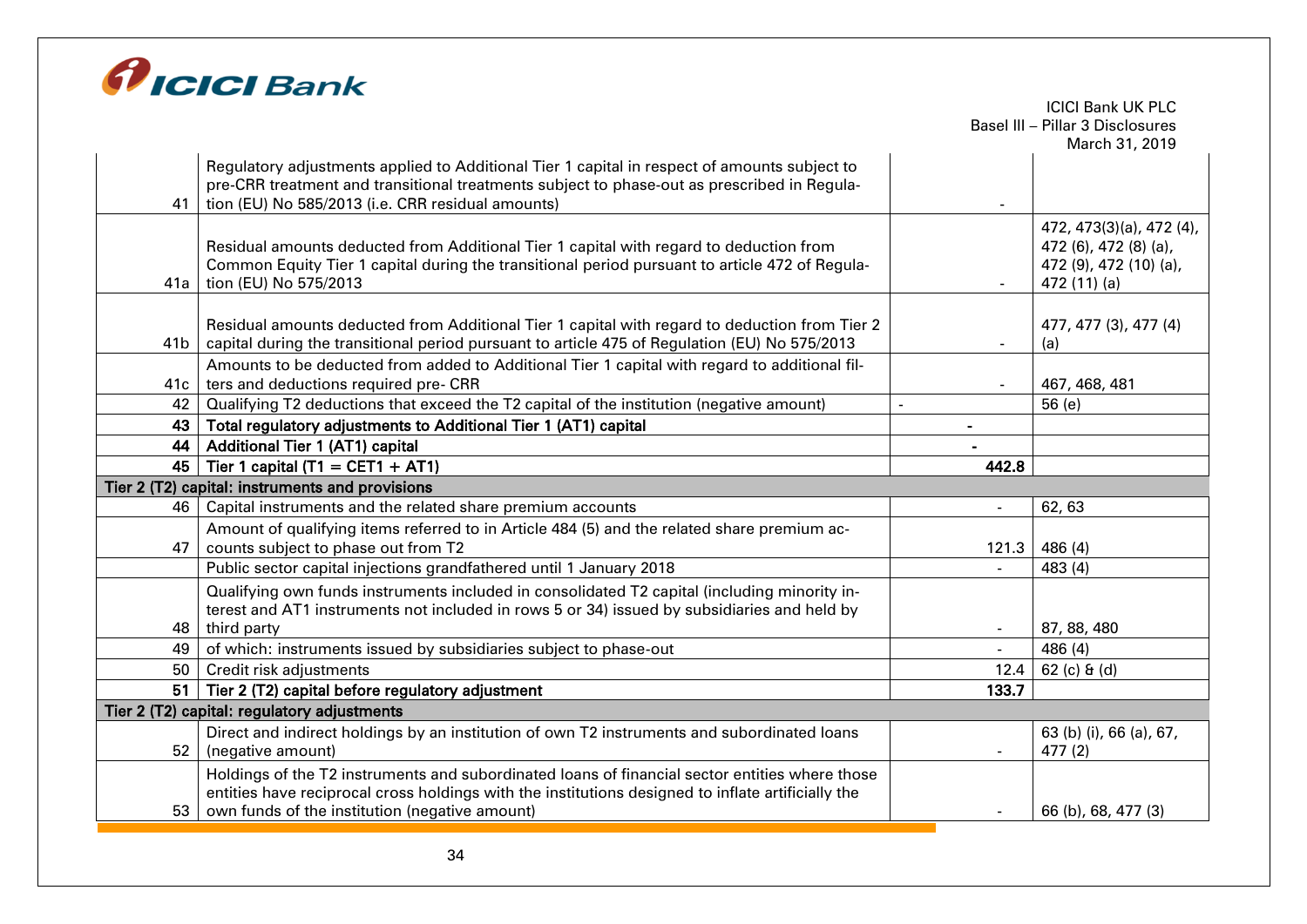

|      |                                                                                                                                                                      |       | Basel III - Pillar 3 Disclosures<br>March 31, 2019 |
|------|----------------------------------------------------------------------------------------------------------------------------------------------------------------------|-------|----------------------------------------------------|
|      |                                                                                                                                                                      |       |                                                    |
|      | Direct, indirect and synthetic holdings of the T2 instruments and subordinated loans of finan-                                                                       |       |                                                    |
|      | cial sector entities where the institution does not have a significant investment in those entities                                                                  |       | 66 (c), 69, 70, 79, 477                            |
| 54   | (amount above 10 % threshold and net of eligible short positions) (negative amount)                                                                                  |       | (4)                                                |
| 54a  | Of which new holdings not subject to transitional arrangements                                                                                                       |       |                                                    |
| 54b  | Of which holdings existing before 1 January 2013 and subject to transitional arrangements                                                                            |       |                                                    |
|      | Direct, indirect and synthetic holdings of the T2 instruments and subordinated loans of finan-                                                                       |       |                                                    |
|      | cial sector entities where the institution has a significant investment in those entities (net of                                                                    |       |                                                    |
| 55 l | eligible short positions) (negative amounts)                                                                                                                         |       | 66 (d), 69, 79, 477 (4)                            |
|      | Regulatory adjustments applied to tier 2 in respect of amounts subject to pre-CRR treatment                                                                          |       |                                                    |
| 56   | and transitional treatments subject to phase out as prescribed in Regulation (EU) No 575/2013<br>(i.e. CRR residual amounts)                                         |       |                                                    |
|      |                                                                                                                                                                      |       | 472, 472(3)(a), 472 (4),                           |
|      | Residual amounts deducted from Tier 2 capital with regard to deduction from Common Equity                                                                            |       | 472 (6), 472 (8), 472                              |
|      | Tier 1 capital during the transitional period pursuant to article 472 of Regulation (EU) No                                                                          |       | $(9)$ , 472 $(10)$ $(a)$ , 472                     |
| 56a  | 575/2013                                                                                                                                                             |       | $(11)$ (a)                                         |
|      |                                                                                                                                                                      |       |                                                    |
|      | Residual amounts deducted from Tier 2 capital with regard to deduction from Additional Tier 1                                                                        |       | 475, 475 (2) (a), 475                              |
| 56b  | capital during the transitional period pursuant to article 475 of Regulation (EU) No 575/2013                                                                        |       | $(3)$ , 475 $(4)$ $(a)$                            |
|      | Amounts to be deducted from or added to Tier 2 capital with regard to additional filters and                                                                         |       |                                                    |
| 56c  | deductions required pre- CRR                                                                                                                                         |       | 467, 468, 481                                      |
| 57   | Total regulatory adjustments to Tier 2 (T2) capital                                                                                                                  |       |                                                    |
| 58   | Tier 2 (T2) capital                                                                                                                                                  | 133.7 |                                                    |
| 59   | Total capital (TC = $T1 + T2$ )                                                                                                                                      | 576.5 |                                                    |
|      | Risk weighted assets in respect of amounts subject to pre-CRR treatment and transitional                                                                             |       |                                                    |
|      | treatments subject to phase out as prescribed in Regulation (EU) No 575/2013 (i.e. CRR resid-                                                                        |       |                                                    |
| 59a  | ual amount)                                                                                                                                                          |       |                                                    |
|      | Of which: items not deducted from CET1 (Regulation (EU) No 575/2013 residual amounts)                                                                                |       | 472, 472 (5), 472 (8)                              |
|      | (items to be detailed line by line, e.g. Deferred tax assets that rely on future profitability net of<br>related tax liability, indirect holdings of own CET1, etc.) |       | (b), 472 (10) (b), 472<br>$(11)$ (b)               |
|      |                                                                                                                                                                      |       |                                                    |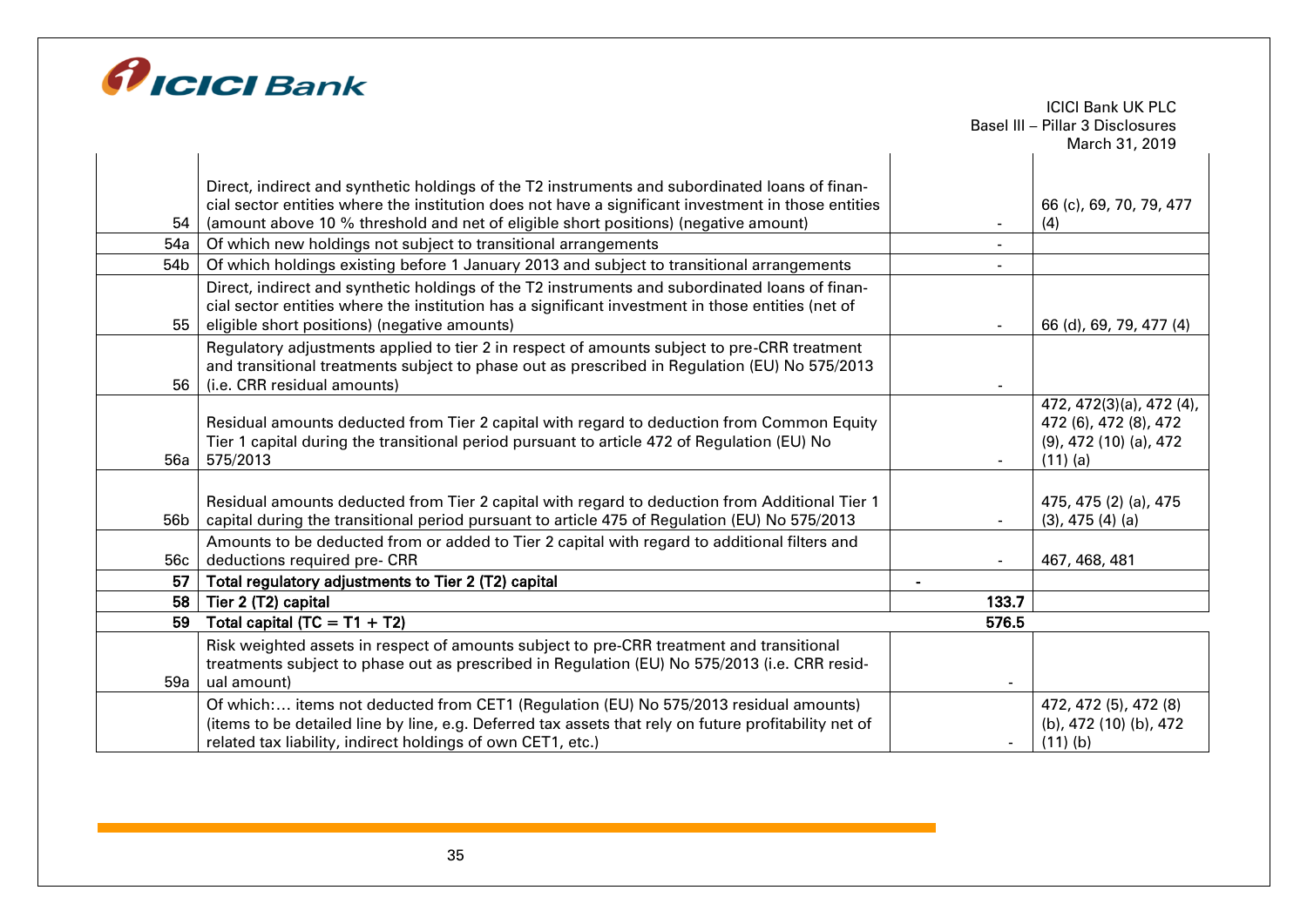

|                                   |                                                                                                      |         | <b>ICICI Bank UK PLC</b>         |
|-----------------------------------|------------------------------------------------------------------------------------------------------|---------|----------------------------------|
|                                   |                                                                                                      |         | Basel III - Pillar 3 Disclosures |
|                                   |                                                                                                      |         | March 31, 2019                   |
|                                   | Of which:items not deducted from AT1 items (Regulation (EU) No 575/2013 residual                     |         |                                  |
|                                   | amounts) (items to be detailed line by line, e.g. Reciprocal cross holdings in T2 instruments,       |         |                                  |
|                                   | direct holdings of non-significant investments in the capital of other financial sector entities,    |         | 475, 475 (2) (b), 475            |
|                                   | etc.)                                                                                                |         | $(2)$ ©, 475 $(4)$ (b)           |
|                                   | Items not deducted from T2 items (Regulation (EU) No 575/2013 residual amounts) (items to            |         |                                  |
|                                   | be detailed line by line, e.g. Indirect holdings of own T2 instruments, indirect holdings of non-    |         |                                  |
|                                   | significant investments in the capital of other financial sector entities, indirect holdings of sig- |         | 477, 477 (2) (b), 477            |
|                                   | nificant investments in the capital of other financial sector entities etc.)                         |         | $(2)$ (c), 477 (4) (b)           |
| 60                                | <b>Total risk-weighted assets</b>                                                                    | 3,424.3 |                                  |
| <b>Capital ratios and buffers</b> |                                                                                                      |         |                                  |
| 61                                | Common Equity Tier 1 (as a percentage of total risk exposure amount                                  | 12.93%  | 92 (2) (a), 465                  |
| 62                                | Tier 1 (as a percentage of total risk exposure amount                                                | 12.93%  | 92 (2) (b), 465                  |
| 63                                | Total capital (as a percentage of total risk exposure amount                                         | 16.84%  | 92(2)(c)                         |
|                                   | Institution specific buffer requirement (CET1 requirement in accordance with article 92 (1) (a)      |         |                                  |
|                                   | plus capital conservation and countercyclical buffer requirements plus a systemic risk buffer,       |         |                                  |
|                                   | plus systemically important institution buffer expressed as a percentage of total risk exposure      |         |                                  |
| 64                                | amount)                                                                                              | 2.80%   | CRD 128, 129, 140                |
| 65                                | of which: capital conservation buffer requirement                                                    | 2.50%   |                                  |
| 66                                | of which: countercyclical buffer requirement                                                         | 0.30%   |                                  |
| 67                                | of which: systemic risk buffer requirement                                                           | 0.00%   |                                  |
|                                   | of which: Global Systemically Important Institution (G-SII) or Other Systemically Important          |         |                                  |
| 67a                               | Institution (O-SII) buffer                                                                           |         | <b>CRD 131</b>                   |
|                                   |                                                                                                      |         |                                  |
| 68                                | Common Equity Tier 1 available to meet buffers (as a percentage of risk exposure amount)             | 7.20%   | <b>CRD 128</b>                   |
| 69                                | [non-relevant in EU regulation]                                                                      | N/A     |                                  |
| 70                                | [non-relevant in EU regulation]                                                                      | N/A     |                                  |
| 71                                | [non-relevant in EU regulation]                                                                      | N/A     |                                  |
|                                   | Amounts below the thresholds for deduction (before risk-weighting)                                   |         |                                  |
|                                   |                                                                                                      |         | 36 (1) (h), 45, 46, 472          |
|                                   | Direct and indirect holdings of the capital of financial sector entities where the institution does  |         | (10)                             |
|                                   | not have a significant investment in those entities (amount below 10% threshold and net of           |         | 56 (c), 59, 60, 475 (4),         |
| 72                                | eligible short positions                                                                             |         | 66 (c), 69, 70, 477 (4)          |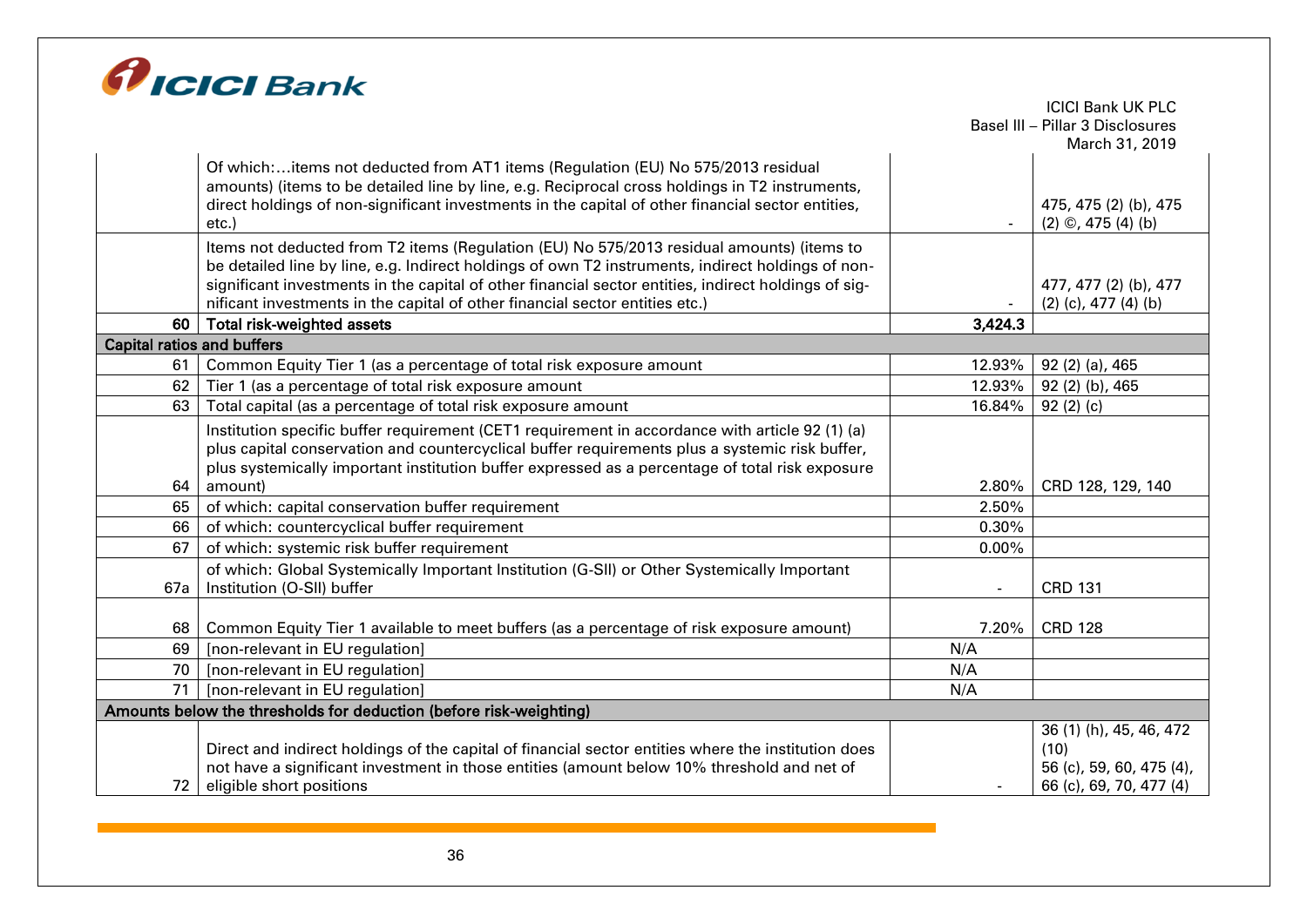

|      |                                                                                                           |      | Basel III - Pillar 3 Disclosures |
|------|-----------------------------------------------------------------------------------------------------------|------|----------------------------------|
|      |                                                                                                           |      | March 31, 2019                   |
|      | Direct and indirect holdings of the CET1 instruments of financial sector entities where the insti-        |      |                                  |
|      | tution has a significant investment in those entities (amount below 10% threshold and net of              |      | 36 (1) (i), 45, 48, 470,         |
| 73 l | eligible short positions                                                                                  |      | 472 (11)                         |
|      | 74   Empty set in the EU                                                                                  |      |                                  |
|      | Deferred tax assets arising from temporary difference (amount below 10 % threshold, net of                |      | 36 (1) (c), 38, 48, 470,         |
|      | 75   related tax liability where the conditions in Article 38 (3) are met)                                |      | 472 (5)                          |
|      | Applicable caps on the inclusion of provisions in Tier 2                                                  |      |                                  |
|      | Credit risk adjustments included in T2 in respect of exposures subject to standardised ap-                |      |                                  |
|      | 76   proach (prior to the application of the cap)                                                         | 12.4 | 62                               |
| 77   | Cap on inclusion of credit risk adjustments in T2 under standardised approach                             | 40.4 | 62                               |
|      | Credit risk adjustments included in T2 in respect of exposures subject to internal rating-based           |      |                                  |
| 78 I | approach (prior to the application of the cap)                                                            |      | 62                               |
|      | 79   Cap for inclusion of credit risk adjustments in T2 under internal ratings-based approach             |      | 62                               |
|      | Capital instruments subject to phase-out arrangements (only applicable between 1 Jan 2014 and 1 Jan 2022) |      |                                  |
| 80   | - Current cap on CET1 instruments subject to phase-out arrangements                                       | N/A  | 484 (3), 486 (2) & (5)           |
| 81   | - Amount excluded from CET1 due to cap (excess over cap after redemptions and maturities)                 | N/A  | 484 (3), 486 (2) & (5)           |
| 82   | - Current cap on AT1 instruments subject to phase-out arrangements                                        | N/A  | 484 (4), 486 (3) & (5)           |
| 83   | - Amount excluded from AT1 due to cap (excess over cap after redemptions and maturities)                  | N/A  | 484 (4), 486 (3) & (5)           |
| 84   | - Current cap on T2 instruments subject to phase-out arrangements                                         | N/A  | 484 (5), 486 (4) & (5)           |
| 85   | - Amount excluded from T2 due to cap (excess over cap after redemptions and maturities)                   | N/A  | 484 (5), 486 (4) & (5)           |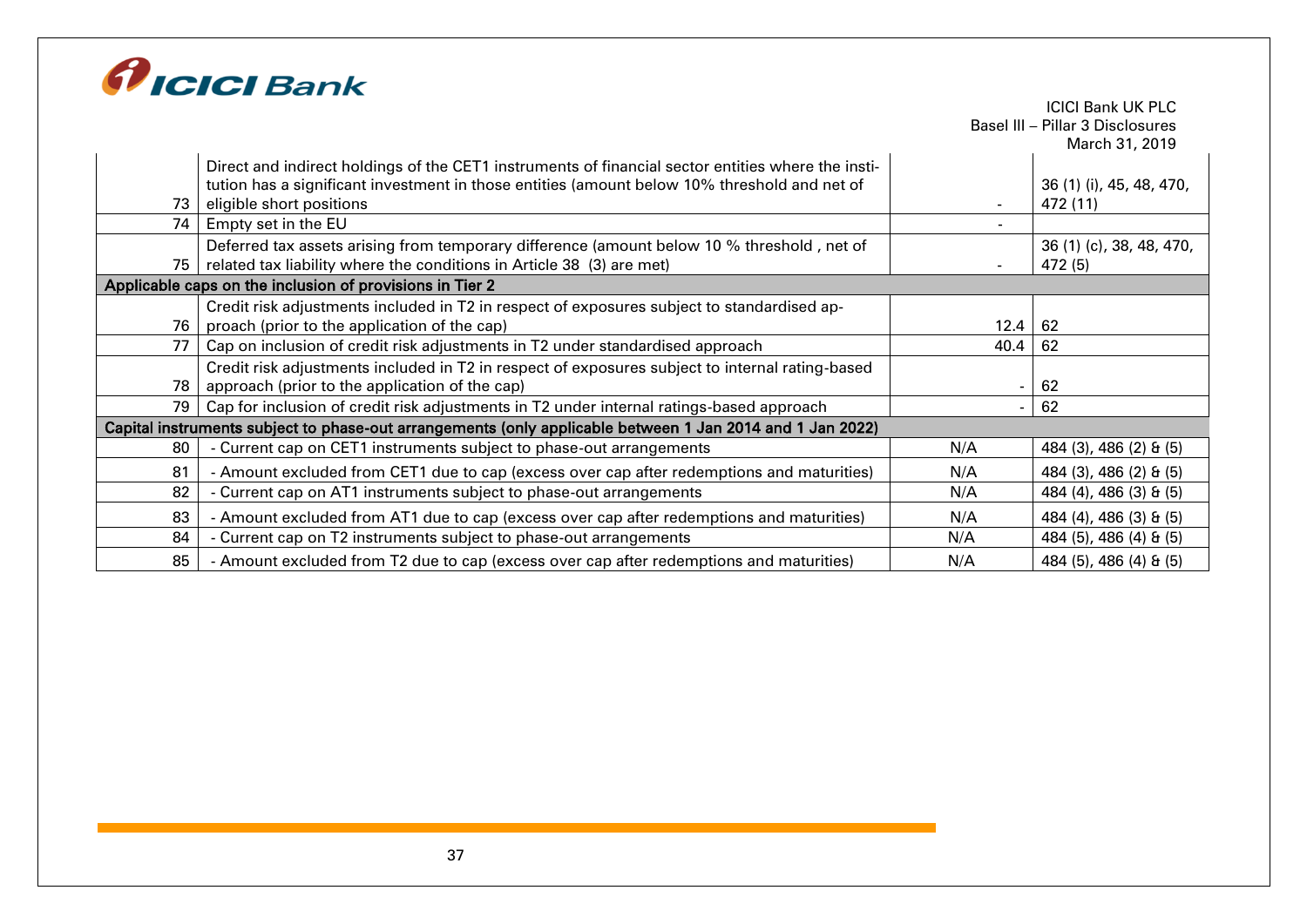

ICICI Bank UK PLC Basel III – Pillar 3 Disclosures **March 31, 2019**<br>**Annexure II** 

#### Main features of the capital instruments

|                | <b>Issuer</b>                                                                              | <b>ICICI Bank UK Plc</b>      | <b>ICICI Bank UK Plc</b>      | <b>ICICI Bank UK Plc</b>                  | <b>ICICI Bank UK Plc</b>                            |
|----------------|--------------------------------------------------------------------------------------------|-------------------------------|-------------------------------|-------------------------------------------|-----------------------------------------------------|
| 2              | Unique identifier (e.g. CUSIP, ISIN or<br>Bloomberg identifier for private place-<br>ment) | <b>Ordinary Shares USD</b>    | <b>Ordinary Shares GBP</b>    | XS0561859926                              | XS1881532912                                        |
| 3              | Governing law(s) of the instrument                                                         | English                       | English                       | English                                   | English                                             |
|                | Regulatory treatment                                                                       |                               |                               |                                           |                                                     |
| 4              | <b>Transitional CRR rules</b>                                                              | <b>Common Equity Tier 1</b>   | <b>Common Equity Tier 1</b>   | Tier 2                                    | Tier 2                                              |
| 5              | Post-transitional CRR rules                                                                | <b>Common Equity Tier 1</b>   | <b>Common Equity Tier 1</b>   | Tier 2                                    | Tier 2                                              |
| 6              | Eligible at solo/(sub-)consolidated/ so-<br>lo&(sub-)consolidated                          | Solo                          | Solo                          | Solo                                      | Solo                                                |
|                | Instrument type                                                                            | <b>Ordinary Share Capital</b> | <b>Ordinary Share Capital</b> | <b>Dated Subordinated</b><br><b>Bonds</b> | <b>Dated Subordinated</b><br>Bonds with issuer call |
| 8              | Amount recognised in regulatory capital                                                    | USD 420.00 million            | USD 0.10 million              | USD 47.5 million                          | USD 73.8 million                                    |
| 9              | Nominal amount of instrument                                                               | USD 420.00 million            | GBP 0.05 million              | USD 150.0 million                         | SGD 100.0 million                                   |
| 9a             | Issue price                                                                                | USD 1.00 per share            | GBP 1.00 per share            | 100.00%                                   | 100.00%                                             |
| 9 <sub>b</sub> | Redemption price                                                                           | N/A                           | N/A                           | 100.00%                                   | 100.00%                                             |
| 10             | Accounting classification                                                                  | Shareholder's equity          | Shareholder's equity          | Liability - amortised<br>cost             | Liability - amortised cost                          |
| 11             | Original date of issuance                                                                  | 01-Aug-03                     | 28-Apr-03                     | 23-Nov-10                                 | 26-Sep-18                                           |
| 12             | Perpetual or dated                                                                         | Perpetual                     | Perpetual                     | Dated                                     | Dated with<br>Issuer call<br>option                 |
| 13             | Original maturity date                                                                     | no maturity                   | no maturity                   | 23-Nov-20                                 | 26-Sep-28                                           |
| 14             | Issuer call subject to prior supervisory ap-<br>proval                                     | No                            | No                            | No                                        | Yes                                                 |
| 15             | Optional call date, contingent call dates<br>and redemption amount                         | N/A                           | N/A                           | N/A                                       | 26-Sep-23; Redemption<br>at par                     |
| 16             | Subsequent call dates, if applicable                                                       | N/A                           | N/A                           | N/A                                       | At each interest payment<br>date                    |
|                | Coupons / dividends                                                                        |                               |                               |                                           |                                                     |
| 17             | Fixed or floating dividend/coupon                                                          | Floating                      | Floating                      | Fixed                                     | Fixed                                               |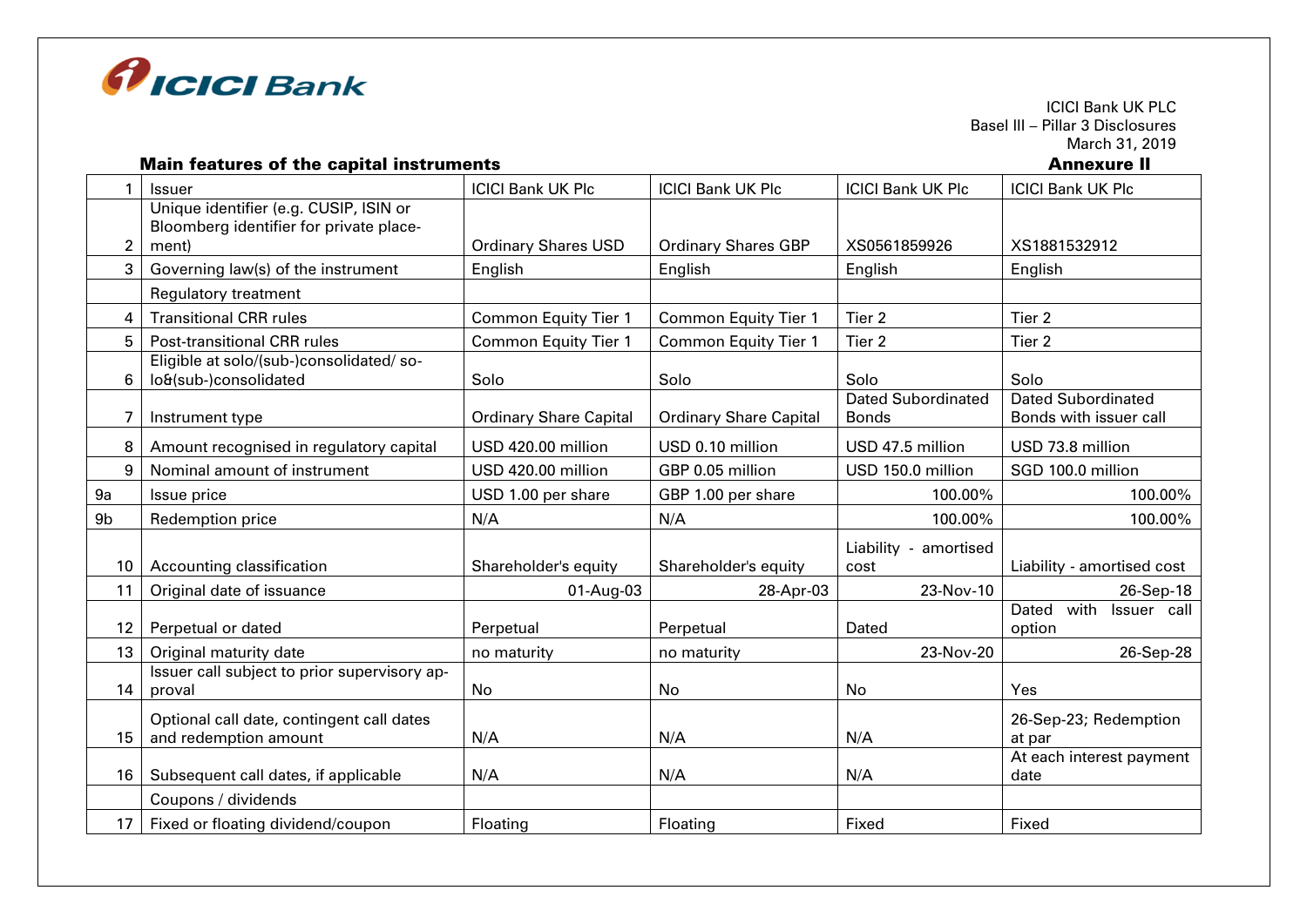

|    |                                                             |                     |                     |                 | <b>ICICI Bank UK PLC</b>                               |
|----|-------------------------------------------------------------|---------------------|---------------------|-----------------|--------------------------------------------------------|
|    |                                                             |                     |                     |                 | Basel III - Pillar 3 Disclosures                       |
|    |                                                             |                     |                     |                 | March 31, 2019                                         |
|    |                                                             |                     |                     |                 | 5.3750% till 26-Sep-24,                                |
|    |                                                             |                     |                     |                 | thereafter Singapore dol-<br>lar swap offer rates plus |
| 18 | Coupon rate and any related index                           | N/A                 | N/A                 | 7.0000%         | 2.9950%                                                |
| 19 | Existence of a dividend stopper                             | N/A                 | N/A                 | N/A             | N/A                                                    |
|    | a Fully discretionary, partially discretion-                |                     |                     |                 |                                                        |
| 20 | ary or mandatory (in terms of timing)                       | Fully discretionary | Fully discretionary | Mandatory       | Mandatory                                              |
|    | b Fully discretionary, partially discretion-                |                     |                     |                 |                                                        |
| 20 | ary or mandatory (in terms of amount)                       | Fully discretionary | Fully discretionary | Mandatory       | Mandatory                                              |
|    | Existence of step up or other incentive to                  |                     |                     |                 |                                                        |
| 21 | redeem                                                      | <b>No</b>           | <b>No</b>           | <b>No</b>       | <b>No</b>                                              |
| 22 | Noncumulative or cumulative                                 | Noncumulative       | Noncumulative       | Noncumulative   | Noncumulative                                          |
| 23 | Convertible or non-convertible                              | Non-convertible     | Non-convertible     | Non-convertible | Non-convertible                                        |
| 24 | If convertible, conversion trigger(s)                       | N/A                 | N/A                 | N/A             | N/A                                                    |
| 25 | If convertible, fully or partially                          | N/A                 | N/A                 | N/A             | N/A                                                    |
| 26 | If convertible, conversion rate                             | N/A                 | N/A                 | N/A             | N/A                                                    |
|    | If convertible, mandatory or optional con-                  |                     |                     |                 |                                                        |
| 27 | version                                                     | N/A                 | N/A                 | N/A             | N/A                                                    |
| 28 | If convertible, specify instrument type<br>convertible into | N/A                 | N/A                 | N/A             | N/A                                                    |
|    | If convertible, specify issuer of instrument                |                     |                     |                 |                                                        |
| 29 | it converts into                                            | N/A                 | N/A                 | N/A             | N/A                                                    |
| 30 | Write-down features                                         | <b>No</b>           | No                  | No              | Yes                                                    |
|    |                                                             |                     |                     |                 | A decision that the Bank                               |
|    |                                                             |                     |                     |                 | or its Parent Bank (as the                             |
|    |                                                             |                     |                     |                 | case may be) would be-                                 |
|    |                                                             |                     |                     |                 | come non-viable either<br>without a write-down of      |
|    |                                                             |                     |                     |                 | bonds or without injec-                                |
|    |                                                             |                     |                     |                 | tion of capital from pub-                              |
|    |                                                             |                     |                     |                 | lic sector / equivalent                                |
| 31 | If write-down, write-down trigger(s)                        | N/A                 | N/A                 | N/A             | support, as determined                                 |
|    |                                                             |                     |                     |                 |                                                        |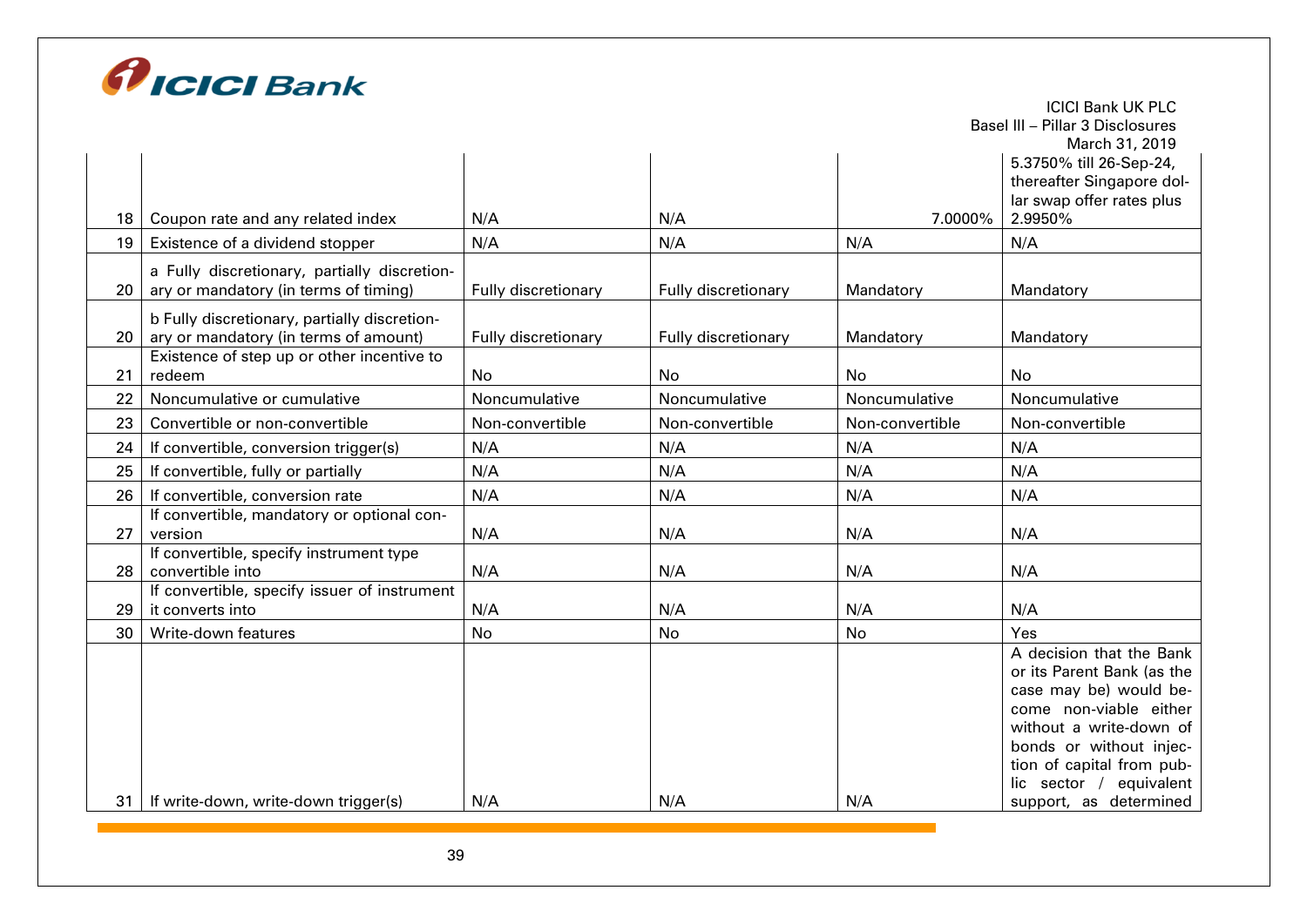

|                 |                                             |                       |                       |                   | <b>ICICI Bank UK PLC</b>         |
|-----------------|---------------------------------------------|-----------------------|-----------------------|-------------------|----------------------------------|
|                 |                                             |                       |                       |                   | Basel III - Pillar 3 Disclosures |
|                 |                                             |                       |                       |                   | March 31, 2019                   |
|                 |                                             |                       |                       |                   | by RBI and provided that         |
|                 |                                             |                       |                       |                   | the local regulator does         |
|                 |                                             |                       |                       |                   | not object to such de-           |
|                 |                                             |                       |                       |                   | termination                      |
| 32 <sup>2</sup> | If write-down, full or partial              | N/A                   | N/A                   | N/A               | Full                             |
| 33              | If write-down, permanent or temporary       | N/A                   | N/A                   | N/A               | Permanent                        |
|                 | If temporary write-down, description of     |                       |                       |                   |                                  |
| 34              | write-up mechanism                          | N/A                   | N/A                   | N/A               | N/A                              |
|                 | Position in subordination hierarchy in liq- |                       |                       |                   |                                  |
|                 | uidation (specify instrument type immedi-   | Perpetual Deeply Sub- | Perpetual Deeply Sub- | Unsecured and Un- | Unsecured and Un-                |
| 35              | ately Senior to instrument)                 | ordinated Debt        | ordinated Debt        | subordinated Debt | subordinated Debt                |
| 36              | Non-compliant transitioned features         | No                    | No                    | No                | No                               |
| 37 I            | If yes, specify non-compliant features      | N/A                   | N/A                   | N/A               | N/A                              |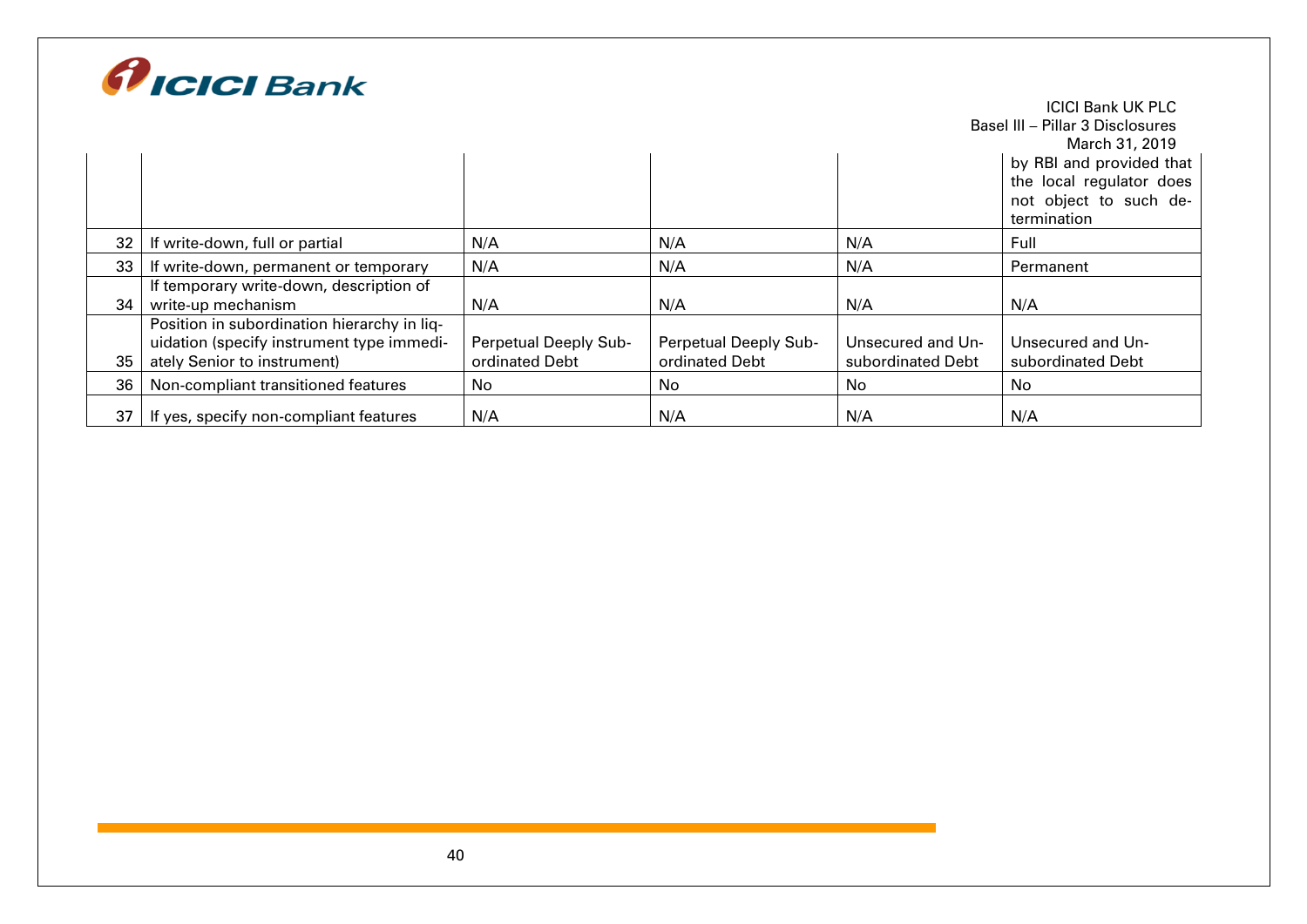

## Annexure III

# Geographical distribution of credit exposures relevant for the calculation of the countercyclical capital buffer

USD million

|    |                    | General credit ex- |                          | Trading book ex-         |                          | Securitisation               |                |                       |         |           |       |           |               |
|----|--------------------|--------------------|--------------------------|--------------------------|--------------------------|------------------------------|----------------|-----------------------|---------|-----------|-------|-----------|---------------|
|    |                    | posures            |                          | posures                  |                          | exposures                    |                | Own funds requirement |         |           |       |           |               |
|    |                    |                    |                          | Sum of                   |                          |                              |                |                       |         |           |       |           |               |
|    |                    |                    |                          | long                     |                          |                              |                |                       |         |           |       |           |               |
|    |                    |                    |                          | and                      |                          |                              |                |                       |         |           |       |           |               |
|    | Breakdown by       |                    |                          | short                    |                          |                              |                |                       |         |           |       |           |               |
|    | country:           |                    |                          | posi-                    | Value of                 |                              |                |                       |         |           |       |           |               |
|    |                    |                    |                          | tions of                 | trading                  |                              |                |                       | of      |           |       |           |               |
|    |                    |                    |                          | trading                  | book                     |                              |                |                       | which:  | of which: |       |           |               |
|    |                    | Expo-              | Expo-                    | book                     | expo-                    | Expo-                        | Expo-          | of which:             | Trading | Securiti- |       | Own funds | Countercy-    |
|    |                    | sure               | sure                     | expo-                    | sures for                | sure                         | sure           | General               | book    | sation    |       | require-  | clical        |
|    |                    | value              | value                    | sures                    | internal                 | value                        | value          | credit ex-            | expo-   | expo-     |       | ments     | capital buff- |
|    |                    | for SA             | for IRB                  | for SA                   | models                   | for SA                       | for IRB        | posures               | sures   | sures     | Total | weights   | er rate       |
| 10 | Country            | 010                | 020                      | 030                      | 040                      | 050                          | 060            | 070                   | 080     | 090       | 100   | 110       | 120           |
|    | <b>United Arab</b> | 37.7               |                          |                          |                          | $\blacksquare$               |                | 1.6                   | $\sim$  |           | 1.6   | 0.664%    | $0.000\%$     |
|    | Emirates           |                    |                          |                          |                          |                              |                |                       |         |           |       |           |               |
|    | Austria            | 16.8               | $\blacksquare$           | $\blacksquare$           | $\blacksquare$           | $\overline{\phantom{a}}$     |                | 1.3                   | $\sim$  |           | 1.3   | 0.560%    | $0.000\%$     |
|    | Australia          | 0.1                | $\blacksquare$           | $\blacksquare$           | $\blacksquare$           | $\overline{\phantom{a}}$     |                | 0.0                   | $\sim$  |           | 0.0   | 0.001%    | $0.000\%$     |
|    | Belgium            | 26.3               | $\overline{\phantom{a}}$ | $\overline{\phantom{a}}$ | $\overline{\phantom{a}}$ | $\overline{\phantom{a}}$     |                | 2.0                   | $\sim$  |           | 2.0   | 0.837%    | $0.000\%$     |
|    | Canada             | 26.8               | $\blacksquare$           | $\blacksquare$           | $\blacksquare$           | $\blacksquare$               |                | 1.2                   | $\sim$  |           | 1.2   | 0.498%    | $0.000\%$     |
|    | Switzerland        | 138.8              | $\blacksquare$           | $\overline{\phantom{0}}$ | $\blacksquare$           | $\overline{\phantom{a}}$     |                | 2.8                   | $\sim$  |           | 2.8   | 1.149%    | $0.000\%$     |
|    | Curacao            | 10.5               |                          | ٠                        | $\blacksquare$           | $\blacksquare$               |                | 0.8                   | $\sim$  |           | 0.8   | 0.350%    | $0.000\%$     |
|    | Cyprus             | 6.5                |                          | $\overline{\phantom{a}}$ | $\overline{\phantom{a}}$ | $\qquad \qquad \blacksquare$ |                | 0.5                   | $\sim$  |           | 0.5   | 0.215%    | $0.000\%$     |
|    | Germany            | 286.2              | $\overline{\phantom{a}}$ | $\overline{\phantom{a}}$ | $\overline{\phantom{a}}$ | $\overline{\phantom{a}}$     |                | 9.3                   | $\sim$  |           | 9.3   | 3.859%    | $0.000\%$     |
|    | Denmark            | 13.2               | $\overline{\phantom{a}}$ | $\blacksquare$           | $\blacksquare$           | $\overline{\phantom{a}}$     | $\blacksquare$ | 0.2                   | $\sim$  |           | 0.2   | 0.097%    | 0.500%        |
|    | Spain              | 20.2               | $\overline{\phantom{a}}$ |                          | $\overline{\phantom{a}}$ | $\qquad \qquad \blacksquare$ |                | 1.4                   | $\sim$  |           | 1.4   | 0.564%    | $0.000\%$     |
|    | France             | 138.2              | -                        | $\overline{\phantom{0}}$ | $\blacksquare$           | $\overline{\phantom{a}}$     |                | 3.1                   | $\sim$  |           | 3.1   | 1.278%    | 0.000%        |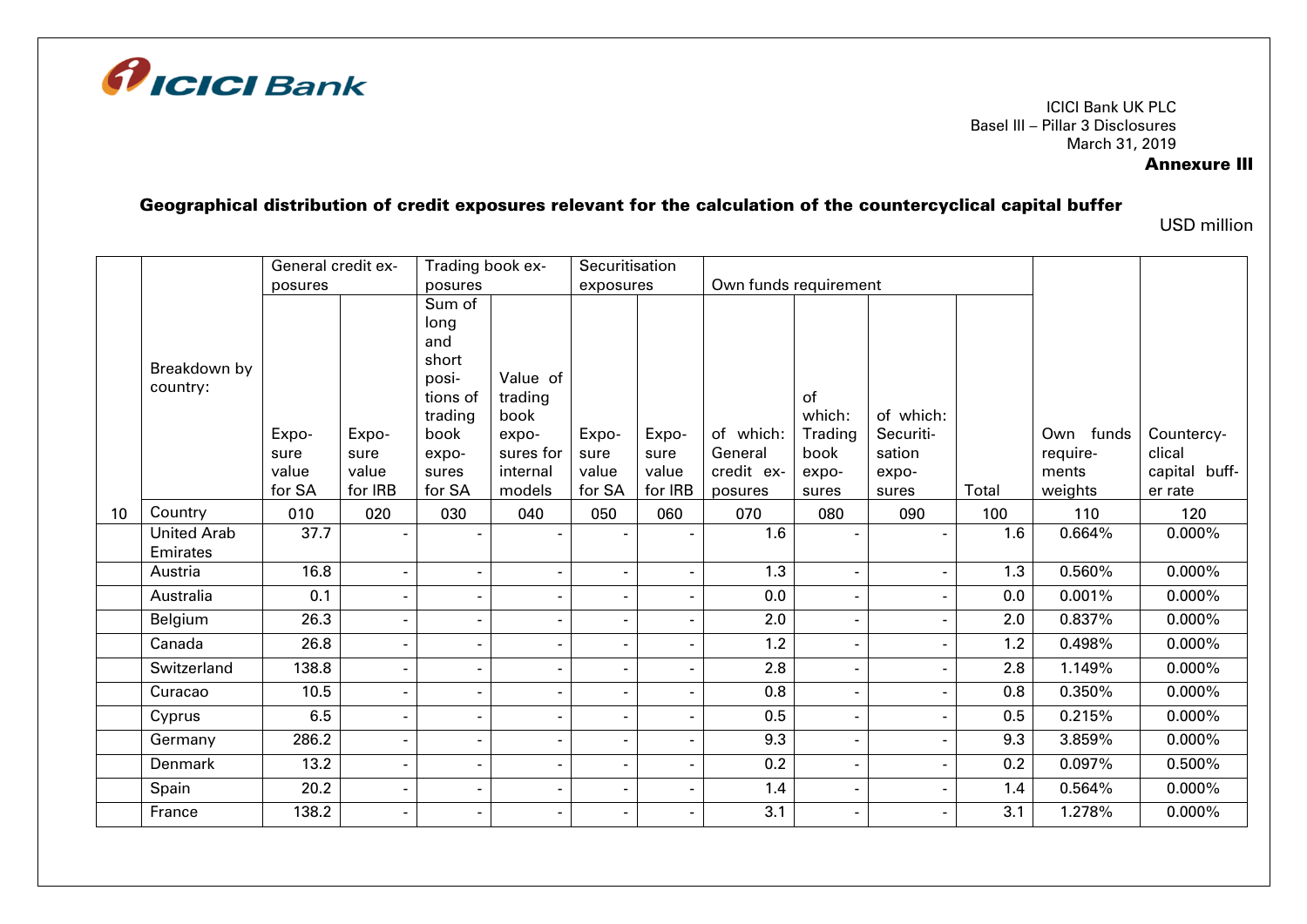

Basel III – Pillar 3 Disclosures March 21, 2010

|    |                                    |         |                          |                          |                          |                              |                          |       |                          |     |                          | March 31, 2019 |           |
|----|------------------------------------|---------|--------------------------|--------------------------|--------------------------|------------------------------|--------------------------|-------|--------------------------|-----|--------------------------|----------------|-----------|
|    | <b>United King-</b><br>dom         | 891.5   |                          | ٠                        | $\overline{\phantom{a}}$ | 44.1                         | $\blacksquare$           | 62.9  | $\overline{\phantom{0}}$ | 2.2 | 65.1                     | 27.109%        | 1.000%    |
|    | Guernsey                           | 22.7    |                          | $\overline{\phantom{0}}$ | $\blacksquare$           | $\overline{\phantom{a}}$     |                          | 1.8   | $\sim$                   |     | 1.8                      | 0.755%         | $0.000\%$ |
|    | Hong Kong                          | 32.0    |                          |                          | $\overline{\phantom{a}}$ | $\overline{\phantom{a}}$     |                          | 2.6   | $\sim$                   |     | 2.6                      | 1.066%         | 2.500%    |
|    | Hungary                            | 1.5     | -                        |                          | $\overline{\phantom{a}}$ | $\qquad \qquad \blacksquare$ |                          | 0.0   | $\overline{\phantom{0}}$ |     | 0.0                      | 0.010%         | $0.000\%$ |
|    | Ireland                            | 30.2    | $\blacksquare$           |                          | $\overline{\phantom{a}}$ | $\overline{\phantom{a}}$     |                          | 2.3   | $\sim$                   |     | 2.3                      | 0.962%         | $0.000\%$ |
|    | Isle of Man                        | 5.1     | $\blacksquare$           |                          | $\blacksquare$           | $\overline{\phantom{a}}$     |                          | 0.4   | $\sim$                   |     | 0.4                      | 0.169%         | $0.000\%$ |
|    | India                              | 271.7   | $\overline{\phantom{a}}$ | $\overline{\phantom{a}}$ | $\overline{\phantom{a}}$ | $\overline{\phantom{a}}$     |                          | 21.7  | $\sim$                   |     | 21.7                     | 9.014%         | $0.000\%$ |
|    | Italy                              | 55.5    | $\blacksquare$           |                          | $\blacksquare$           | $\overline{\phantom{a}}$     | $\overline{\phantom{0}}$ | 4.4   | $\sim$                   |     | 4.4                      | 1.848%         | $0.000\%$ |
|    | Jersey                             | 154.7   | $\blacksquare$           |                          | $\blacksquare$           | $\blacksquare$               |                          | 12.4  | $\sim$                   |     | 12.4                     | 5.164%         | $0.000\%$ |
|    | Luxembourg                         | 176.6   | $\blacksquare$           |                          | $\blacksquare$           | $\overline{\phantom{a}}$     |                          | 10.3  | $\sim$                   |     | 10.3                     | 4.276%         | $0.000\%$ |
|    | <b>Mauritius</b>                   | 155.4   |                          | $\overline{\phantom{0}}$ | $\blacksquare$           | $\overline{\phantom{a}}$     |                          | 12.4  | $\sim$                   |     | 12.4                     | 5.173%         | $0.000\%$ |
|    | Malaysia                           | 21.6    | $\blacksquare$           | $\blacksquare$           | $\overline{\phantom{a}}$ | ٠                            |                          | 2.6   | $\sim$                   |     | 2.6                      | 1.078%         | $0.000\%$ |
|    | Netherlands                        | 273.9   |                          |                          | $\blacksquare$           | $\blacksquare$               |                          | 18.6  | $\sim$                   |     | 18.6                     | 7.748%         | $0.000\%$ |
|    | Sweden                             | 0.0     |                          |                          | $\blacksquare$           | $\overline{\phantom{a}}$     |                          | 0.0   | $\sim$                   |     | 0.0                      | $0.000\%$      | 2.000%    |
|    | Singapore                          | 29.9    |                          |                          | $\overline{a}$           | $\overline{\phantom{a}}$     |                          | 2.4   | $\sim$                   |     | 2.4                      | 0.983%         | $0.000\%$ |
|    | Turkey                             | 1.3     |                          | $\blacksquare$           | $\blacksquare$           | $\overline{\phantom{a}}$     |                          | 0.1   | $\sim$                   |     | 0.1                      | 0.043%         | $0.000\%$ |
|    | Taiwan                             | 6.1     | -                        |                          | $\overline{\phantom{a}}$ | $\overline{\phantom{a}}$     |                          | 0.5   |                          |     | 0.5                      | 0.202%         | $0.000\%$ |
|    | <b>United States</b><br>of America | 895.3   |                          | $\blacksquare$           | $\blacksquare$           | $\overline{\phantom{a}}$     |                          | 58.4  | $\sim$                   |     | 58.4                     | 24.323%        | $0.000\%$ |
|    | <b>British Virgin</b><br>Islands   | 0.5     | $\overline{\phantom{0}}$ |                          | $\blacksquare$           | ٠                            |                          | 0.0   | $\overline{\phantom{0}}$ |     | 0.0                      | 0.006%         | $0.000\%$ |
|    | South Africa                       |         | ۰                        |                          | $\overline{\phantom{a}}$ | $\overline{a}$               |                          |       | $\sim$                   |     | $\overline{\phantom{a}}$ | $0.000\%$      | $0.000\%$ |
| 20 | Total                              | 3,746.8 |                          |                          | $\blacksquare$           | 44.1                         |                          | 238.1 | $\overline{\phantom{0}}$ | 2.2 | 240.3                    | 100.000%       |           |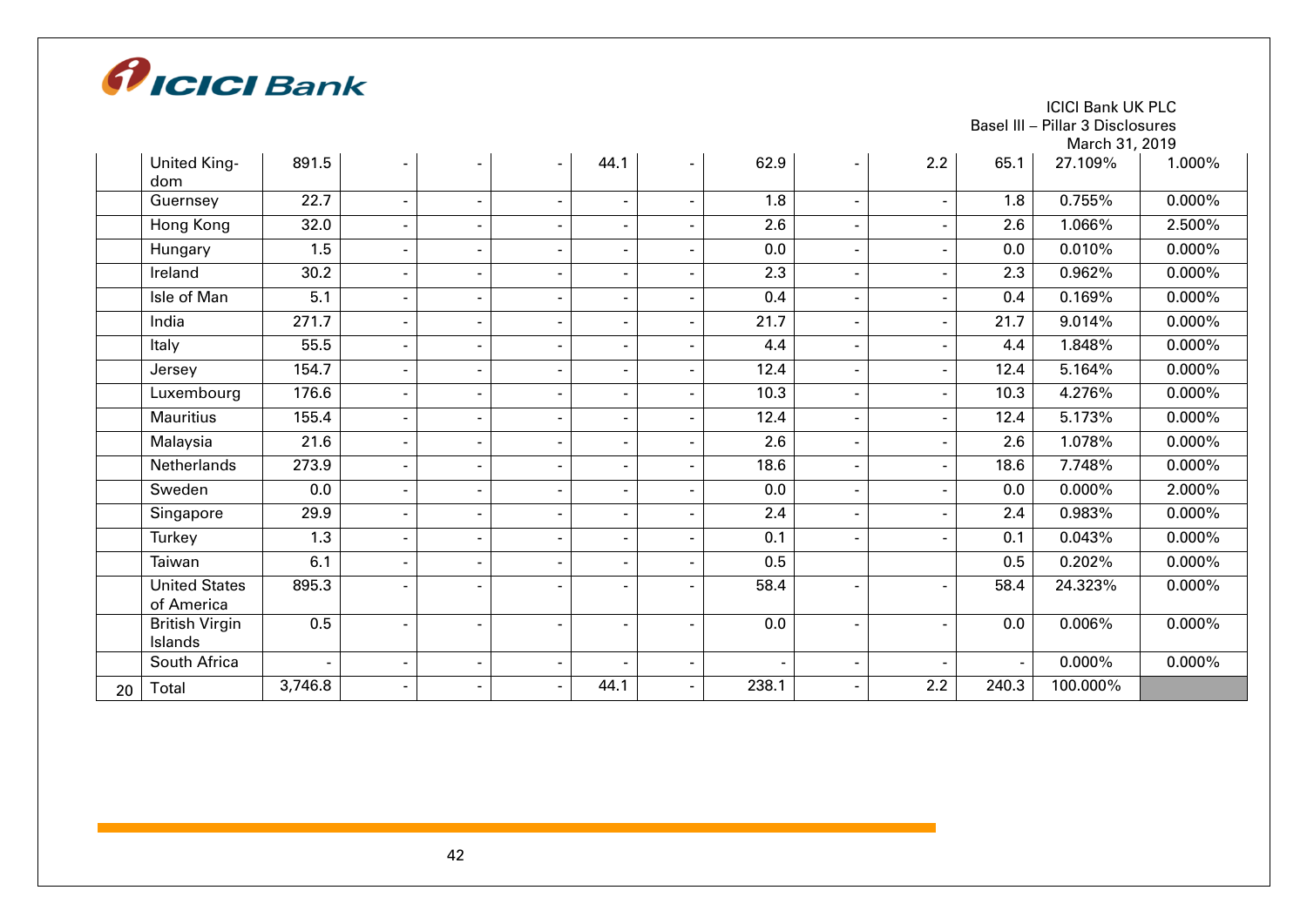

#### Table 2 - Amount of institution-specific countercyclical capital buffer

| Row | Description                | Column  |
|-----|----------------------------|---------|
|     |                            | 10      |
|     | Total risk exposure        |         |
| 10  | amount (RWAs)              | 3,424.3 |
|     | Institution specific coun- |         |
|     | tercyclical capital buffer |         |
| 20  | rate                       | 0.298%  |
|     |                            |         |
|     | Institution specific coun- |         |
|     | tercyclical capital buffer |         |
| 30  | requirement                | 10.2    |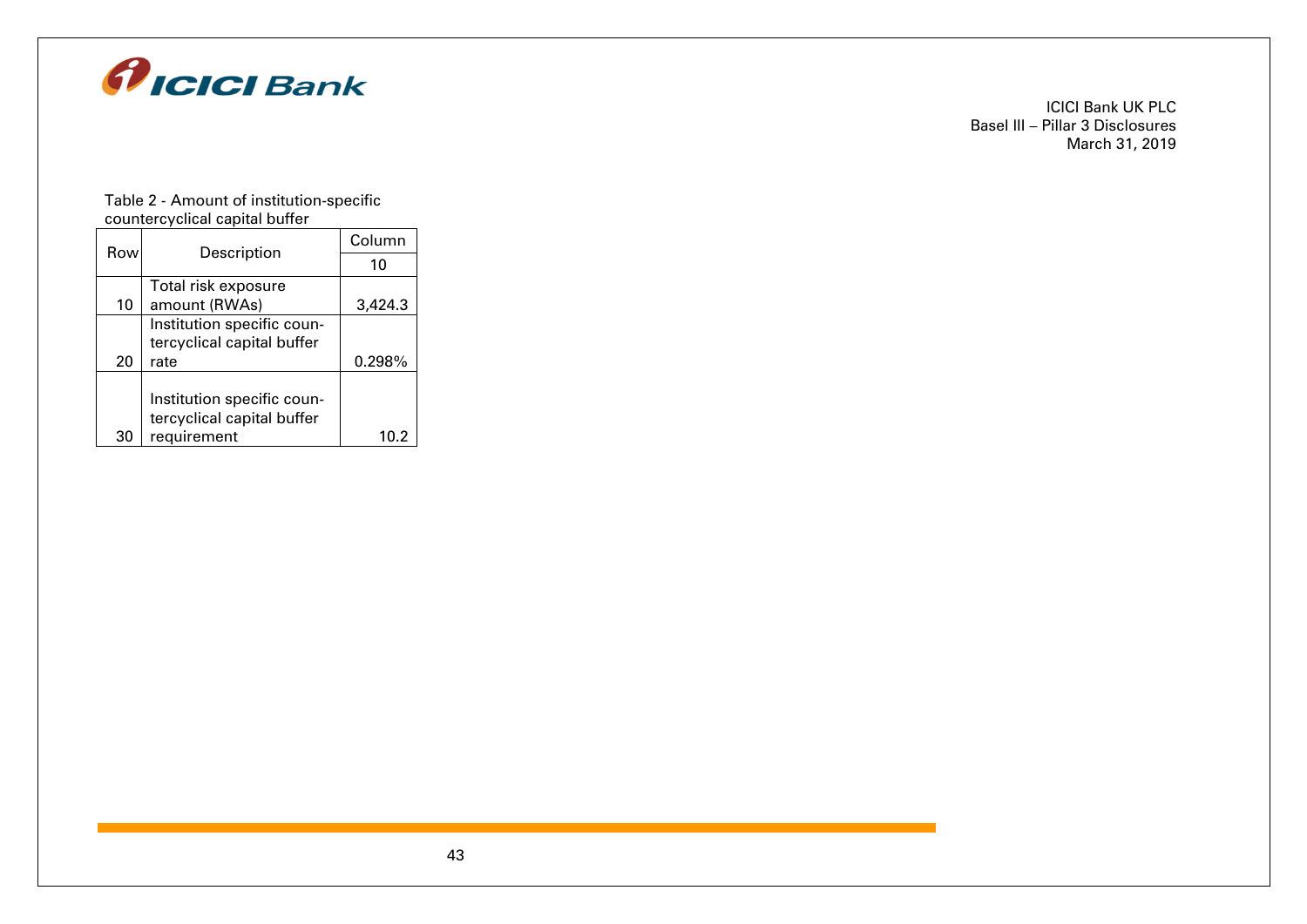

ICICI Bank UK PLC Basel III – Pillar 3 Disclosures March 31, 2019 Annexure IV

#### Disclosure on Asset encumbrance

The tables below show components of Banks encumbered and unencumbered assets for the year ended March 31, 2019. The below tables are based on UK GAAP and median values computed over the preceding four quarters of the last twelve months.

#### Table A: Encumbered and Unencumbered Assets

|     |                                                |                                            |                                       |                                              | <b>USD million</b>                      |
|-----|------------------------------------------------|--------------------------------------------|---------------------------------------|----------------------------------------------|-----------------------------------------|
|     |                                                | Carrying amount<br>of encumbered<br>assets | Fair value of<br>encumbered<br>assets | Carrying amount of<br>unencumbered<br>assets | Fair value of<br>unencumbered<br>assets |
|     |                                                | 010                                        | 040                                   | 060                                          | 090                                     |
| 010 | Assets of the reporting institution            | 507.6                                      |                                       | 3,393.6                                      |                                         |
| 030 | <b>Equity instruments</b>                      | ٠                                          |                                       | 6.5                                          |                                         |
| 040 | Debt securities                                | 320.3                                      | 327.4                                 | 613.9                                        | 612.8                                   |
| 050 | of which: covered bonds                        |                                            |                                       | $\overline{\phantom{0}}$                     | $\overline{a}$                          |
| 060 | of which: asset-backed securities              | 45.6                                       | 53.2                                  | ٠                                            | $\overline{\phantom{a}}$                |
| 070 | of which: issued by general governments        | 80.5                                       | 81.0                                  | 163.0                                        | 162.9                                   |
| 080 | of which: issued by financial corporations     | 135.6                                      | 134.9                                 | 161.8                                        | 161.5                                   |
| 090 | of which: issued by non-financial corporations | 62.7                                       | 62.9                                  | 258.7                                        | 258.1                                   |
| 120 | Other assets                                   | 181.3                                      |                                       | 2,793.5                                      |                                         |
| 121 | of which:                                      |                                            |                                       |                                              |                                         |

44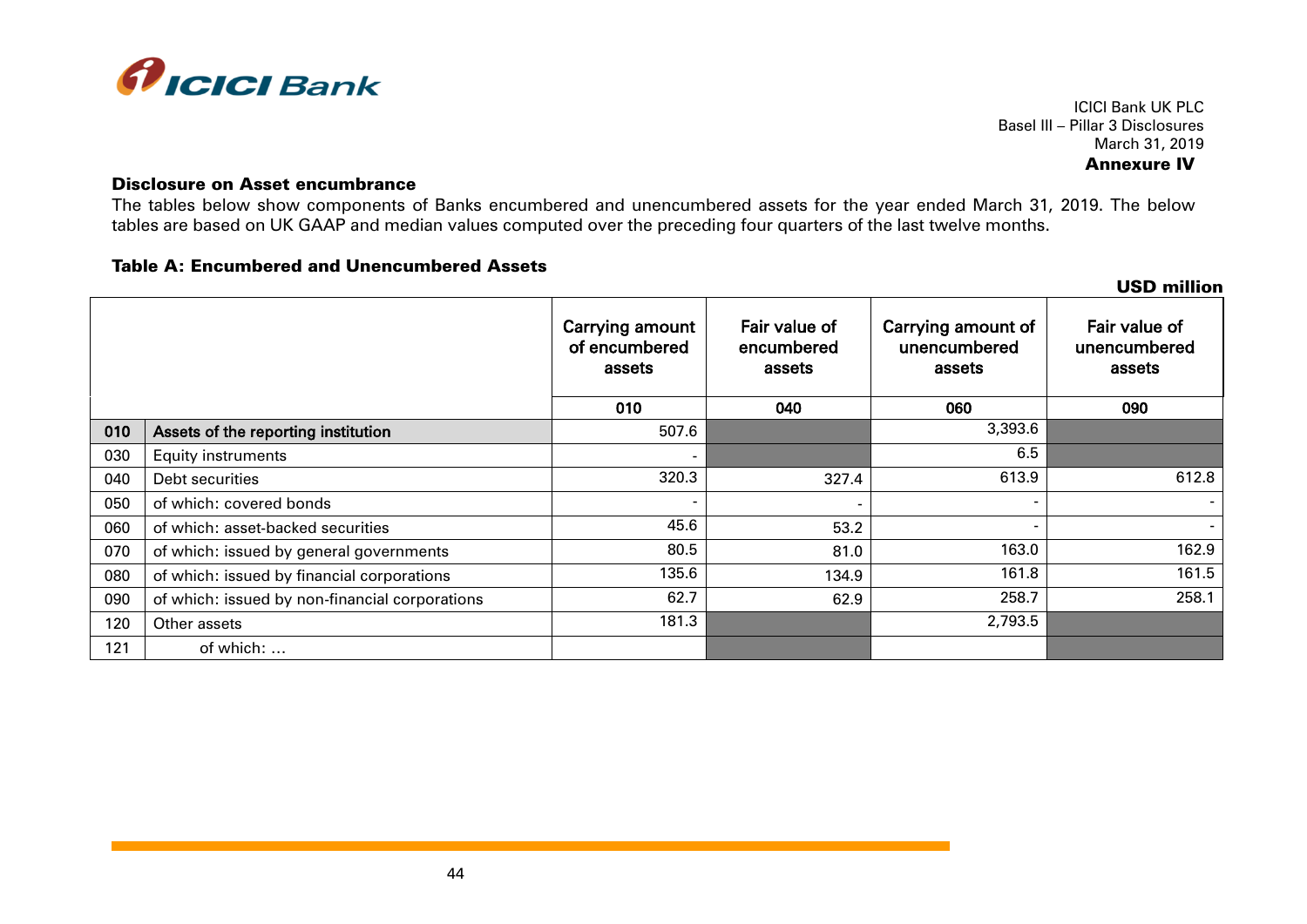

Table B: Collateral Received

ICICI Bank UK PLC Basel III – Pillar 3 Disclosures March 31, 2019

# USD million

|     |                                                                                       | Fair value of encumbered<br>collateral received or own<br>debt securities issued<br>010 | Fair value of collateral received or<br>own debt securities issued<br>available for encumbrance<br>040 |
|-----|---------------------------------------------------------------------------------------|-----------------------------------------------------------------------------------------|--------------------------------------------------------------------------------------------------------|
| 130 | Collateral received by the reporting institution                                      | 72.7                                                                                    |                                                                                                        |
| 140 | Loans on demand                                                                       |                                                                                         |                                                                                                        |
| 150 | <b>Equity instruments</b>                                                             | ۰                                                                                       |                                                                                                        |
| 160 | Debt securities :                                                                     | 72.7                                                                                    |                                                                                                        |
| 170 | of which: covered bonds                                                               |                                                                                         |                                                                                                        |
| 180 | of which: asset-backed securities                                                     | 72.7                                                                                    |                                                                                                        |
| 190 | of which: issued by general governments                                               |                                                                                         |                                                                                                        |
| 200 | of which: issued by financial corporations                                            |                                                                                         |                                                                                                        |
| 210 | of which: issued by non-financial corporations                                        |                                                                                         |                                                                                                        |
| 220 | Loans and advances other than loans on demand                                         |                                                                                         |                                                                                                        |
| 230 | Other collateral received                                                             |                                                                                         |                                                                                                        |
| 231 | of which:                                                                             |                                                                                         |                                                                                                        |
| 240 | Own debt securities issued other than own covered bonds or asset-backed<br>securities | ۰                                                                                       |                                                                                                        |
| 241 | Own covered bonds and asset-backed securities issued and not yet pledged              |                                                                                         |                                                                                                        |
| 250 | TOTAL ASSETS, COLLATERAL RECEIVED AND OWN DEBT SECURITIES<br><b>ISSUED</b>            | 581.5                                                                                   |                                                                                                        |